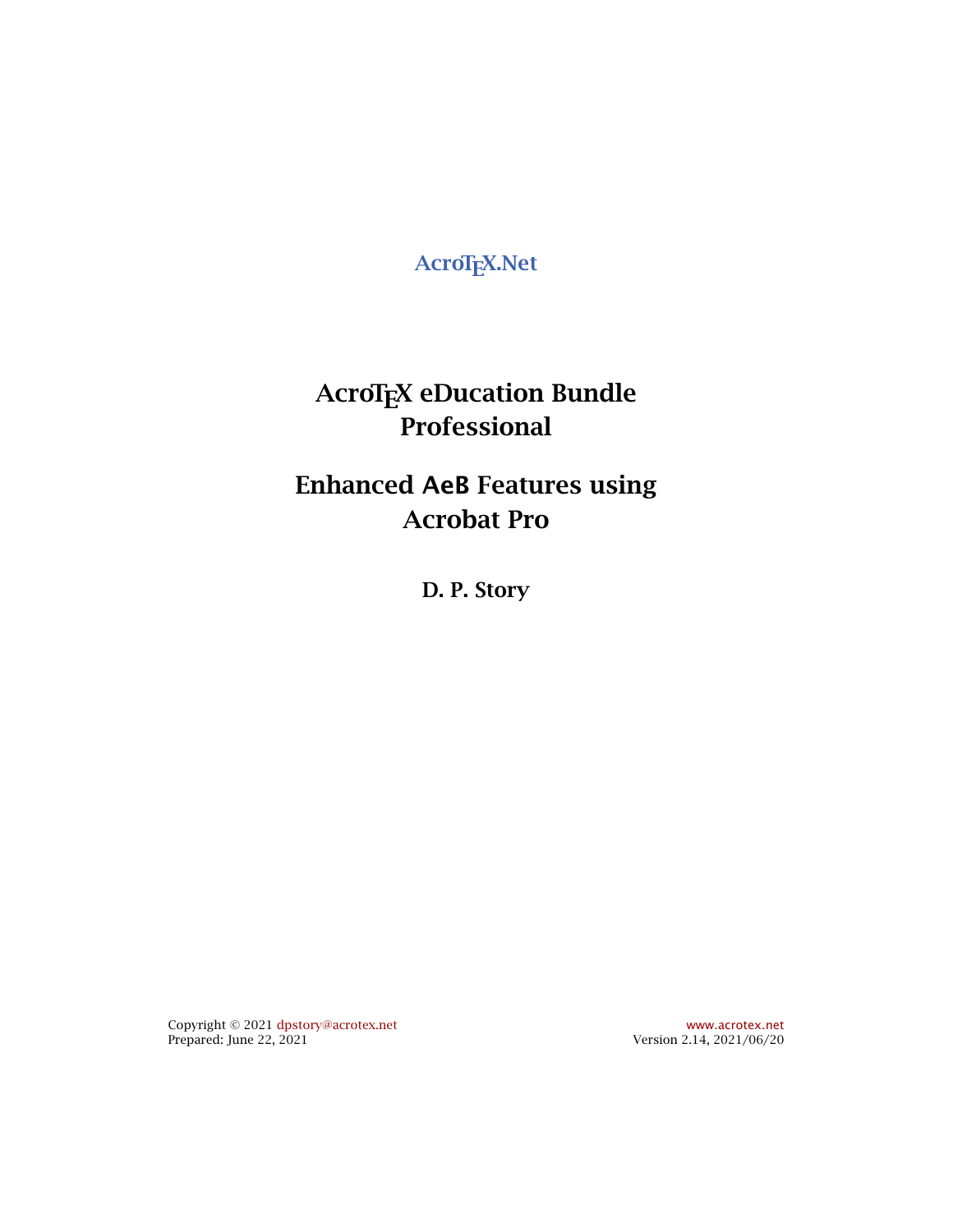# **Table of Contents**

| 1              | Forward                                                                                     | 4                                                                                                 |
|----------------|---------------------------------------------------------------------------------------------|---------------------------------------------------------------------------------------------------|
| $\overline{2}$ | Overview<br>2.1<br>2.2<br>2.3<br>2.4<br>2.5<br>2.6<br>2.7<br>• Installing aebpro.cfg<br>2.8 | 4<br>$\overline{4}$<br>5<br>6<br>6<br>$\overline{7}$<br>8<br>$10\,$<br>10<br>10<br>11<br>12<br>12 |
| 3              | Concerning the useacrobat option                                                            | 13                                                                                                |
| 4              | The nopro option                                                                            | 13                                                                                                |
| 5.             | <b>AeB Control Central</b>                                                                  | 14                                                                                                |
| 6              | Declaring the Initial View                                                                  | 15                                                                                                |
| 7              | <b>Document Actions</b><br>7.1<br>7.2<br>7.3                                                | 17<br>17<br>17<br>19                                                                              |
| 8              | <b>Page Actions</b><br>8.1<br>8.2<br>8.3                                                    | 21<br>21<br>22<br>23                                                                              |
| 9              | <b>Fullscreen Support</b><br>9.1<br>9.2                                                     | 24<br>24<br>26                                                                                    |
|                | <b>10 Attaching Documents</b>                                                               | 28<br>28<br>29<br>29                                                                              |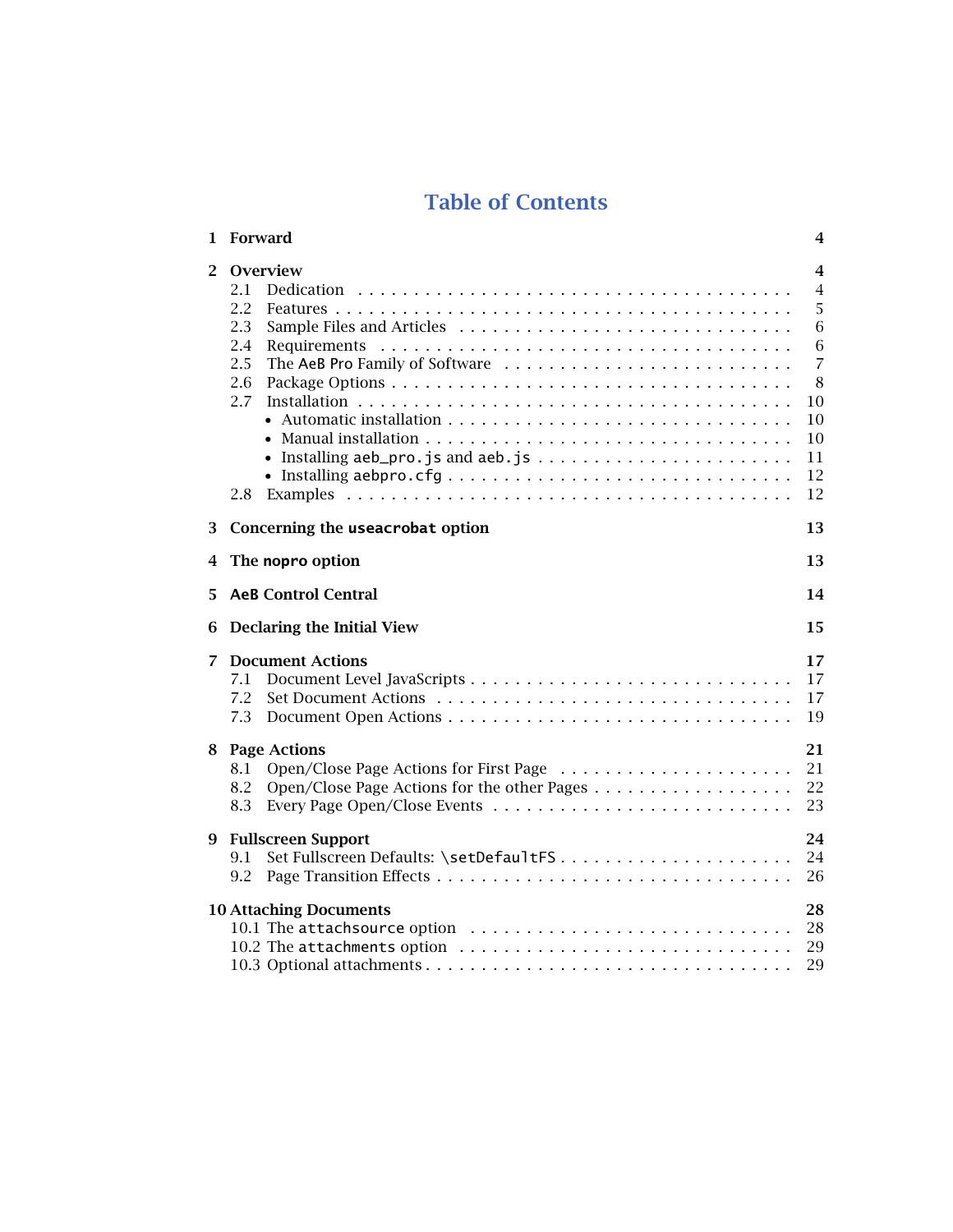Table of Contents (cont.) 3

| 11 Doc Assembly Methods                          | 30 |
|--------------------------------------------------|----|
|                                                  | 31 |
|                                                  | 34 |
|                                                  | 36 |
|                                                  | 36 |
|                                                  | 38 |
| • Methods in support of Button Anime             | 39 |
| 12 Linking to Attachments                        | 42 |
|                                                  | 42 |
|                                                  | 42 |
|                                                  | 43 |
|                                                  | 44 |
|                                                  | 45 |
|                                                  | 46 |
|                                                  | 46 |
|                                                  | 47 |
| 12.4 Optional Args of \ahyperref and \ahyperlink | 47 |
|                                                  | 48 |
|                                                  | 49 |
| 13 Creating a PDF Package                        | 49 |
| 14 Initializing a Text Field with Unicode        | 50 |
| 15 Using Layers, Rollovers and Animation.        | 51 |
|                                                  | 52 |
|                                                  | 53 |
|                                                  | 53 |
| <b>16 Button and Ocg Anime</b>                   | 54 |
|                                                  | 54 |
|                                                  | 57 |
|                                                  | 58 |
| <b>References</b>                                | 60 |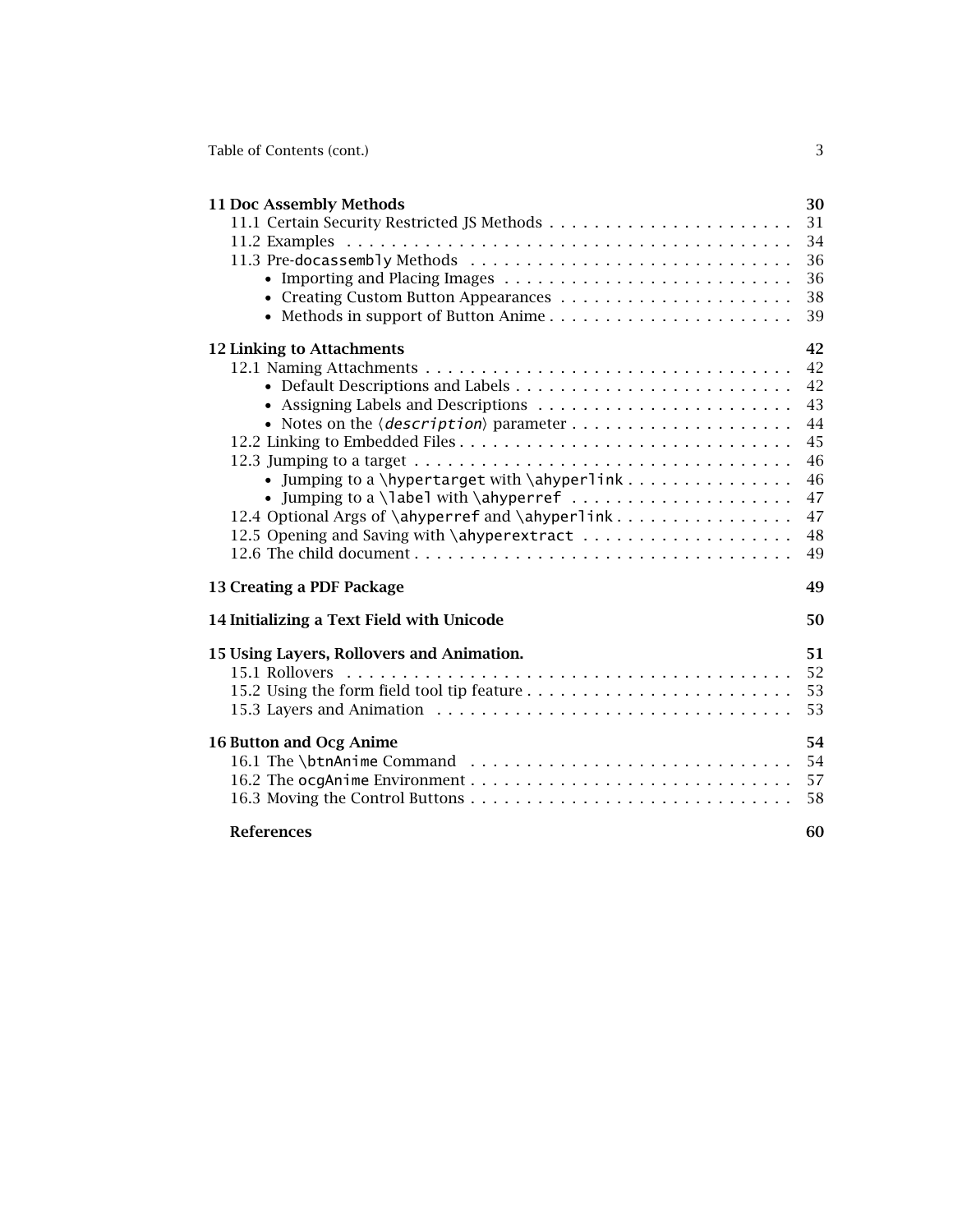#### Forward 4

# <span id="page-3-0"></span>**1. Forward**

For the past several years (this year is 2016), I've been writing a book titled,

AcroT<sub>F</sub>X eDucation System Tools: ET<sub>F</sub>X for interactive PDF documents.

The book [\[6\]](#page-59-0) covers AeB, which includes the eforms package, and AeB Pro in *great detail* and includes many examples to illustrate concepts and techniques. Numerous new examples are available on the CD-ROM that accompanies the book.

During the time of the writing, each of the packages covered was examined, bugs were fixed, and many new and major features were created. Any new features developed in the course of writing the book are documented in the book; however, they are *not included in this documentation*. You can either buy the yet-to-be-submitted book sometime in the future, or discover the features by studying the DTX documentation of the program files. Sorry, it took me three years to write the book, I don't want to spend another year on this documentation. :-{)

> Dr. D. P. Story January 20, 2016

# **2. Overview**

AeB Pro, package file base name aeb\_pro [\(ctan.org/pkg/aeb-pro\)](http://ctan.org/pkg/aeb-pro), is an assortment of features (see [Section 2.2](#page-4-0) below) implemented through a combination of **pdfmark** operators [\[4\]](#page-59-0), which are native to a Postscript file, and JavaScript techniques, some of which require Acrobat Professional. These features were meant to be used with AeB (AcroTEX eDucation Bundle); in particular, the insdljs and eforms packages are essential to AeB Pro. To have access to all the features of AeB Pro, the document author must have Acrobat Pro 7.0 or later and use dvips/Distiller workflow to create the PDF. For the most part, once the document is assembled, it can be viewed by Adobe Reader 7.0 or later.

Despite the declaration in the **Forward** to the contrary, this manual will be updated for Version 2.1 of AeB Pro to reflect the creation of a significant new feature, the useacrobat option. For a document author who prefers pdflatex (including lualatex) non-Distiller<br>workflow or xelatex, this option opens the features of AeB Pro provided the document author<br>*non-Distiller* has the full Acrobat application and has set it up as the primary PDF viewer on his/ her computer system. Continue reading about the useacrobat option on page [9.](#page-7-0) The nopro option has changed as well, the code base that does not depend on the Acrobat application is now available to non-Distiller workflows; refer to the description of the nopro option on page [9](#page-7-0) for additional details.

### **2.1. Dedication**

This is a package that I've been meaning to write for some time, it has had to wait for my retirement. The AeB Pro package includes several techniques that I've developed over the years for my personal use, and a few new ones. The techniques require Acrobat Pro 7.0 or later, as well as the Adobe Distiller.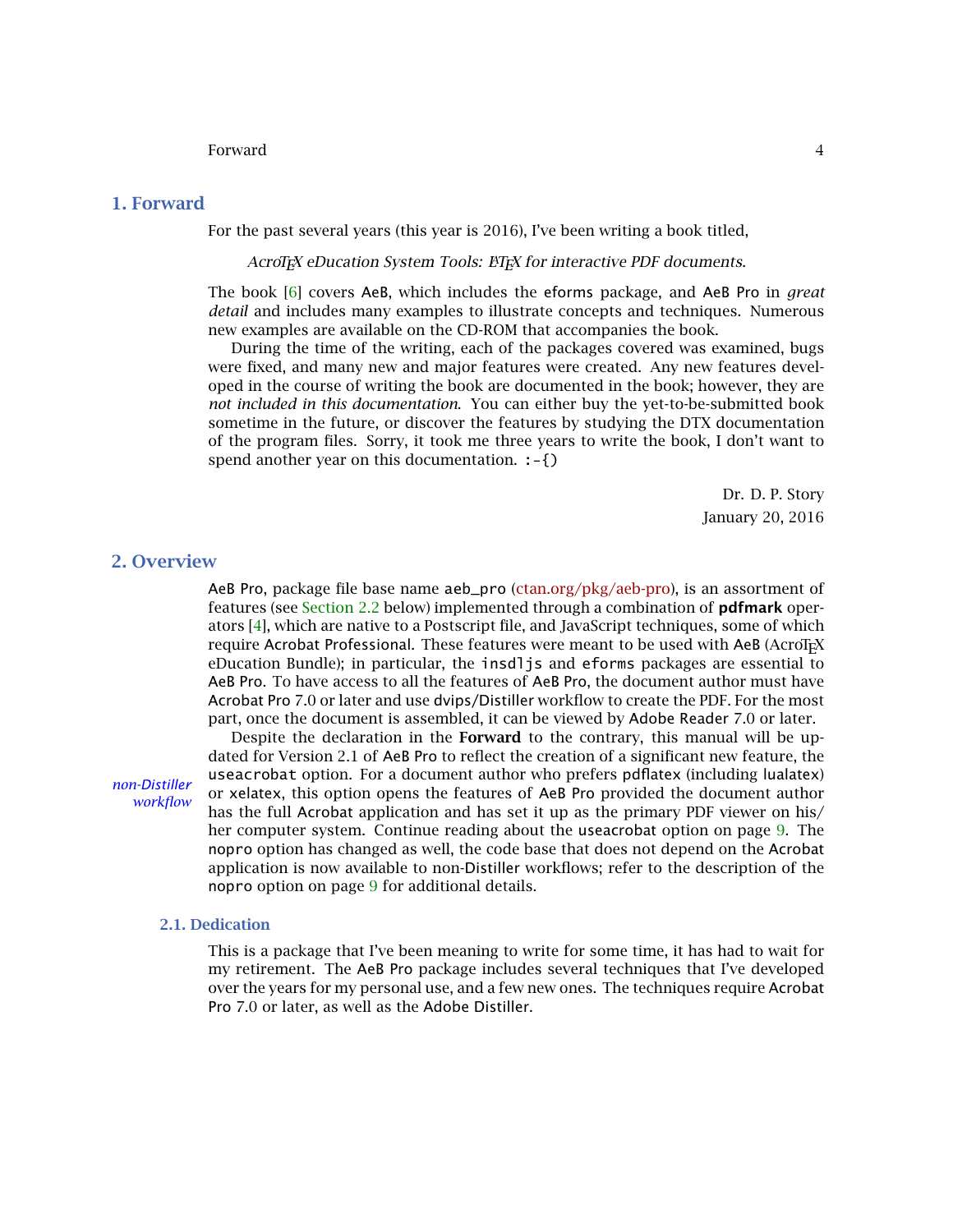<span id="page-4-0"></span>As a now former educator, I've always preferred the use of Acrobat/Distiller over pdftex/Adobe Reader. I recognize the debt I owe to the Year TEX System.<sup>1</sup> and to Acrobat and Distiller.<sup>2</sup> These systems have inspired me and have made it easy to develop new ideas. I believe that if I had not used the Windows/Acrobat platform, I would not have developed all the packages and systems that I did.<sup>3</sup>

I dedicate AeB Pro to Y&Y (developer Berthold K. P. Horn) and to Adobe Systems, developer of Acrobat. Since I entered the Internet education business, I've gotten to know Berthold quite well through our email correspondence, and many of the software engineers of the Acrobat software engineering team.<sup>4</sup> Thank you all for your wonderful work.

#### **2.2. Features**

As you might discern from the table of contents, this package features:

- 1. AeB Central Control: A uniform way of handling the packages in the AcroT<sub>EX</sub> Family of Software.
- 2. Supports all fields in the Initial View tab of the Document Properties dialog box.
- 3. Complete support for document level JavaScripts and for document actions.
- 4. Complete support for page actions, both open and close events.
- 5. Complete support for fullscreen mode.
- 6. Support for attaching documents, and for linking to and for launching embedded files.
- 7. Support for creating a PDF Package, new to version 8 of Acrobat.
- 8. Support for what I call document assembly methods, which I've found to be very useful through the years. (This technique was developed in the year 2000 while I was out in San José.)
- 9. Support for the use of Optional Content Groups, rollovers and animations.

I anticipate future developments.

<sup>&</sup>lt;sup>1</sup>Sadly, now out of business. Y&Y was a critically important partner in my efforts: its early use of type 1 fonts made it easy to use different fonts; its excellent dviwindo previewer—still unsurpassed by current previewers—was an essential tool in much of what I did, and really fired my imagination.

 $2$ Though pdftex and dvipdfm are important applications and have their place in the  $\mathbb{M}$ <sub>TE</sub>X to PDF workflow, I found them too limiting and too slow in development. For Acrobat, you have a team of top professional software developers working on the Acrobat/Adobe Reader applications, as opposed to academics working sporadically on a PDF creator. The viability of the applications (pdftex and dvipdfm) ultimately depend on too few individuals.

 $3$ An Internet colleague once asked me why I didn't switch over to Linux, I responded that if I had done that, we would not know each other. We were brought together by the software development that I did on the Windows/Acrobat platform. Switching would have shut me down from the beginning.

<sup>4</sup>In the year 2000, I took a seven month sabbatical in San José, CA, and worked on the Acrobat software engineering team, for Acrobat 5.0. Good memories from my days with Adobe remain. I made good friends there.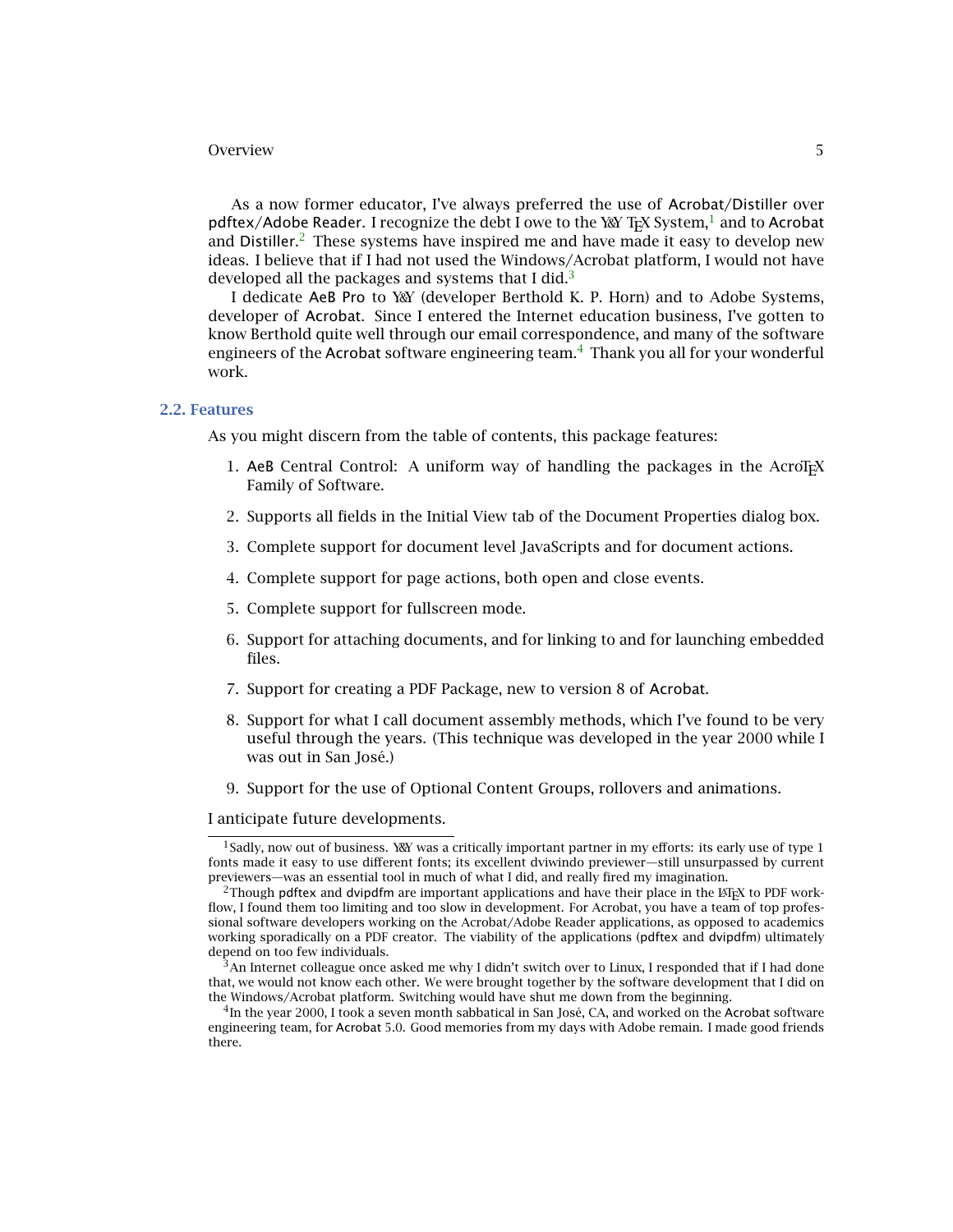#### <span id="page-5-0"></span>**2.3. Sample Files and Articles**

The basic distribution demonstration files are available from the [AeB Pro](http://www.math.uakron.edu/~dpstory/aeb_pro.html) website.<sup>5</sup>

**AcroTEX Blog.** The basic examples from the distribution are also available from the AcroT<sub>E</sub>X Blog, accessible from the page <mark>AeB Pro</mark> [Demo Files.](http://www.acrotex.net/blog/?cat=98)<sup>6</sup> There is another more recent collection of examples on AcroT<sub>EX</sub> Blog, these will be referenced in the margin using the icon  $\Diamond$ , whereas  $\Diamond$  refers to a written blog article. In all cases, the source file and any dependent resources are attached to the PDF. A listing of all examples that have the *[aeb-pro](http://www.acrotex.net/blog/?tag=aeb-pro)* tag.7

#### **2.4. Requirements**

To open this package up to a wider population of users, the requirements for this package have changed; the document author is no longer required to own the Acrobat application (strongly recommended) and is no longer required to use the dvips/Distiller workflow, as previous versions have required. This package classifies you, as the document author, into one of three groups:

- 1. You own Acrobat and use the dvips/Distiller workflow. This is the ideal workflow for this package because all features of this package are available.
- 2. You own Acrobat but prefer to use a non-Distiller workflow; that is, you prefer to use the applications pdflatex, lualatex, or xelatex. In this case, almost all features are available through the useacrobat option, refer to the initial description of this option on page [9.](#page-7-0)
- 3. You do not own Acrobat, your PDF creator must be pdflatex, lualatex, or xelatex. To avoid compile errors, you must use the nopro option, read the initial description of this option on page [9.](#page-7-0)

If you do own Acrobat, it must be version 7 or later; to repeat,

```
Acrobat 7.0 Professional or later is required
```
If you do not own Acrobat and you want to access the extensive features of AeB Pro beyond what the nopro option provides, you need to buy the application. $8$  Once the document is built, however, **Adobe Reader 7.0** (or later) is sufficient to view the document. This is a reasonable restriction since some JavaScript techniques used by this package require Acrobat Pro.

**AeB Pro** requires the insdljs and eforms packages, both of which are included with the **AcroTEX eDucation Bundle** (AeB) distribution. The use of the web package is optional, though highly recommended. These are all meant to fit together as a comprehensive and unified family of packages, after all.

<sup>5</sup>[http://www.math.uakron.edu/~dpstory/aeb\\_pro.html](http://www.math.uakron.edu/~dpstory/aeb_pro.html)

<sup>6</sup><http://www.acrotex.net/blog/?cat=98>

<sup>7</sup><http://www.acrotex.net/blog/?tag=aeb-pro>

<sup>&</sup>lt;sup>8</sup>In the United States and Europe, Adobe offers a significant academic discount on its software, including Acrobat Pro. Educators should look into the price structure of Adobe Acrobat at their institutions; perhaps, their Department or College can supply a financial grant for the purchase of the software.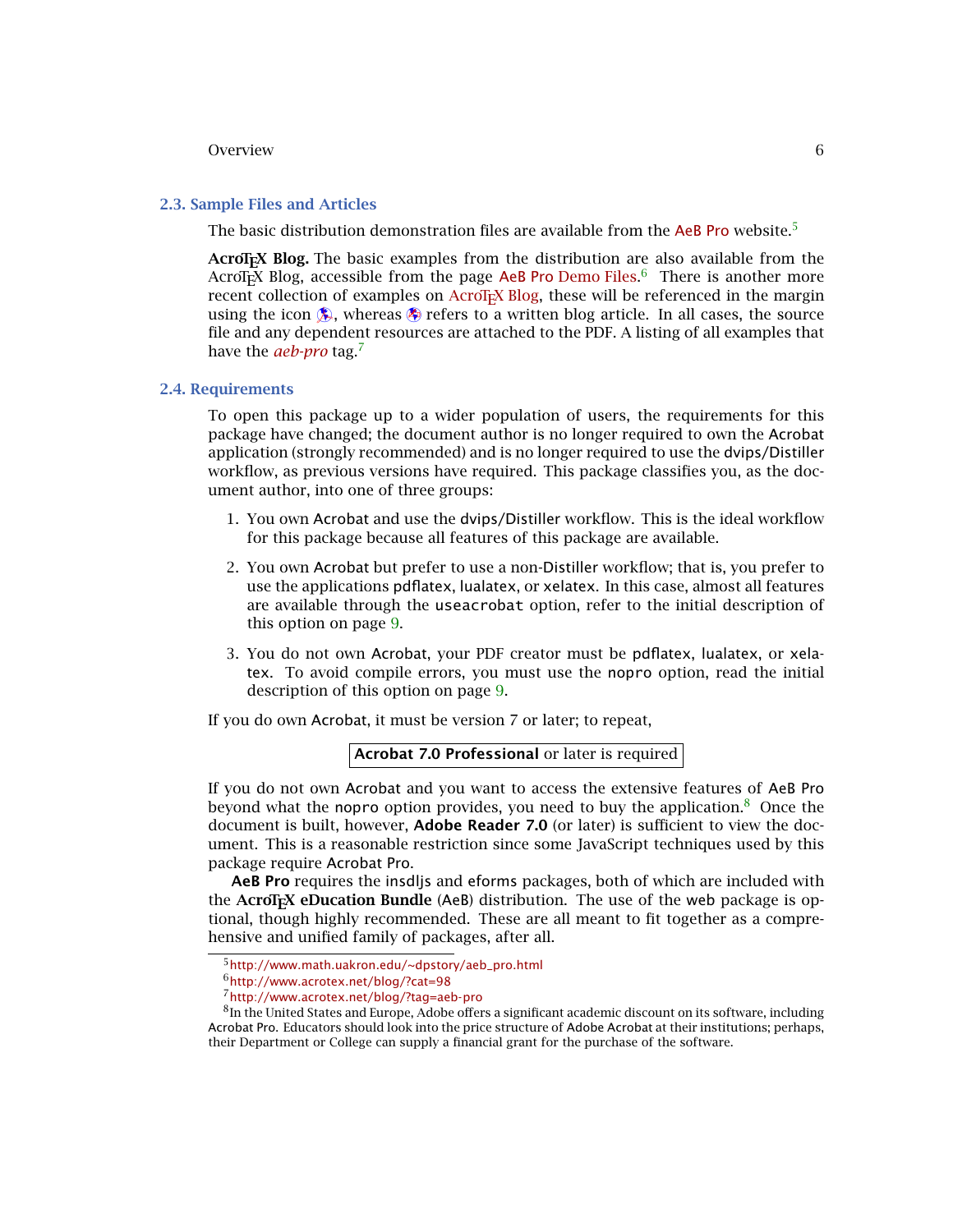<span id="page-6-0"></span>Below is a list of other required packages used by the AeB Pro:

- 1. hyperref: The hyperref bundle should be already on your system, it is standard to most LATEX distributions.
- 2. xkeyval: The very excellent package by Hendri Adriaens. This package allows developers to write commands that take a variety of complex optional arguments. You should get the most recent version, at this writing, the latest is v2.5e, or later.
- 3. xcolor: An amazing color package by Dr. Uwe Kern. This package makes it easy to write commands to dim the color. Get a recent version, at this writing, the latest is v2.08 (2005/11/25).
- 4. truncate: This package, by Donald Arseneau, is used in the navigation panel to abbreviate the section titles if they are too wide for the panel. This package is distributed with the APB.
- 5. comment: A general purpose package, Victor Eijkhout, for creating environments that can be included in the document or excluded as comments. A very useful package for LATEX package developers. This package is distributed with the APB.
- 6. eso-pic by Rolf Niepraschk and everyshi by Martin Schröder, these are used by web to create background graphics and graphic overlays.

One of the extremely nice features of **MiKTEX** is that it can automatically download and install any unknown packages onto your hard drive, so getting the AeB Pro up and running is not a problem!

# **2.5. The AeB Pro Family of Software**

To qualify to be a member of the 'AeB Pro Pro' family, a package must require Acrobat Distiller as the PDF creator. We list many of the members of this exclusive family.

- aebxmp is a  $\text{ETr}X$  package [\(ctan.org/pkg/aebxmp\)](http://ctan.org/pkg/aebxmp) that fills in the advance metadata. The package requires Acrobat 8 Professional and uses E4X, the XML parser that is built into the JavaScript engine.
- rmannot [\(ctan.org/pkg/rmannot\)](http://ctan.org/pkg/rmannot) creates rich media annotations (RMA), which may embed or stream SWF, FLV, and MP3 files for playing while a document is being read.

Rich media annotation is a feature of Acrobat/Adobe Reader, version 9 or later. Acrobat Pro and Acrobat Distiller (version 9 or later) are required to build a document, and Adobe Reader (version 9 or later) is needed to activate the annotation and play the media.

AcroF<sub>l</sub>eX is an application of the rmannot package briefly described above. The <mark>acrofle</mark>x package [\(ctan.org/pkg/acroflex\)](http://ctan.org/pkg/acroflex) creates a graphing screen. The user can type in functions and graph them. A graphing screen can be populated with pre-packaged functions for the user to scrutinize and interact with. The package can graph functions of a single variable  $x$ , a pair of parametric equations that are functions of *t*, and a polar function of *t*.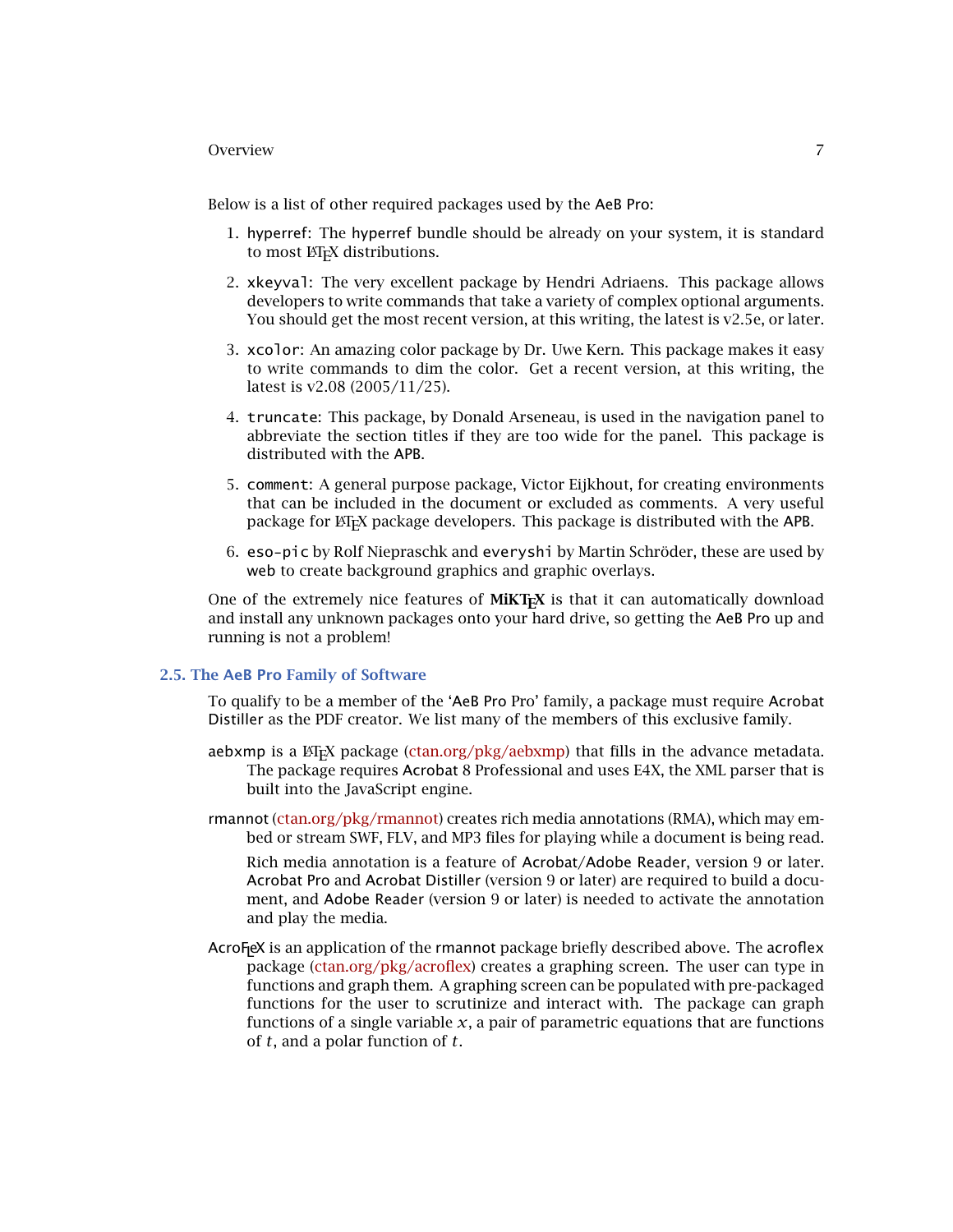<span id="page-7-0"></span>The graphing screen is a rich media annotation that uses a specially developed SWF file, called the AcroFeX Graphing widget. The package takes advantage of rich media annotations, a version 9 feature of Acrobat; it therefore requires Acrobat Pro and Distiller version 9 or later. The user needs to use Adobe Reader (version 9.0 or later) in order to obtain the graphing functionality.

- aeb\_mlink [\(ctan.org/pkg/aeb-mlink\)](http://ctan.org/pkg/aeb-mlink) creates hypertext links in documents for text extending over *multiple lines*. The package requires that the PDF be created by Acrobat Distiller, version 7.0 or later to create multi-line links, and requires Adobe Reader 7.0 or later for the links to work correctly.
- annot\_pro [\(ctan.org/pkg/annot-pro\)](http://ctan.org/pkg/annot-pro) is used to create text, stamp, and file attachment annotations using Acrobat Distiller that can then be viewed in Adobe Reader.
- graphicxsp [\(ctan.org/pkg/graphicxsp\)](http://ctan.org/pkg/graphicxsp) embeds a graphic file in a PDF document in such a way that the author may reuse that same graphics without significantly increasing the file size. The package also supports the Adobe transparency model.
- The next three packages are less important, some are "novelty" packages.
- acrosort [\(ctan.org/pkg/acrosort\)](http://ctan.org/pkg/acrosort) is a novelty package for importing an image that has been sliced into rows and columns and randomly rearranged. The JavaScript does a bubble sort on the picture.
- AeB Slicing is a batch sequence [\(ctan.org/pkg/aebslicing\)](http://ctan.org/pkg/aebslicing) for Acrobat Pro that takes the image open in Acrobat and slices it into a specified number of rows and columns, and saves the slices to a designated folder. It is used for the acromemory package.
- acromemory is a  $\text{EEx}$  package [\(ctan.org/pkg/acromemory\)](http://ctan.org/pkg/acromemory) that implements two variations of a memory game: (1) a single game board consisting of a number of tiles, each tile has a matching twin, the object is to find all the matching twins; (2) two game boards, both identical except one has been randomly rearranged, the object is the find the matching pieces in each of the two game boards. The AeB Slicing is used to slice the image into a specified number of rows and columns.

These, as well as the AeB Pro distribution itself, are available through CTAN or the AeB Pro family web site:

#### [www.math.uakron.edu/~dpstory/aeb\\_pro.html](www.math.uakron.edu/~dpstory/aeb_pro.html)

# **2.6. Package Options**

The general syntax for aeb\_pro is,

\usepackage[ $\langle$ *options*}]{aeb\_pro}

or

\usepackage[ $\langle$ *options*}]{aeb-pro}

Below is a list of all options of the AeB Pro package: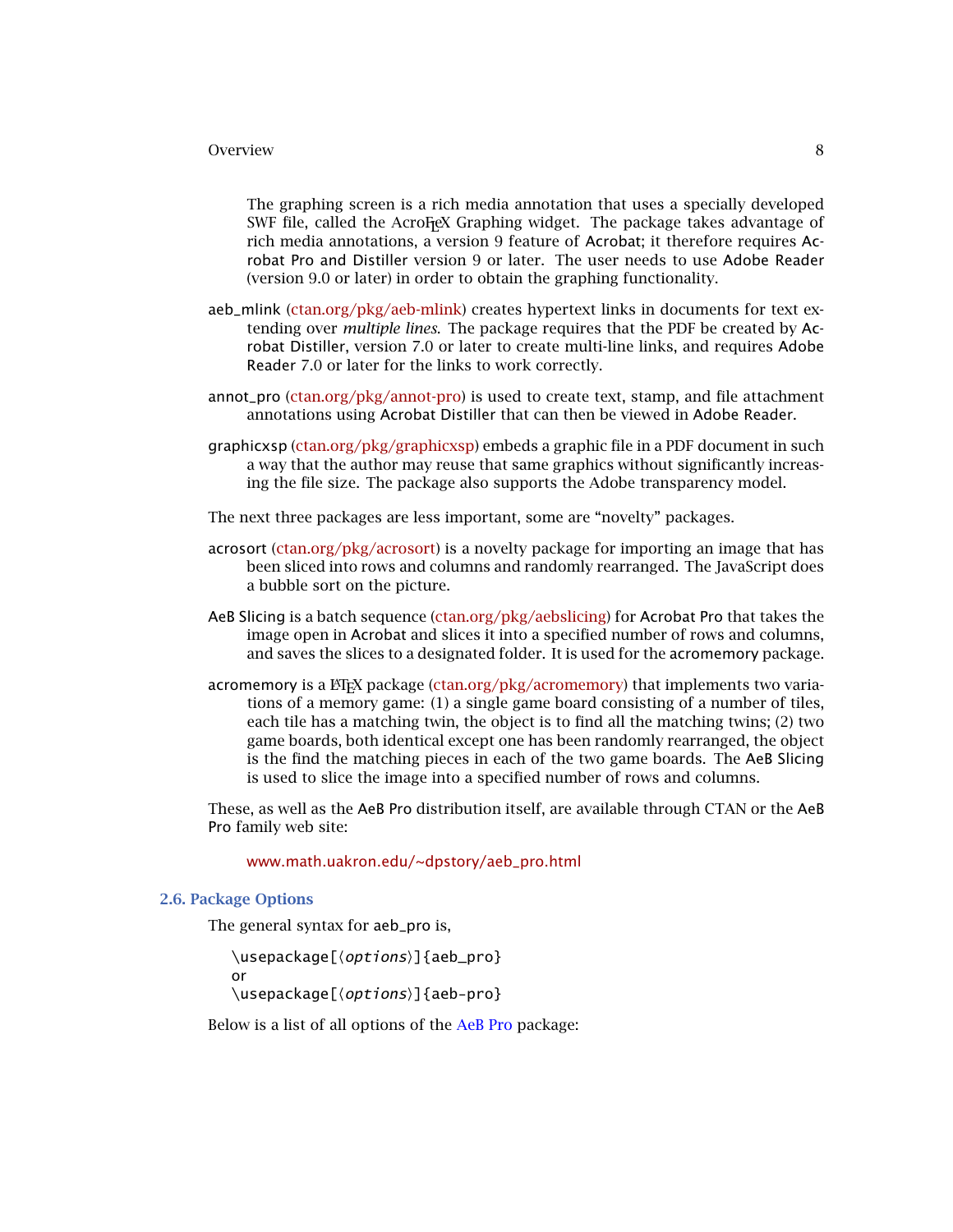- driver= $\langle driver\rangle$  The permissible values of  $\langle driver\rangle$  are dvips, dvipsone, pdftex, and xetex. The latter two are automatically detected and need not be specified. If no detectable driver is identified and no driver is given, dvips is assumed.
- useacrobat For those who prefer to use pdflatex (or lualatex) or xelatex *and* who own the Acrobat application, use the useacrobat option to open all features of this package except for any features associated with the uselayers option. The creation of layers is still only supported through the **pdfmark** operator.

As you go through the examples provided by this package, all sample files work except for the ones using the uselayers or ocganime option.

Continue reading about the useacrobat option in Section [3.](#page-12-0)

nopro If this option is taken, then no code that requires Distiller or Acrobat is input. Authors who use pdflatex/lualatex/xelatex and who do not own the Acrobat application may have access to the 'nopro' features by taking the nopro option.

Continue reading about the nopro option in Section [4.](#page-12-0)

- AeB Pro Options The AeB Pro package recognizes the components of AeB, these are web, exerquiz, dljslib, eforms, insdljs, eq2db, aebxmp, graphicxsp, hyperref. The value of each of these is a list of options you want that package to use. (The hyperref package is not a component of AeB, but it is such an integral part of AeB that it is included.) See [Section 5,](#page-13-0) page 14.
- gopro Some components of AeB have a pro option, when you use the gopro option of AeB Pro, the pro option is passed to all components of AeB Pro that have a pro option.
- attachsource This key has as its value a list of extensions. For each extension listed, the file \jobname.ext will be attached to the parent PDF. See Section  $10.1$ , page 28.
- attachments This key has its value a list of paths to files to be attached to the parent document. See [Section 10.2,](#page-28-0) page 29.
- linktoattachments Invoking this option causes code for linking to attachments, or for giving attachments descriptions other than the default ones. See [Section 12,](#page-41-0) page 42.
- childof In a ET<sub>E</sub>X child document, use this option to set the path back to the parent document. See [Section 12.6,](#page-48-0) page 49.
- btnanime When this option is taken, the code for button animation is included in the compilation. See [Section 16,](#page-53-0) page 54 for details.
- uselayers Taking this option brings in code in support of Optional Content Groups, see [Section 15,](#page-50-0) page 51.
- ocganime When this option is taken, the code for ocg animation is included in the compilation. See [Section 16.2,](#page-56-0) page 57 for details.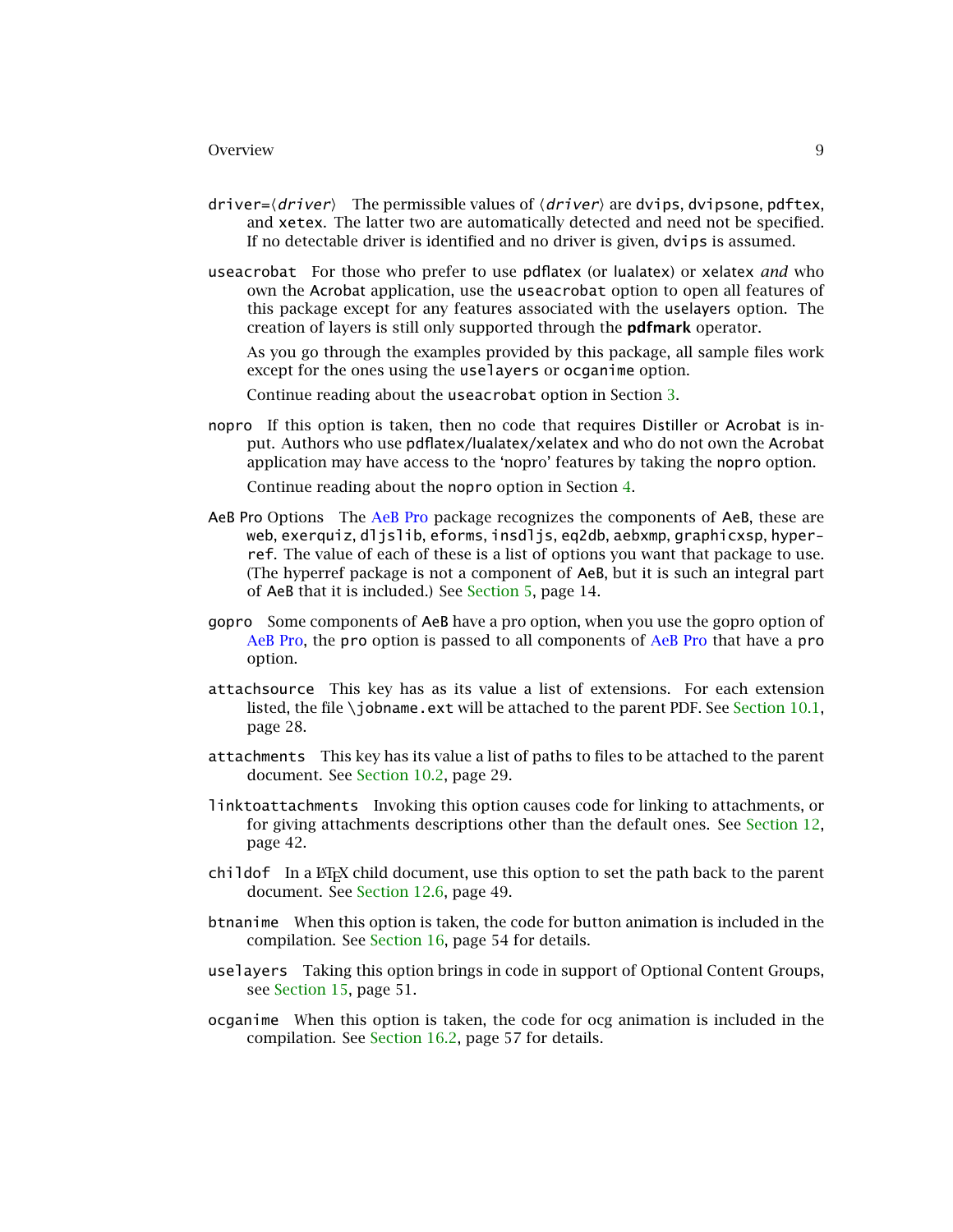# <span id="page-9-0"></span>**2.7. Installation**

AeB Pro requires the installation of AeB [\(ctan.org/pkg/acrotex\)](http://ctan.org/pkg/acrotex). Be sure to install AeB and to read the installation instructions. In this section, we outline the method of installing AeB Pro.

#### • **Automatic installation**

Some TEX systems, most notably **MiKTEX** and **TEX Live**, have a Package Manager to automatically download and install ETEX packages. If you have a Package Manager and not installed AeB Pro do so now. After AeB Pro is installed, it is not quite ready to be used. Locate where the Package Manager installed the documentation portion of the installation, for MiKTEX, this might be at

C:\Program Files (x86)\MiKTeX 2.9\doc\latex\aeb-pro

(This path assumes the use of **MiKTEX 2.9**.) The folder contains documentation and example files.

#### • **Manual installation**

Manual installation may be necessary for some T<sub>E</sub>X systems, or for the case where you have downloaded the ZIP package files from CTAN or from the home website of AeB Pro at [http://www.math.uakron.edu/~dpstory/aeb\\_pro.html](http://www.math.uakron.edu/~dpstory/aeb_pro.html).

The AeB Pro distribution comes in two ZIP files: aebpro\_pack.zip and aebpro.zip. The first contains the program files and documentation, $9$  the latter contains the full distribution, including program files, documentation, and example files. If you already have AeB Pro, it suffices to update your installation using aebpro\_pack.zip. If you don't have AeB Pro already installed, the install the contents of aebpro.zip.

To install AeB Pro, use the following steps:

1. Place aebpro.zip (or possibly aebpro\_pack.zip) on your latex search file and unzip. (If you already have an aeb\_pro folder, unzip one level above the aeb\_pro folder.) Unzipping creates a folder named aeb\_pro.

**Installing AeB Pro with MiKTEX 2.8 or later.** MiKTEX 2.8 or later is more particular about where you install packages by hand. If you are installing AeB Pro by hand, MiKT<sub>E</sub>X 2.8/2.9 requires that you install the distribution in a local root TDS tree. Review the MiKTEX help page on this topic

# <http://docs.miktex.org/manual/localadditions.html>

Within C:\Local TeX Files\tex\latex, copy aebpro\_pack.zip (and possibly aebpro.zip) and unzip. Unzipping creates a folder named aeb\_pro.

If you already have AeB Pro that was automatically installed on your MiKTEX system, you should delete this old version of AeB Pro. You may have to use the MiKT<sub>E</sub>X package manager to remove them from the MiKT<sub>E</sub>X database registry.

<sup>9</sup>Available from [http://www.math.uakron.edu/~dpstory/aeb\\_pro.html](http://www.math.uakron.edu/~dpstory/aeb_pro.html)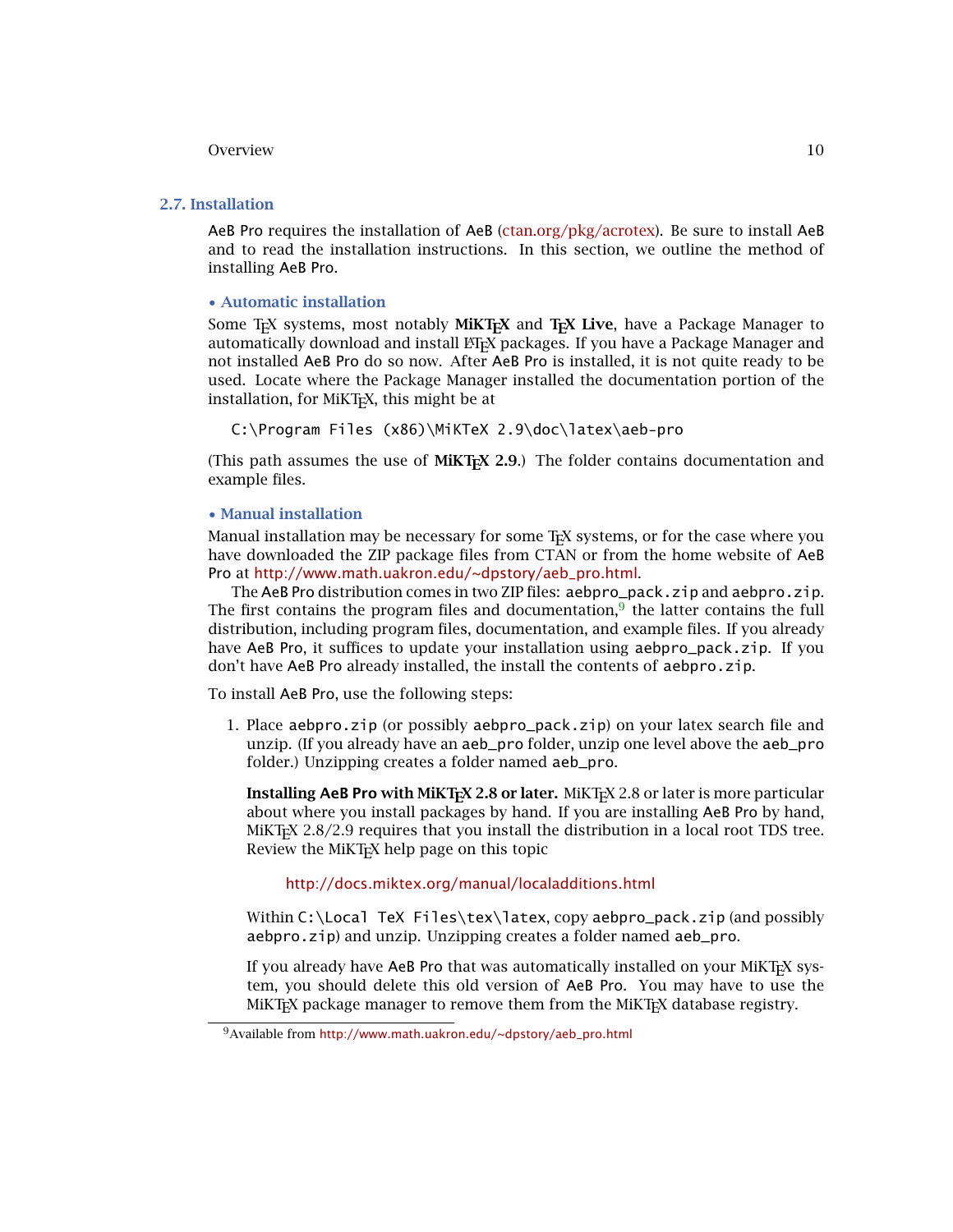- <span id="page-10-0"></span>2. Within the aeb\_pro folder, latex the file aeb\_pro.ins file, this unpacks the installation.
	- Users of MiKT<sub>E</sub>X need to refresh the filename database.
- 3. Install the JavaScript file, aeb pro. is, as explained in the next subsection.

AeB (AcroT<sub>E</sub>X eDucation Bundle) is also required, installation instructions are contained in the AeB reference document, the instructions are reproduced here for your convenience.

To install AeB, use the following steps:

1. Place acrotex.zip in your latex search file and unzip. (If you already have an acrotex folder, you should unzip the file acrotex.zip one level above the acrotex folder.) Unzipping creates a folder named acrotex.

**Installing AeB with MiKT<sub>EX</sub> 2.8 or later.** MiKT<sub>EX</sub> is more particular about where you install packages by hand. If you are installing AeB by hand (recommended), MiKT<sub>F</sub>X requires that you install the distribution in a local root TDS tree. Review the MiKT<sub>E</sub>X help page on this topic

### <http://docs.miktex.org/manual/localadditions.html>

Within the local root folder, e.g.,  $C:\Loca]$  TeX Files\tex\latex, copy the file acrotex.zip and unzip it. Unzipping creates a folder named acrotex.

If you already have AeB that was automatically installed on your MiKTEX system, you should delete this old version of AeB. You may have to use the MiKTEX Package M anager to remove them from the MiKT<sub>E</sub>X database registry.

2. Within the acrotex folder, latex the file acrotex.ins file, this unpacks the installation.

Users of MiKI<sub>F</sub>X need to refresh the filename database.

3. Install the JavaScript file, aeb.js, as explained in the next subsection.

#### • **Installing aeb\_pro.js and aeb.js**

In previous versions of this package, the JavaScript support files aeb\_pro.js and aeb.js where distributed with aeb\_pro. Now they are distributed through the pack[acrotex-js](https://www.ctan.org/pkg/acrotex-js) pkg<br>age acrotex-js;<sup>10</sup> these JavaScript support files are found in the js-files folder of the acrotex-js distribution. The acrotex-js package, dated 2021/06/19 or later, is required by aeb\_pro; you will have to install it, or, some TEX systems automatically download and install the package for you, since it is required.

> The instructions for installing the JavaScript support files aeb\_pro. js and aeb. js are in the document install\_jsfiles.pdf, which resides in the docs folder of the acrotex-js installation.

<sup>10</sup><https://www.ctan.org/pkg/acrotex-js>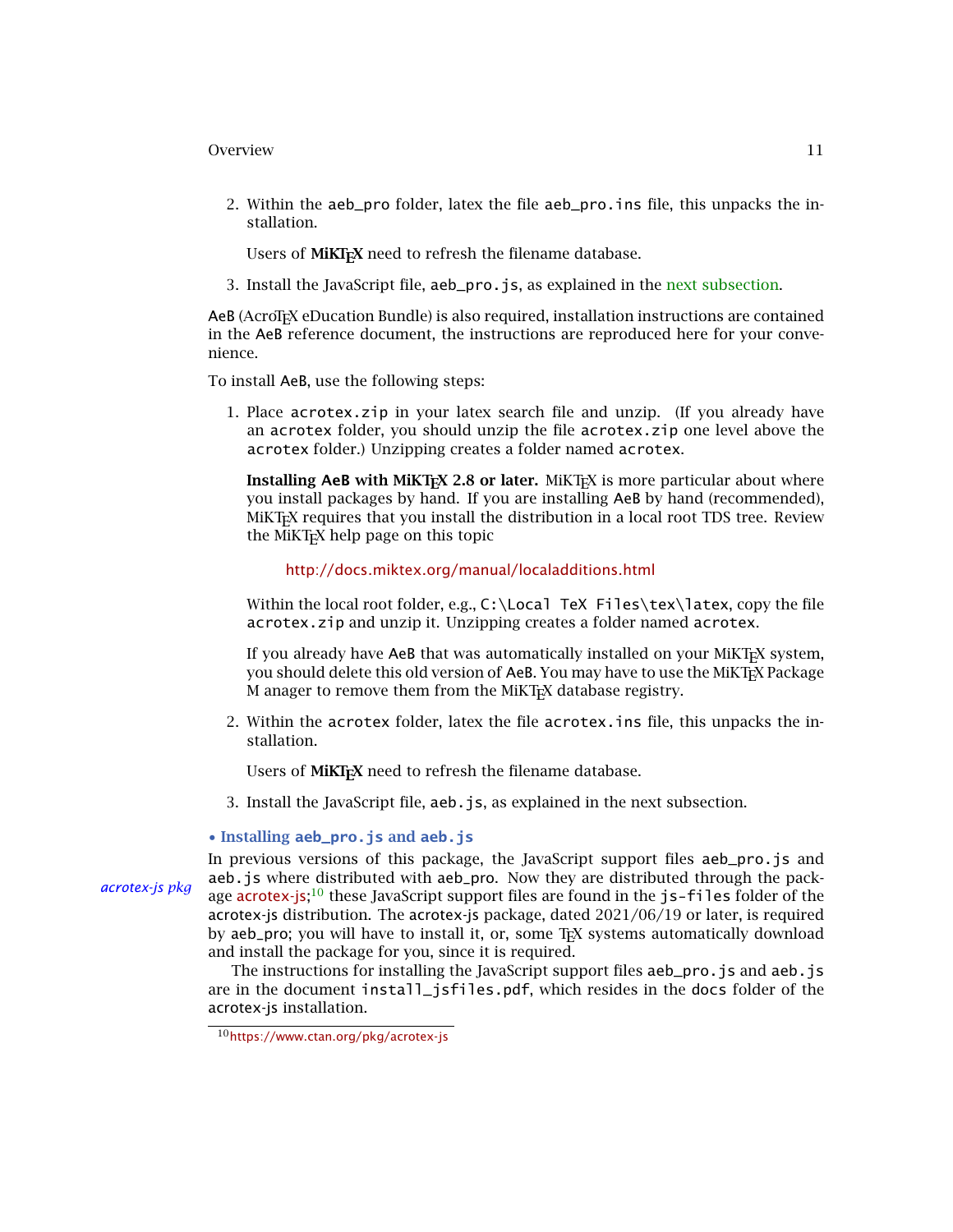<span id="page-11-0"></span>After you've installed the JavaScript files, as directed by the install\_jsfiles.pdf document, validate the installation of the JavaScript files by navigating to the js-test folder of the acrotex-is package and opening the file test install.pdf in Acrobat: follow the directions contained therein.

**Adobe Acrobat DC authors.** If you have Acrobat DC that was purchased or updated For Configure<br>Acrobat December 2020, Acrobat needs to be configured to function correctly. For detailed<br>Acrobat DC discussion, refer to the document [acrobat-in-workflow.pdf](#page-0-0) found in the doc folder of this distribution.

# • **Installing aebpro.cfg**

The distribution comes with a file named aebpro.cfg, the contents of which are displayed below:

```
%
% AeB Pro Configuration file
%
\ExecuteOptionsX{driver=dvips}
```
Locate this file in the root folder of the AeB Pro installation. If the driver is specified in the configuration file, it need not be included in the option list of aeb\_pro.

#### **2.8. Examples**

The following is a list of the example files that illustrate and test various features of AeB Pro.

- 1. [aebpro\\_ex1.tex](http://www.acrotex.net/blog/?p=1237): Illustrates the document and page open/close actions and full screen support of AeB Pro.
- 2. [aebpro\\_ex2.tex](http://www.acrotex.net/blog/?p=1242): Demonstrates the features of the pro option of the web package, including enhanced control over the layout of section headings and the title page.
- 3. [aebpro\\_ex3.tex](http://www.acrotex.net/blog/?p=1245): Highlights the various attachment options and the doc assembly methods.
- 4. aebpro ex4.tex: A discussion of layers, rollovers and animation.
- 5. [aebpro\\_ex5.tex](http://www.acrotex.net/blog/?p=1257): This file discusses linking to attachments and covers commands \ahyperref, \ahyperlink and \ahyperextract.
- 6. [aebpro\\_ex6.tex](http://www.acrotex.net/blog/?p=1263): Learn how to create a PDF Package out of your attachments.
- 7. [aebpro\\_ex7.tex](http://www.acrotex.net/blog/?p=1266): Explore the \DeclareInitView command, documentation included in this file.
- 8. [aebpro\\_ex8.tex](http://www.acrotex.net/blog/?p=1268): Details of how to use unicode to set the initial value(s) of field, or as captions on a button.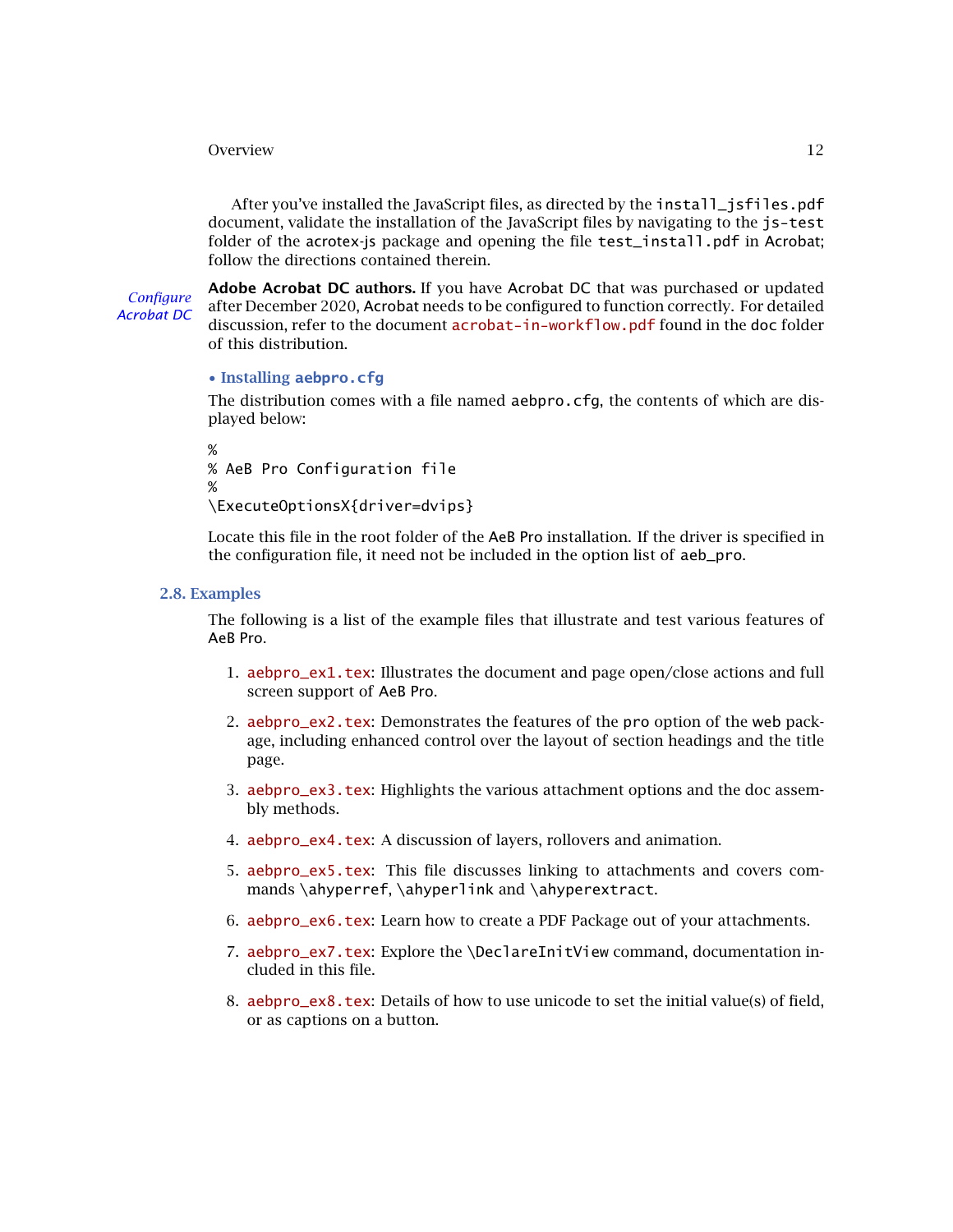13

<span id="page-12-0"></span>These sample files are available in the examples folder of the aeb\_pro folder. When links given above are to the same files on the AcroTEX Blog.

- $\mathbb{A}$  Throughout this document, the above exercises are referenced using icons in the left margins. These icons are live hyperlinks to the source file or the PDF. For example, we reference aebpro\_ex1 in this paragraph. The example files can be found in the examples sub-folder of the aeb\_pro distribution. Alternatively, if the above links do not work because you have moved this documentation, you can also access the basic distribution examples from the AcroT<sub>EX</sub> Blog website, refer to the named paragraph
	- **AcroTEX Blog** on page [6](#page-5-0) for links to this resource.

# **3. Concerning the useacrobat option**

For document authors who have the full Acrobat application but prefer a non-Distiller workflow, use the useacrobat option to declare to AeB Pro that you have Acrobat. Traditionally, if neither pdflatex (including lualatex) nor xelatex are used, a dvips/ Distiller workflow is assumed. Declaring the useacrobat option opens up all features except for those that depend on the use of layers (also called OCGs); in particular, the options uselayers and ocganime are disallowed. All features, therefore, described in this manual are available to pdflatex, lualatex, and xelatex document authors who have Acrobat, *except for those features* described in [Section 15](#page-50-0) and [Section 16.2.](#page-56-0)

**Syntax.** The syntax for this option is simple:

```
\usepackage[useacrobat,
  \langle options\rangle]{aeb_pro}
```
where  $\langle$ *options* $\rangle$  *does not include* the uselayers and ocganime options.

Regarding AeB Control Central [\(Section 5\)](#page-13-0), when you specify useacrobat,<sup>11</sup> the packages graphicxsp and rmannot of  $\frac{display}{1}$  are not allowed to be specified in the option list of aeb\_pro. These two packages use the **pdfmark** operator to implement their features; a dvips/Distiller workflow is required in this case.

# **4. The nopro option**

For authors *who do not have* the Acrobat application, you must use pdflatex (or lualatex) or xelatex to produce your PDF. The only option for using AeB Pro is to specify the nopro option.

**Syntax.** The syntax for nopro is to declare it in the option list:

\usepackage[**nopro**,  $\langle$  options $\rangle$ ]{aeb\_pro}

 $11$ This implies you are not using Distiller as the PDF creator.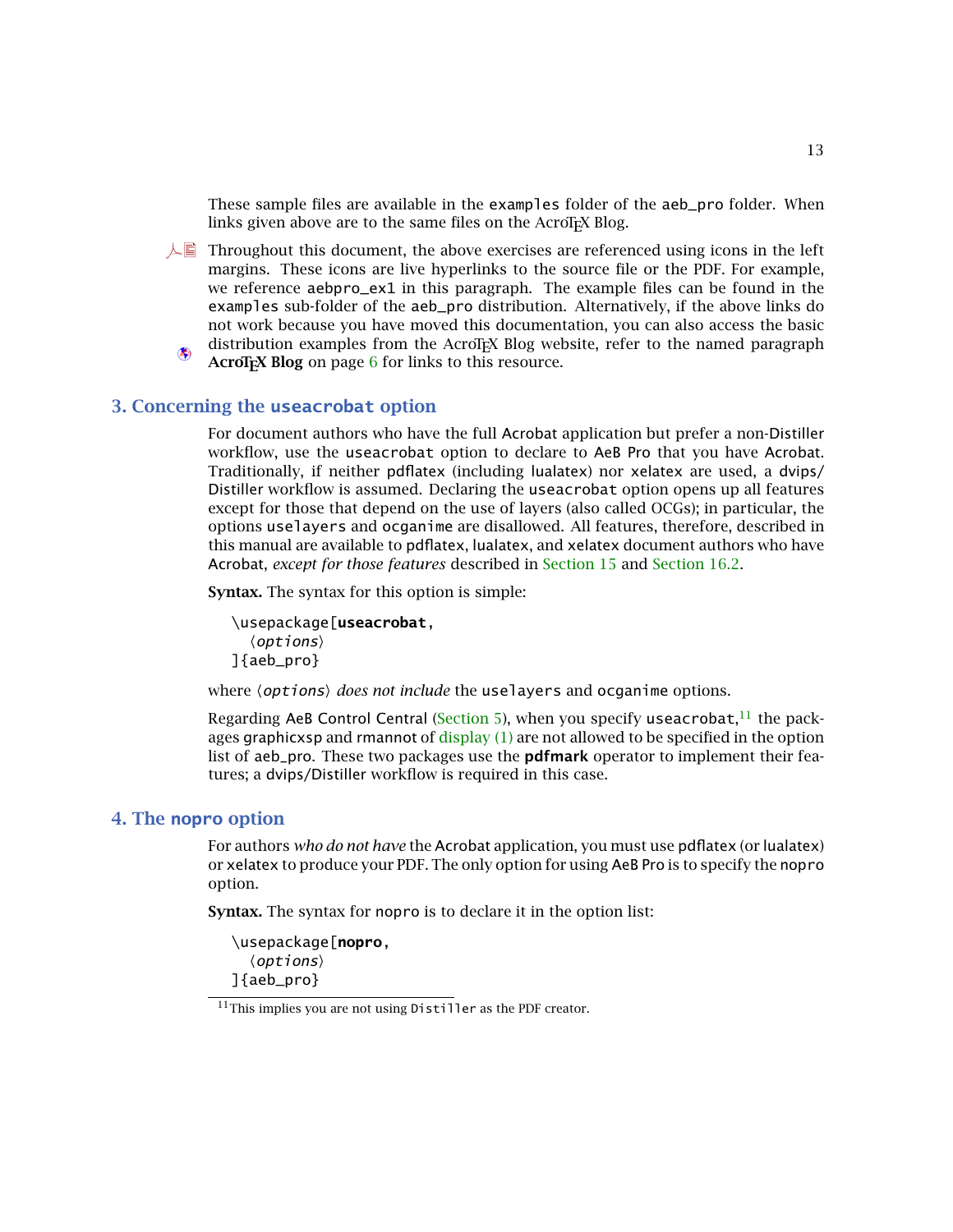14

<span id="page-13-0"></span>Specifying this option excludes the use of layers (the options uselayers and ocganime are prohibited) and any commands or environments that use 'post-PDF creation' methods will silently (or not so silently) fail. All features are available that are implemented using LATEX that does not depend on the driver, or LATEX that is driver dependent. These include the commands and environments of Sections 5[–9.](#page-23-0)

# **5. AeB Control Central**

The  $AeB$  family of software,  $\mathbb{F}E[X]$  packages all, are for the most part stand alone; however, usually they are used in combination with each other, at least that is the purpose for which they were originally designed. When several members of family AeB are used, they should be loaded in the optimal order. With AeB Pro, you can now list the members of the AeB family you wish to use, along with their optional parameters you wish to use. The AeB components supported by AeB Pro are listed below.

| web exerquiz dljslib | eforms                                             | insdlis |     |
|----------------------|----------------------------------------------------|---------|-----|
|                      | eq2db aebxmp hyperref graphicxsp rmannot aeb_mlink |         | (1) |

The phrase 'AeB Control Central' refers to using these package names as options for the aeb\_pro package. Simply listing a component will cause AeB Pro to install that component with its default optional parameters; by specifying a value—a list of options required—will cause AeB Pro to load the package with the listed options.

**Example 1:** Below is a representative example of the use of the AeB options of AeB Pro, AeB Control Central!

```
\usepackage[%
    driver=dvips,
    web={pro,designv,tight,usesf,req=2016/11/03},
     exerquiz=\{\langle \mathit{pkg-opts}\rangle\},...,
    aebxmp
]{aeb_pro}[2016/12/10]
```
Yes, yes, I know this is not necessary, you can always load the packages earlier than AeB Pro, but please, humor me.

Beginning with aeb\_pro dated  $2016/12/10$ , a new req key is defined for the values of the AeB packages listed in display (1). Using the req you can specify the release date (required date) of the AeB package being used; this assures that the document will compile and any new JavaScript code is present. In the example above, the web package is required for release date of  $2016/11/03$  (or later); the aeb\_pro release date of  $2016/12/10$  is required, for that is the date this req key was implemented. The req key is optional.

By default, the code for supporting features that require the use of Distiller and Acrobat Pro are included; there is a nopro option that excludes these features. Use the nopro if you only wish to use the AeB Control Center feature to load the various members of the AcroT<sub>EX</sub> family. If nopro is used, AeB Pro can be used with pdftex and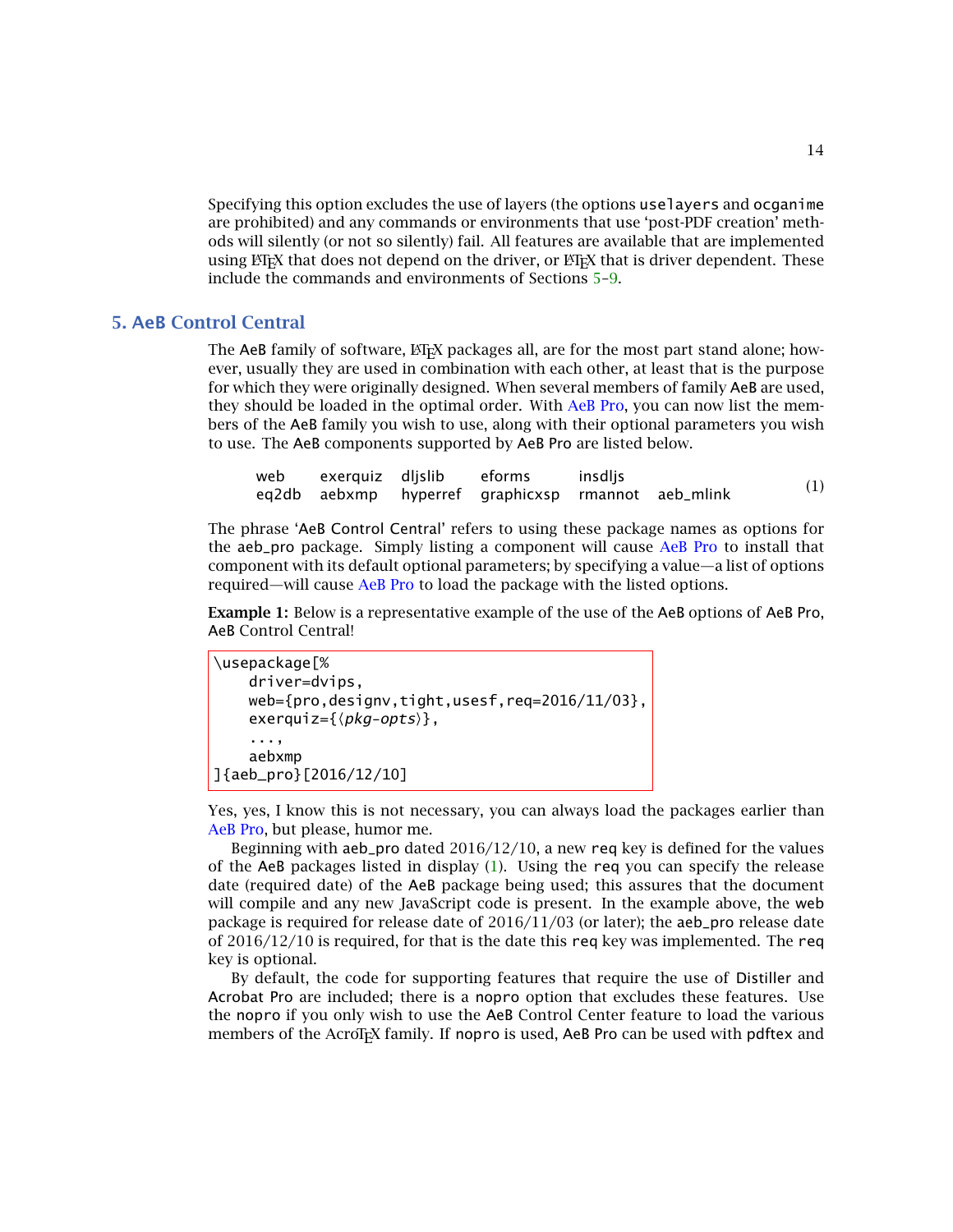<span id="page-14-0"></span>xetex, for example. Of course, if you own the Acrobat application, a subset of features are available, as discussed Section [3,](#page-12-0) using the useacrobat option.

See the new AeB manual for documentation on the pro option of web. The support document aebpro\_ex2 also presents a tutorial on the pro option.

 $\Box$  The support file aebpro\_ex2 has a section discussing the AeB Control Central, as well as features of the extended (pro) option of the web package.

# **6. Declaring the Initial View**

The \DeclareInitView command is a "data structure" for setting the Initial View of the Document Properties dialog box, see [Figure 1.](#page-16-0) \DeclareInitView takes up to three key-value pairs, the three keys correspond to the three named regions of the UI (User Interface):

| Kev           | User Interface Name           |
|---------------|-------------------------------|
| layoutmag     | Layout and Magnification      |
| windowoptions | <b>Window Options</b>         |
| uioptions     | <b>User Interface Options</b> |

The values of each these three are described in the tables below:

• layoutmag: This key sets the initial page layout and magnification of the document. The values of this key are themselves key-values:

| Key        | Value(s)                                                                                    | Description                                                                                                                                                                                                                                     |
|------------|---------------------------------------------------------------------------------------------|-------------------------------------------------------------------------------------------------------------------------------------------------------------------------------------------------------------------------------------------------|
| navitab    | UseNone, UseOutlines,<br>UseThumbs, UseOC,<br>UseAttachments                                | The UI for these are: Page Only,<br>Bookmarks Panel and Page, Pages<br>Panel and Page, Layers Panel and<br>Page, Attachments Panel and Page,<br>respectively. The default is<br>UseNone                                                         |
| pagelayout | SinglePage, OneColumn,<br>TwoPageLeft,<br>TwoColumnLeft,<br>TwoPageRight,<br>TwoColumnRight | The UI for these are: Single Page,<br>Single Page Continuous, Two-Up<br>(Facing), Two-Up Continuous<br>(Facing), Two-Up (Cover Page),<br>Two-Up Continuous (Cover Page),<br>respectively. The default is user's<br>preferences.                 |
| maq        | ActualSize, FitPage,<br>FitWidth, FitHeight,<br>FitVisible, or (pos num)                    | The UI for these are: Actual Size,<br>Fit Page, Fit Width, Fit Height, Fit<br>Visible, respectively. If a positive<br>number is provided, this is<br>interpreted as a magnification<br>percentage. The default is to use<br>user's preferences. |
| openatpage | $\langle pos \ num \rangle$                                                                 | The page number (base 1) to open<br>the document at. Default is page 1.                                                                                                                                                                         |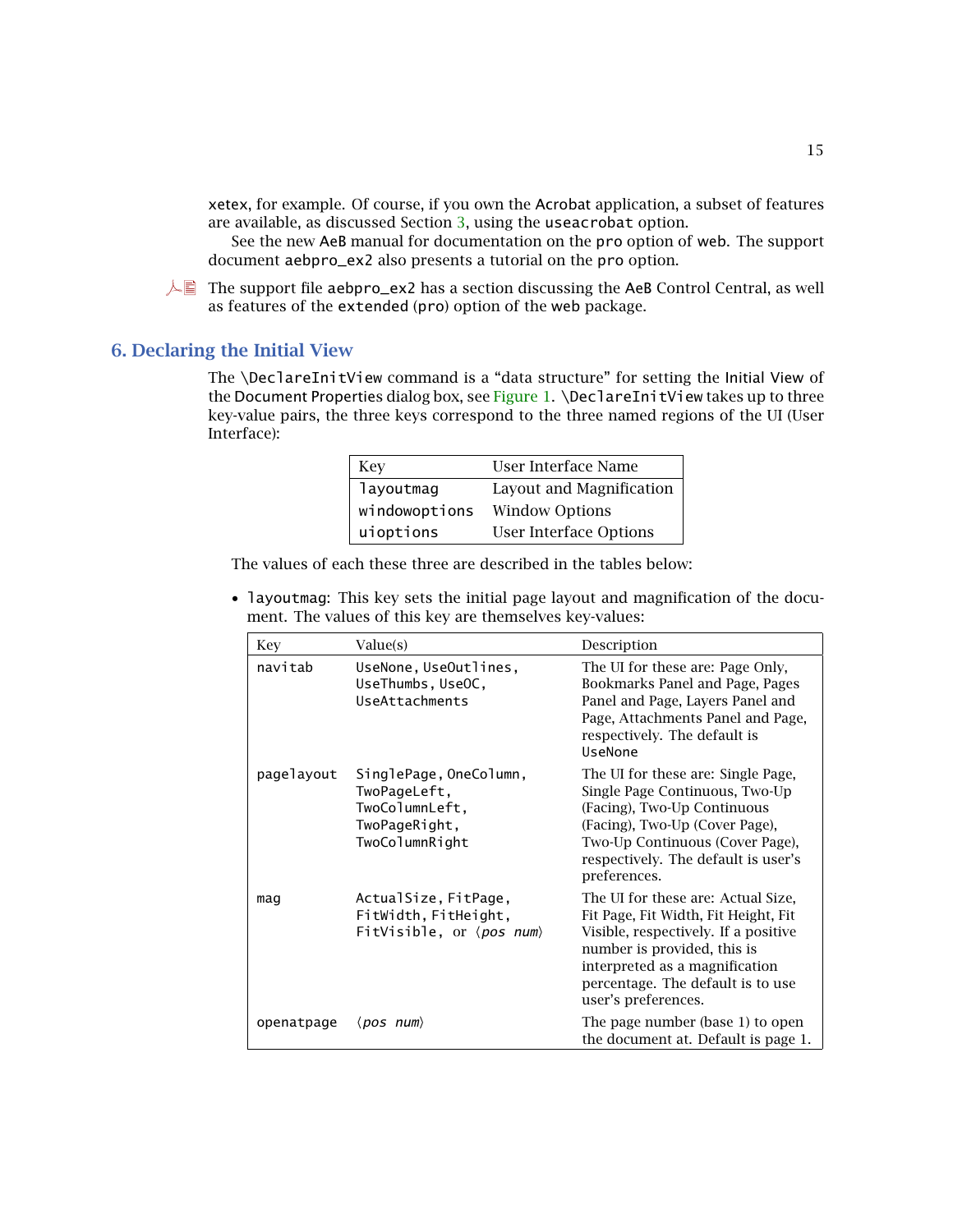Declaring the Initial View 16

**Important:** When you set openatpage to a page number other than the first page, be aware that document level JavaScripts are initially imported into the document on the first page. After the file is distilled and the document opens to the page set by openatpage, the document author needs to go to page 1, at which point the document level JavaScripts will be imported. After import, *save the document*, which will save the newly imported JavaScripts with the document.

• windowoptions: The Window Options region of the Initial View tab consists of a series of check boxes which, when checked, modify the initial state of the document window. These are not really Boolean keys. If the key is present, the corresponding box in the UI will be checked, otherwise, the box remains cleared.

| Key        | Description                      |
|------------|----------------------------------|
| fit        | Resize window to initial page    |
| center     | Center window on screen          |
| fullscreen | Open in Full Screen mode         |
| showtitle  | Show document title in the title |
|            | har                              |

Note that you can open the document in Full Screen mode using the fullscreen key above, or by using the fullscreen key of the \setDefaultFS. Either will work.

• uioptions: The User Interface Options region of the Initial View tab consists of a series of check boxes which, when checked, hide an UI control. These are not really Boolean keys. If the key is present, the corresponding box in the UI will be checked, otherwise, the box remains cleared.

| Key          | Description          |
|--------------|----------------------|
| hidemenubar  | Hide menu bar        |
| hidetoolbar  | Hide tool bars       |
| hidewindowui | Hide window controls |

**Important:** The hyperref package can set some of these fields of the Initial View tab [\(Figure 1\)](#page-16-0). The document author is *discouraged* from using hyperref to set any of these fields, though, usually they are overwritten by this package.

**Example 2:** We set the Initial View tab of the Document Properties dialog box.

```
\DeclareInitView
{%
    layoutmag={mag=ActualSize,navitab=UseOutlines,%
        openatpage=3,pagelayout=TwoPageLeft},
   windowoptions={fit,center,showtitle,fullscreen},
   uioptions={hidetoolbar,hidemenubar,hidewindowui}
}
```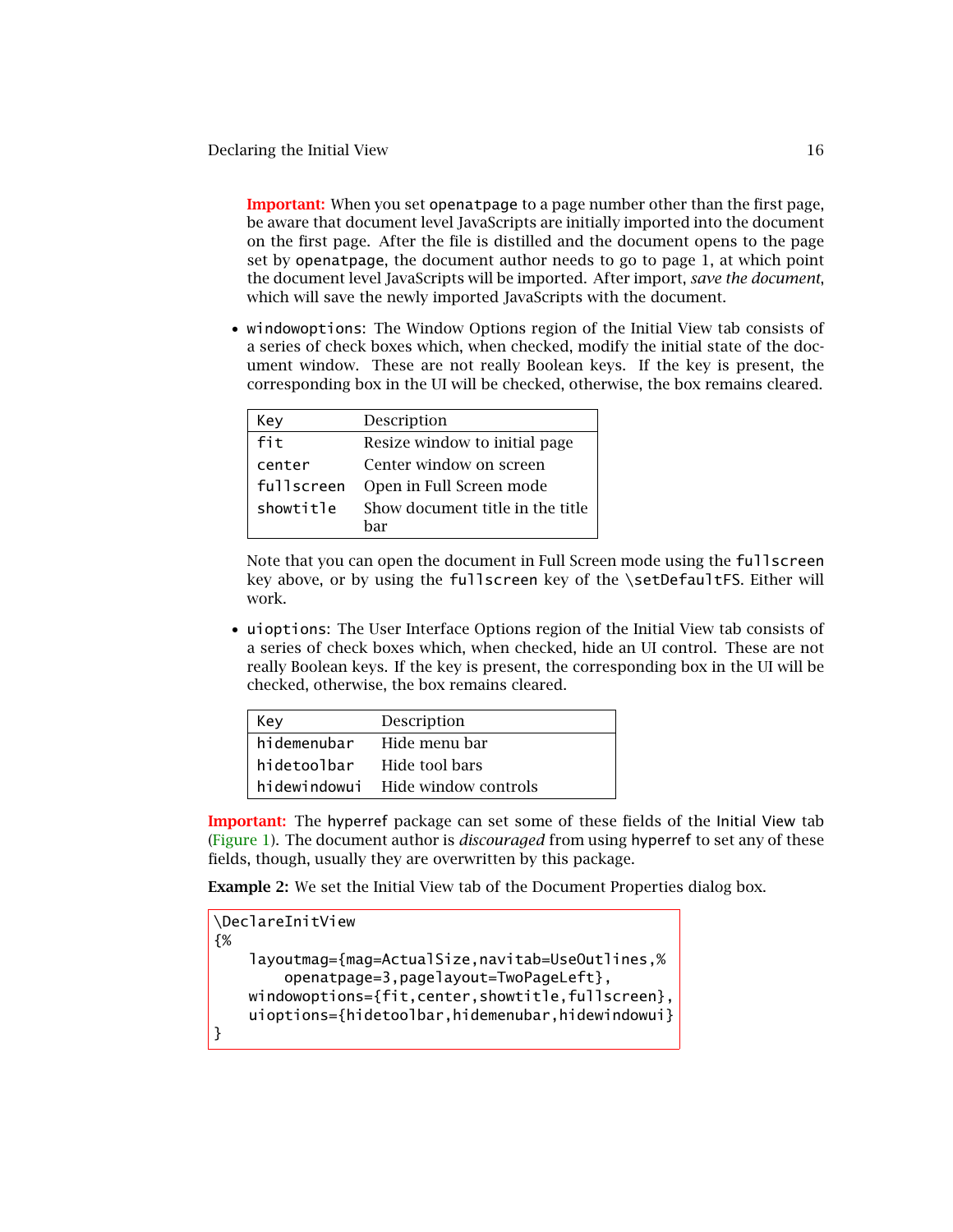<span id="page-16-0"></span> $\blacksquare$  The file aebpro\_ex7 is a test file for the features of this section. Use it to explore the properties of the Initial View tab (Figure 1) of the Document Properties dialog box.

| <b>Document Properties</b><br>Description   Security   Fonts   Initial View   Custom   Advanced |                          |       |  |  |
|-------------------------------------------------------------------------------------------------|--------------------------|-------|--|--|
| Layout and Magnification                                                                        |                          |       |  |  |
| Navigation tab: Page Only                                                                       |                          |       |  |  |
|                                                                                                 |                          |       |  |  |
|                                                                                                 | Page layout: Single Page |       |  |  |
| Magnification: Fit Page                                                                         |                          |       |  |  |
| Open to page:  1                                                                                |                          | of 36 |  |  |
| Window Options                                                                                  |                          |       |  |  |
| Resize window to initial page                                                                   |                          |       |  |  |
| Center window on screen                                                                         |                          |       |  |  |
| Open in Full Screen mode                                                                        |                          |       |  |  |
| Show: File Name                                                                                 |                          |       |  |  |
|                                                                                                 |                          |       |  |  |
| User Interface Options                                                                          |                          |       |  |  |
| Hide menu bar                                                                                   |                          |       |  |  |
| Hide tool bars                                                                                  |                          |       |  |  |
| F Hide window controls                                                                          |                          |       |  |  |
|                                                                                                 |                          |       |  |  |
|                                                                                                 |                          |       |  |  |
|                                                                                                 |                          |       |  |  |
|                                                                                                 |                          |       |  |  |
|                                                                                                 |                          |       |  |  |
|                                                                                                 |                          |       |  |  |
|                                                                                                 |                          |       |  |  |
|                                                                                                 |                          |       |  |  |

Figure 1: Initial View of Document Properties

\DeclareInitView is a companion command to \DeclareDocInfo. Each fills in a separate tab of the Document Properties dialog box. Use the package aebxmp to fill in advance metadata through \DeclareDocInfo. The \DeclareInitView commands populates the Initial View tab of the Document Properties dialog box, shown in Figure 1.

# **7. Document Actions**

In this section we outline the various commands and environments for creating document and page actions for a PDF document.

### **7.1. Document Level JavaScripts**

The creation of document level JavaScript has been a part of AeB for many years, use the insDLJS environment, as documented in aeb\_man.pdf.

 $\Box$  The document aebpro\_ex1 offers an example of the use of the insDLJS environment.

### **7.2. Set Document Actions**

The AeB Pro provides environments for the Acrobat events willClose, willSave, did-Save, willPrint and didPrint. Corresponding LATEX environments are created: willClose, willSave, didSave, willPrint and didPrint.

 $\Box$  The example document aebpro\_ex1 includes examples of the use of the willClose, willSave, didSave, willPrint and didPrint environments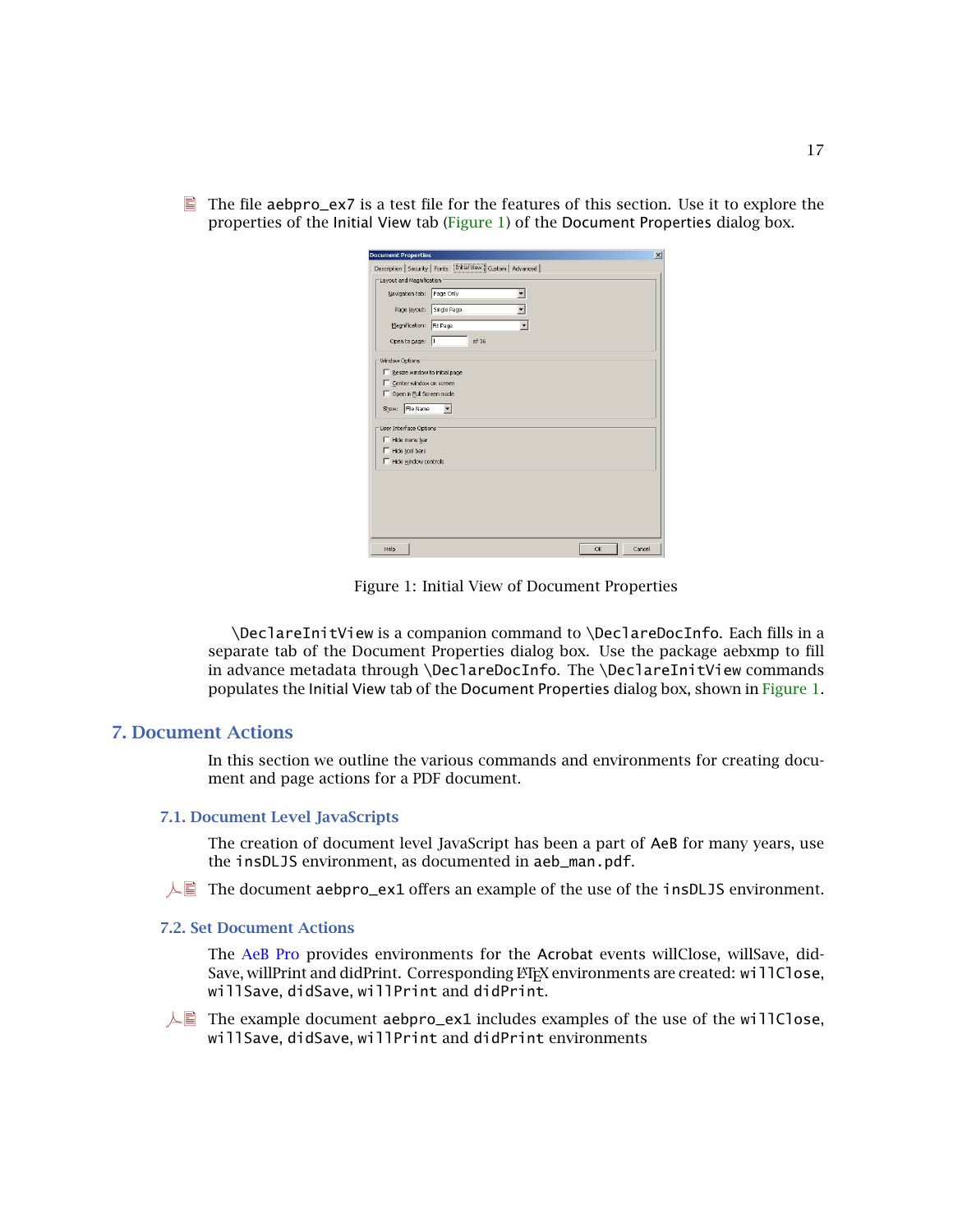Document Actions 18

```
\begin{willClose}
   \langle script \rangle\end{willClose}
```
**Environment Description:** The JS code in the body of the willClose environment will execute just before the document closes.

**Environment Location:** Place this environment in the preamble.

\begin{willSave}  $\langle script \rangle$ \end{willSave}

**Environment Description:** The JS code in the body of the willSave environment will execute just before the document is saved.

**Environment Location:** Place this environment in the preamble.

\begin{didSave}  $\langle script \rangle$ \end{didSave}

**Environment Description:** The JS code in the body of the didSave environment will execute just after the document is saved.

**Environment Location:** Place this environment in the preamble.

\begin{willPrint}  $\langle script \rangle$ \end{willPrint}

**Environment Description:** The JS code in the body of the willPrint environment will execute just before the document is Printed.

**Environment Location:** Place this environment in the preamble.

```
\begin{didPrint}
  \langle script \rangle\end{didPrint}
```
**Environment Description:** The JS code in the body of the didPrint environment will execute just after the document is Printed.

**Environment Location:** Place this environment in the preamble.

**Developer Notes:** I've inserted five commands,

\developer@will@Close \developer@will@Save \developer@did@Save \developer@will@Print \developer@did@Print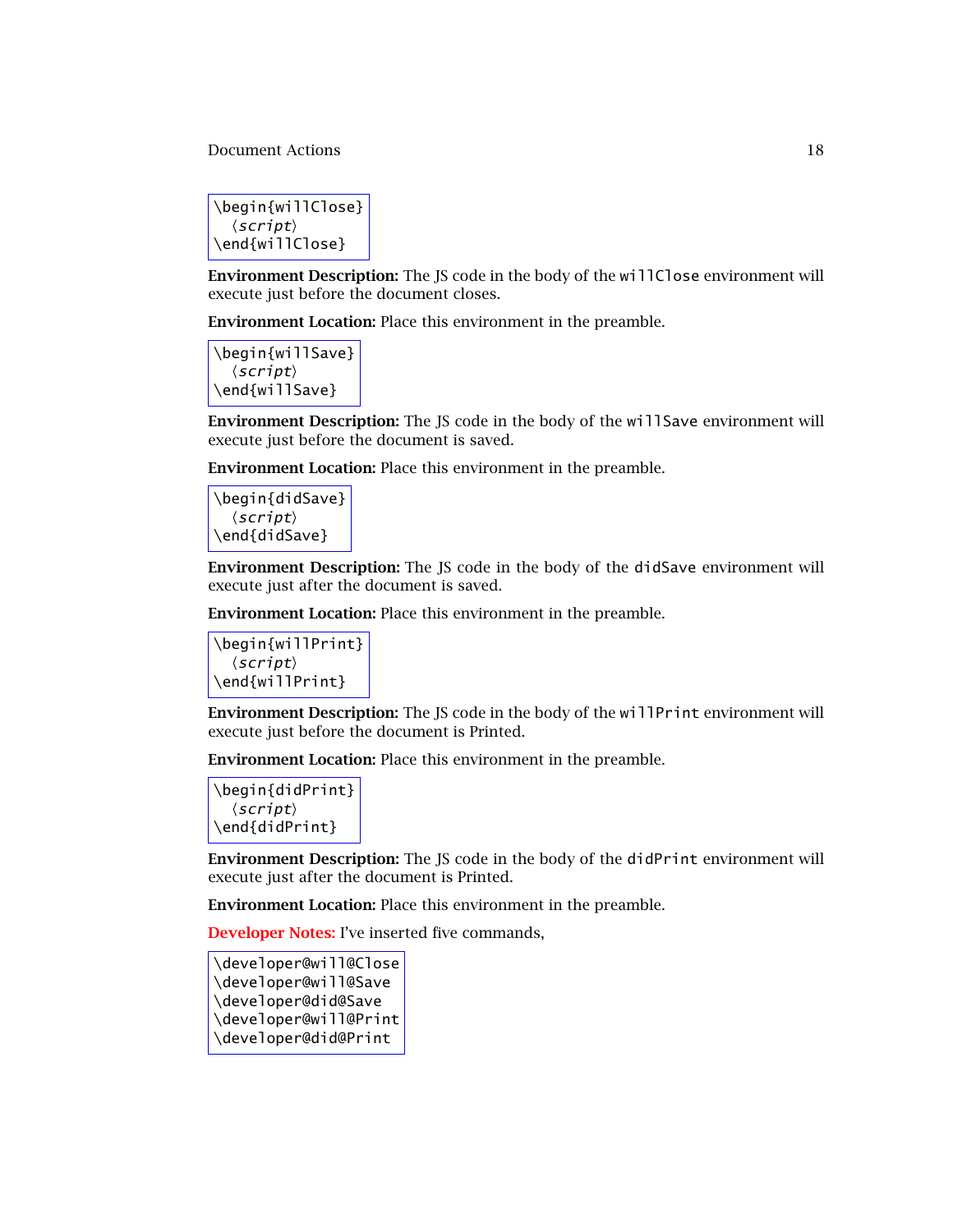#### <span id="page-18-0"></span>Document Actions 19

that are let to \@empty. A package developer can insert JS code to make the package behave as desired, while the document author can use the above environments to add any additional scripts.

The correct way of using these commands is

```
\begin{defineJS}{\my@WillClose}
    \langlesome willClose script\rangle\end{defineJS}
\let\my@save@developer@will@Close\developer@will@Close
\def\developer@will@Close{%
    \my@save@developer@will@Close
    \my@WillClose
}
```
This is the technique I used in the acroflex package.

#### **7.3. Document Open Actions**

You can set an action to be performed when the document is opened, independently of the page the document is opened at.

```
\additionalOpenAction{action}
```
**Command Description:** The action can be any type of action described in the *PDF Reference*, but it is usually a JavaScript action.

**Command Location:** Place this command in the preamble.

The following example gets the time the user first opens the document,

```
\additionalOpenAction{\JS{%
 var timestamp = util.printd("mm-dd-yy, H:MM:ss.", new Date());}}
```
**Important:** This open action takes place rather early in document initialization, before the document level JavaScript is scanned; therefore, the *action* should not reference any document level JavaScript, as at the time of the action, they are still undefined. You are restricted to core JavaScript and the JavaScript API for Acrobat.

Using layers put a natural restriction on the version that can be used to effectively view the document. To put a requirement on the viewer to be used, use the \requires-Version command.

```
\requiredVersionMsg{message}
\alternateDocumentURL{url}
\requiredVersionMsgRedirect{message}
\afterRequirementPassedJS{JS code}
\requiresVersion[option]{version_number}
```
**Command Location:** Place these commands in the preamble.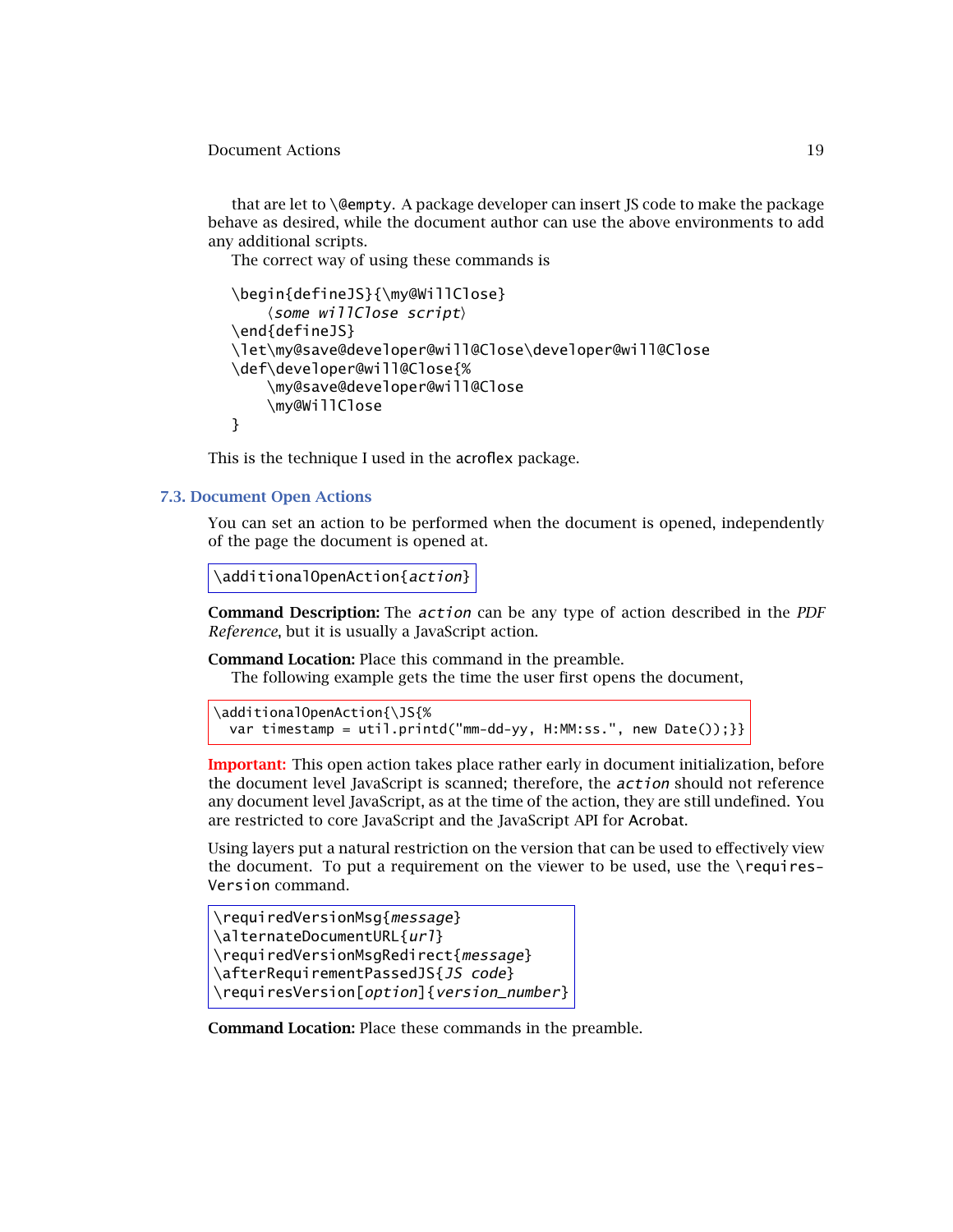Document Actions 20

**Command Description:** For \requiresVersion, the parameter version\_number is the minimal version number that this document is made for. If the version number of the viewer is less than *version number*, an alert box appears, and the document is silently closed, if outside a browser, or redirected, if inside a browser. If the keyword warnonly is passed as the value of the optional parameter, the alert messages will appear, but the file will not be closed or redirected.

**Important:** The command \requiresVersion needs to be issued *after* any redefinitions of the

\afterRequirementPassedJS*,* \requiredVersionMsgRedirect*,* \requiredVersionMsg*,* and \alternateDocumentURL

When the document is opened outside a web browser and the version number requirement is not met, the message contained in \requiredVersionMsg appears in an alert box. The default definition is

```
\requiredVersionMsg{%
```

```
This document requires Adobe Reader or Acrobat,
version \requiredVersionNumber\space or later.
The document is now closing.}
```
The argument of \requiresVersion is contained in \requireVersionNumber, and this macro should be used in the message, as illustrated above.

When the document is opened in a browser and the version number requirement is not met the message contained in \requiredVersionMsgRedirect appears in an alert box. The default definition is

```
\requiredVersionMsgRedirect{%
    This document requires Adobe Reader or Acrobat,
    version \requiredVersionNumber\space or later.
    Redirecting browser to an alternate page.}
```
The browser is redirected to the URL specified in the argument of \alternateDocumentURL, the default definition of which is

```
\alternateDocumentURL{http://www.acrotex.net/}
```
The command \requiresVersion uses \additionalOpenAction; if you want to combine several actions, including an action for checking for the version number, use \afterRequirementPassedJS. For example,

```
\afterRequirementPassedJS
{%
  var timestamp = util.printd("mm-dd-yy, H:MM:ss.", new Date());
}
```
The above code will be executed if the version requirement is passed.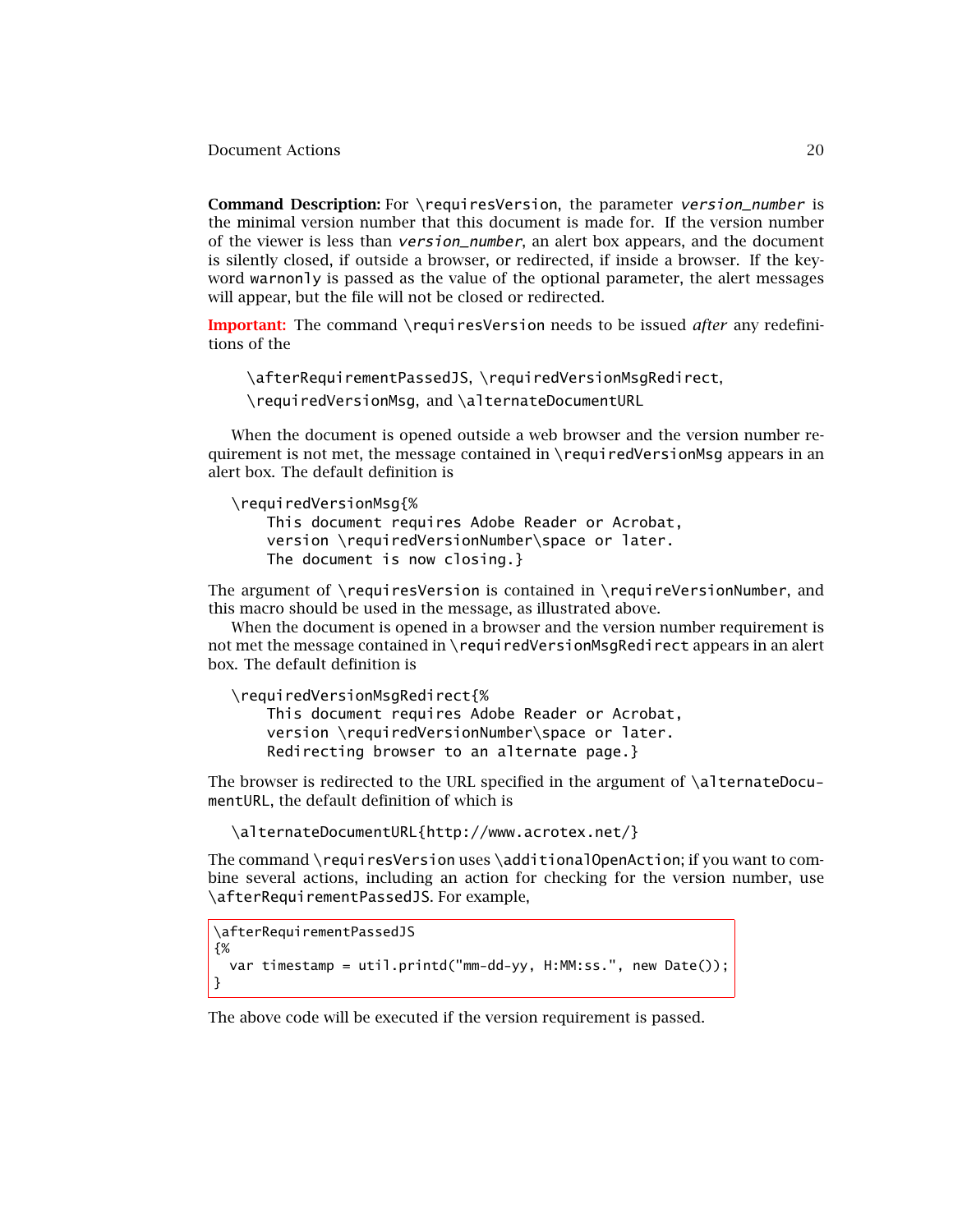<span id="page-20-0"></span>You can use \afterRequirementPassedJS, for example, to put deadline to view the document; that is, if the document is opened after a pre-selected date and time, the document should close down (or redirected to an alternate web page).

**Important:** When using AeB Pro with the uselayers option, the minimum required version is 7. Thus,

\requiresVersion{7}

should be issued in the preamble of any document that uses layers.

### **8. Page Actions**

When a page opens or closes a JavaScript occurs. Predefined JavaScript can execute in reaction to these events. AeB Pro provides several commands and environments.

 $\Box$  The commands and environments described in this section are illustrated in the support document aebpro\_ex1.

# **8.1. Open/Close Page Actions for First Page**

Because of the way AeB was originally written—exerquiz, actually—, the first page is a special case.

There is a command, \OpenAction, that is part of the insdljs package for several years, that is used to introduce open page actions:

\OpenAction{\JS{script}}

**Command Location:** This command goes in the preamble to define action for the first page. This command is capable of defining non-JavaScript action, see the documentation of insdljs for some details.

```
\OpenAction{\JS{%
  console.show();\r
  console.clear();\r
  console.println("Show the output of the page actions");
}}
```
In addition to \OpenAction, addJSToPageOpen and addJSToPageClose are also defined by AeB Pro. The  $\langle script\rangle$  is executed each time the page is opened or closed.

```
\begin{addJSToPageOpen}
  \langle script \rangle\end{addJSToPageOpen}
```
For page close events, we have the addJSToPageClose environment.

\begin{addJSToPageClose}  $\langle script \rangle$ \end{addJSToPageClose}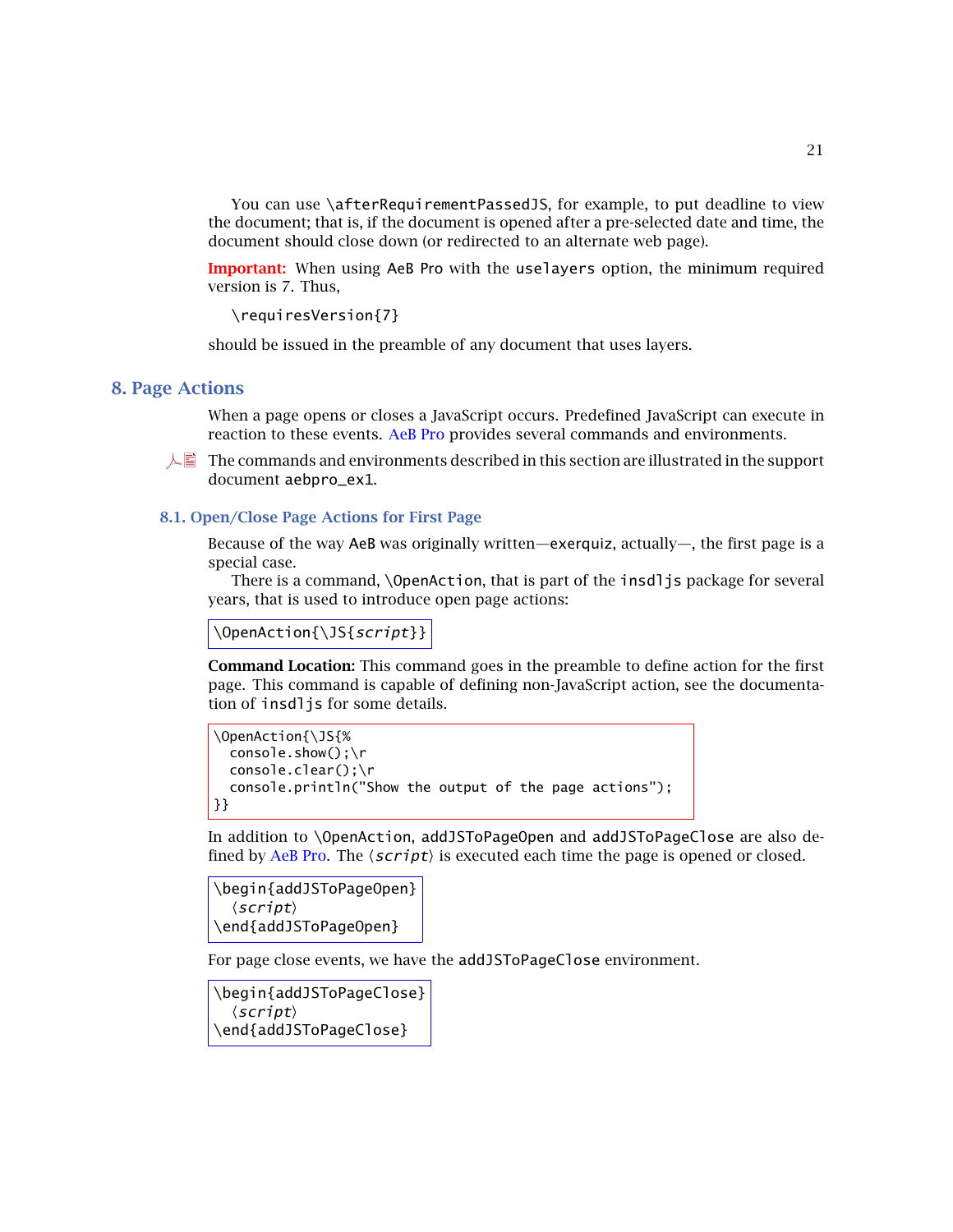<span id="page-21-0"></span>Page Actions 22

**Environment Description:** When placed in the preamble, these provide JavaScript support for page open/close events of the first page.

Below are examples of usage. These appear in the document aebpro\_ex1.

```
\begin{addJSToPageOpen}
var str = "This should be the first page";console.println(str + ": page " + (this.pageNum+1));
\end{addJSToPageOpen}
```
and

```
\begin{addJSToPageClose}
var str = "This is the close action for the first page!";
console.println(str + ": page " + (this.pageNum+1));
\end{addJSToPageClose}
```
# **8.2. Open/Close Page Actions for the other Pages**

The same two environments addJSToPageOpen and addJSToPageClose can be used in the body of the text to generate open or close actions for the page on which they appear. It's a rather hit or miss proposition because the tex compiler may break the page at an unexpected location and the environments are processed on the page following the one you wanted them to appear on.

```
\begin{addJSToPageOpen}
  \langle script \rangle\end{addJSToPageOpen}
```

```
\begin{addJSToPageClose}
  \langle script \rangle\end{addJSToPageClose}
```
**Environment Description:** Place on the page that these actions are to apply.

Another approach to trying to place addJSToPageOpen or addJSToPageClose on the page you want is to use the addJSToPageOpenAt or addJSToPageCloseAt environments. These are the same as their cousins, but are more powerful. Each of these takes an argument that specifies the page, pages, and/or page ranges of the open/close effects you want.

```
\begin{addJSToPageOpenAt}{page-ranges}
  \langle script \rangle\end{addJSToPageOpenAt}
```
For page close events, we have the addJSToPageClose environment.

```
\begin{addJSToPageCloseAt}{page-ranges}
  \langle script \rangle\end{addJSToPageCloseAt}
```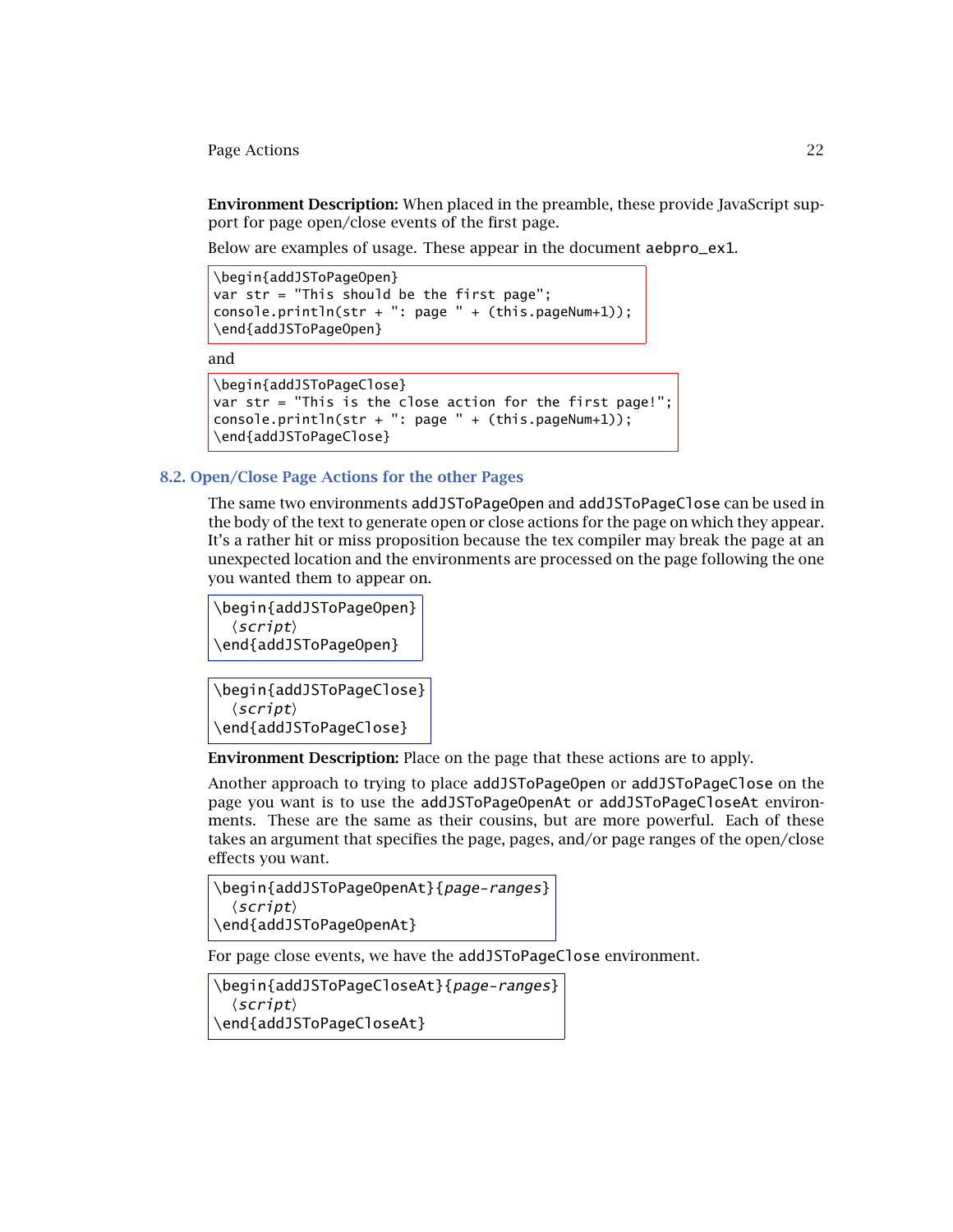<span id="page-22-0"></span>Page Actions 23

**Environment Location:** Place these just after \begin{document} and before the command \maketitle.

**Parameter Description:** The two environments take a comma-delimited list of pages and page ranges, for example, an argument might be {2-6,9,12,15-}. This argument states that the open or close JavaScript listed in the environment should execute on pages 2 through 6, page 9, page 11, and pages 15 through the end of the document. Very cool!

This is all well and good if you know exactly which pages are the ones you want the effects to appear. What's even more cool is that you can use  $\mathbb{E}E[X]$ 's cross-referencing mechanism to specify the pages. By placing these after  $\begin{pmatrix} 1 & 0 \\ 0 & 0 \end{pmatrix}$ , the cross referencing information (the .aux) has been input and you can use \atPage, a special simplified version of \pageref, to reference the pages. below.

# \atPage{*label*}

**Command Description:** Returns the page number on which the ET<sub>EX</sub> cross-reference label *label* resides.

For example,

| \begin{addJSToPageOpenAt}{1,\atPage{test}-\atPage{exam}} |
|----------------------------------------------------------|
| var $str = "Add to open page at pages between "$         |
| + "\\\\atPage{test} and \\\\atPage{exam} "               |
| + this.pageNum+1;                                        |
| console.printlnstr;                                      |
| \end{addJSToPageOpenAt}                                  |

In the above, we specify a range  $\atop$  at Page{test}- $\atop$  at Page{exam}. If the first page number is larger than the second number, the two numbers are switched; consequently, the specification \atPage{exam}-\atPage{test} yields the same results.

```
\begin{addJSToPageCloseAt}{5-8,12,15-}
var str = "Add to close page at page " + this.pageNum+1;
console.printlnstr;
\end{addJSToPageCloseAt}
```
In the above example, notice that in the addJSToPageOpenAt environment above, page 1 was specified. This specification is ignored. You do remember that the first page events need to be defined in the preamble, don't you.

# **8.3. Every Page Open/Close Events**

As an additional feature, there may be an occasion where you want to define an event for every page. These are handled separately from the earlier mentioned open/closed events so one does not overwrite the other. These environments are everyPageOpen and everyPageClose. They can go in the preamble, or anywhere. They will take effect on the page they are processed on. Using these environments a second time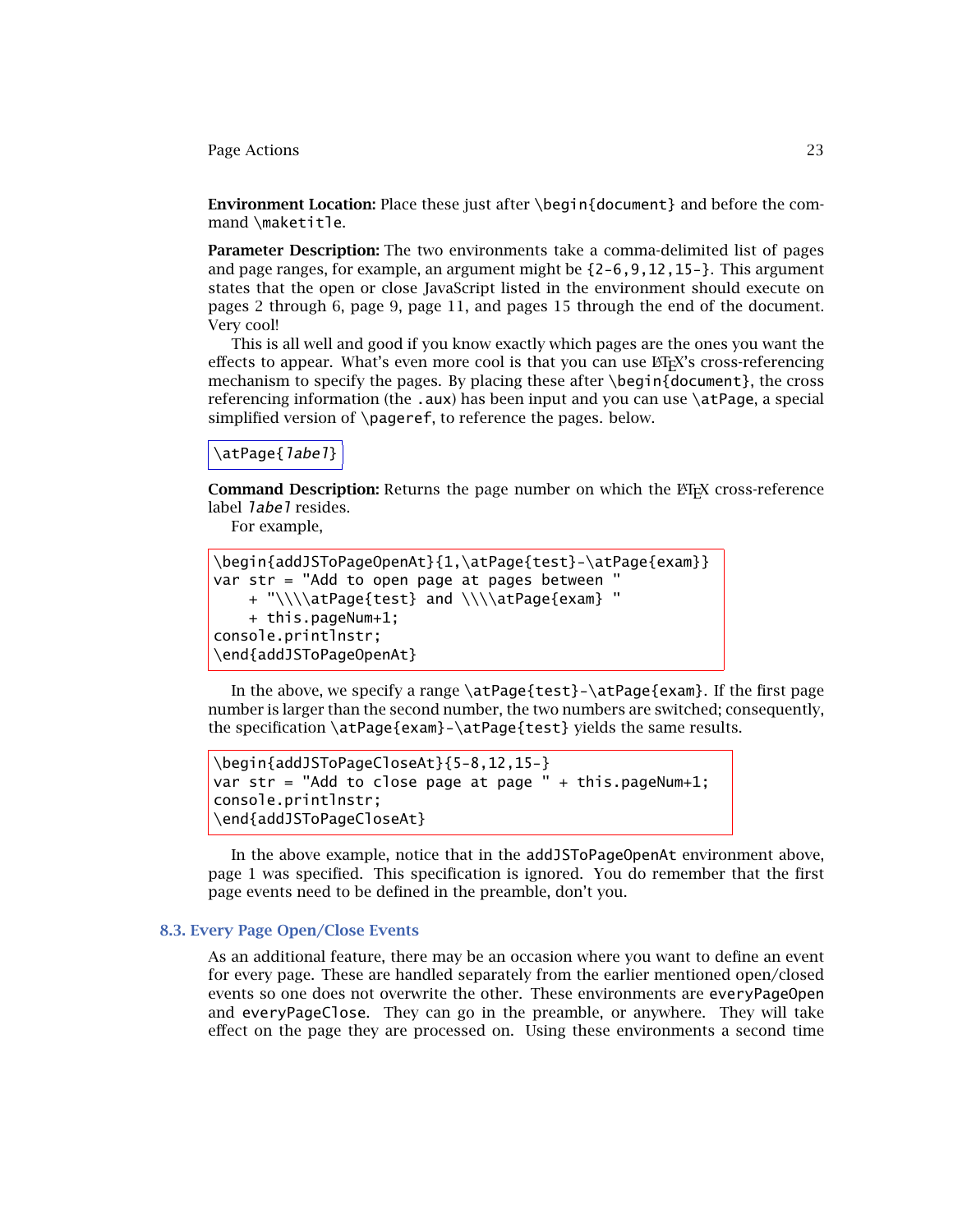<span id="page-23-0"></span>overwrites any earlier definition. To cancel out the every page action you can use \canceleveryPageOpen and \canceleveryPageClose.

\begin{everyPageOpen}  $\langle script \rangle$ \end{everyPageOpen}

For page close events, we have the everyPageClose environment.

```
\begin{everyPageClose}
  \langle script \rangle\end{everyPageClose}
```
**Environment Location:** Place in the preamble or in the body of the document. For example,

```
\begin{everyPageOpen}
var str = "every page open";
console.println(str + ": page " + (this.pageNum+1));\end{everyPageOpen}
```

```
\begin{everyPageClose}
var str = "every page close";
console.println(str + ": page " + (this.paqeNum+1));\end{everyPageClose}
```

```
\canceleveryPageOpen
\canceleveryPageClose
```
**Command Description:** These two commands cancel the current everyPageOpen and everyPageClose events. Following the cancel commands, use the everyPageOpen or everyPageClose environment to create different every page events.

# **9. Fullscreen Support**

In this section we present the controlling commands for default fullscreen mode and for defining page transition effects.

 $\Box$  The sample file aebpro\_ex1 demonstrates many of the full screen features described in this section.

# **9.1. Set Fullscreen Defaults: \setDefaultFS**

Set the default fullscreen behavior of Adobe Reader/Acrobat by using \setDefaultFS in the preamble. This command takes a number of arguments using the xkeyval package. Each key corresponds to a JavaScript property of the Fullscreen object.

24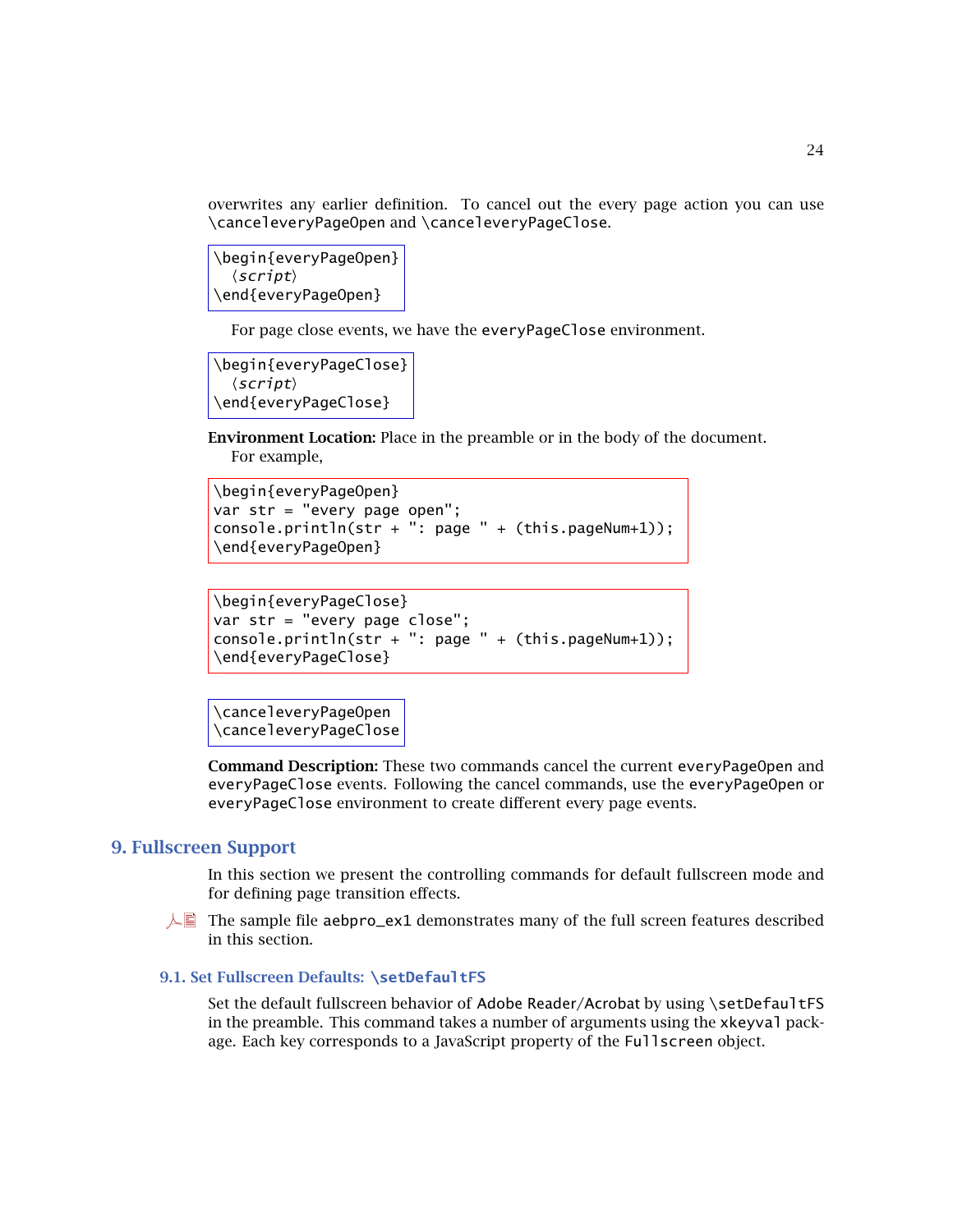#### <span id="page-24-0"></span>Fullscreen Support 25

# \setDefaultFS{KV-pairs}

The command for setting how you want to viewer to behave in fullscreen. This command is implemented through JavaScript, as opposed to the **pdfmark** operator. See *JavaScript for Acrobat API Reference* [\[2\]](#page-59-0), the section on the FullScreen object.

**Command Location:** This command must be executed in the preamble.

**Key-Value Pairs:** The command has numerous key-value pairs, the defaults of most of these are set in the Preferences menu of the viewer. These values are the ones listed in the *Acrobat JavaScript Scripting Reference* [\[2\]](#page-59-0).

1. Trans: permissible values are NoTransition, UncoverLeft, UncoverRight, UncoverDown, UncoverUp, UncoverLeftDown, UncoverLeftUp, UncoverRightDown, UncoverRightUp, CoverLeft, CoverRight, CoverDown, CoverUp, CoverLeftDown, CoverLeftUp, CoverRightDown, CoverRightUp, PushLeft, PushRight, PushDown, PushUp, PushLeftDown, PushLeftUp, PushRightDown, PushRightUp, FlyInRight, FlyInLeft, FlyInDown, FlyInUp, FlyOutRight, FlyOutLeft, FlyOutDown, FlyOutUp, FlyIn, FlyOut, Blend, Fade, Random, Dissolve, GlitterRight, GlitterDown, GlitterRightDown, BoxIn, BoxOut, BlindsHorizontal, BlindsVertical, SplitHorizontalIn, SplitHorizontalOut, SplitVerticalIn, SplitVerticalOut, WipeLeft, WipeRight, WipeDown, WipeUp, WipeLeftDown, WipeLeftUp, WipeRightDown, WipeRightUp, Replace, ZoomInDown, ZoomInLeft, ZoomInLeftDown, ZoomInLeftUp, ZoomInRight, ZoomInRightDown, ZoomInRightUp, ZoomInUp, ZoomOutDown, ZoomOutLeft, ZoomOutLeftDown, ZoomOutLeftUp, ZoomOutRight, ZoomOutRightDown, ZoomOutRightUp, ZoomOutUp, CombHorizontal, CombVertical. The default is Replace.

The following are new to Acrobat/Adobe Reader version 8: PushLeftDown, PushLeftUp, PushRightDown, PushRightUp, WipeLeftDown, WipeLeftUp, WipeRightDown, WipeRightUp, ZoomInDown, ZoomInLeft, ZoomInLeftDown, ZoomInLeftUp, ZoomInRight, ZoomInRightDown, ZoomInRightUp, ZoomInUp, ZoomOutDown, ZoomOutLeft, ZoomOutLeftDown, ZoomOutLeftUp, ZoomOutRight, ZoomOutRightDown, ZoomOutRightUp, ZoomOutUp, CombHorizontal, CombVertical

The transition chosen by this key will be in effect for each page that does not have a transition effect separately defined for it (by the \setPageTransition command).

- 2. bgColor: Sets the background color in fullscreen mode. The color specified must be a JavaScript Color array, e.g., bgColor={["RGB",0,1,0]}, or you can use some preset colors, bgColor = color.ltGray.
- 3. timeDelay: The default number of seconds before the page automatically advances in full screen mode. See useTimer to activate/deactivate automatic page turning.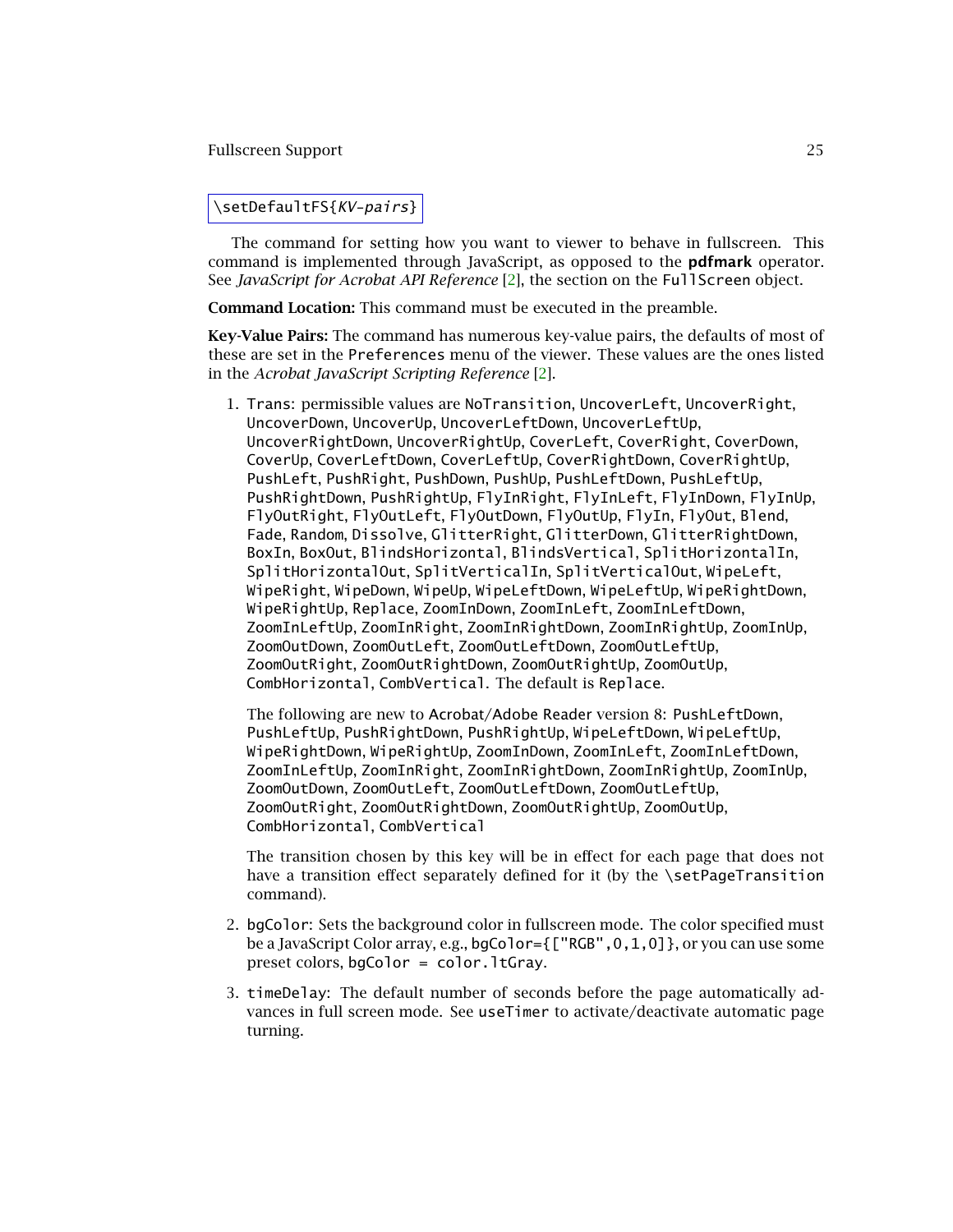### <span id="page-25-0"></span>Fullscreen Support 26

- 4. useTimer: A Boolean that determines whether automatic page turning is enabled in full screen mode. Use timeDelay to set the default time interval before proceeding to the next page.
- 5. loop: A Boolean that determines whether the document will loop around back to the first page.
- 6. cursor: Determines the behavior of the mouse in full screen mode. Permissible values are hidden, delay (hidden after a short delay) and visible.
- 7. escape: A Boolean use to determine if the escape key will cause the viewer to leave full screen mode.
- 8. clickAdv: A Boolean that determines whether a mouse click on the page will cause the page to advance.
- 9. fullscreen: A Boolean, which if true, causes the viewer to go into full screen mode. Has no effect from within a browser.
- 10. usePageTiming: A Boolean that determines whether automatic page turning will respect the values specified for individual pages in full screen mode (which can be set through \setPageTransition).

This example causes the viewer to go into full screen mode, sets the transition to Random, instructs the viewer to loop back around to the first page, and to make the cursor hidden after a short period of inactivity.

\setDefaultFS{fullscreen,Trans=Random,loop,cursor=delay,escape}

On closing the document, the user's original full screen preferences are restored.

In the preamble of this document, I have placed \setDefaultFS specifying that the document should go into fullscreen mode with a random transition for its default transition effect.

# **9.2. Page Transition Effects**

The \setDefaultFS command can set the full screen behavior of the viewer for the *entire document*, including a transition effect applicable to all pages in the document; for transition effects of individual pages, use the \setPageTransition command.

```
\setPageTransition{KV-pairs}
```
Sets the transition effect for the *next page only*, viewer must be in full screen mode. The command \setPageTransition is implemented using the **pdfmark** operator.

**Command Location:** This command should be used in the preamble for the first page, and between slides for subsequent pages.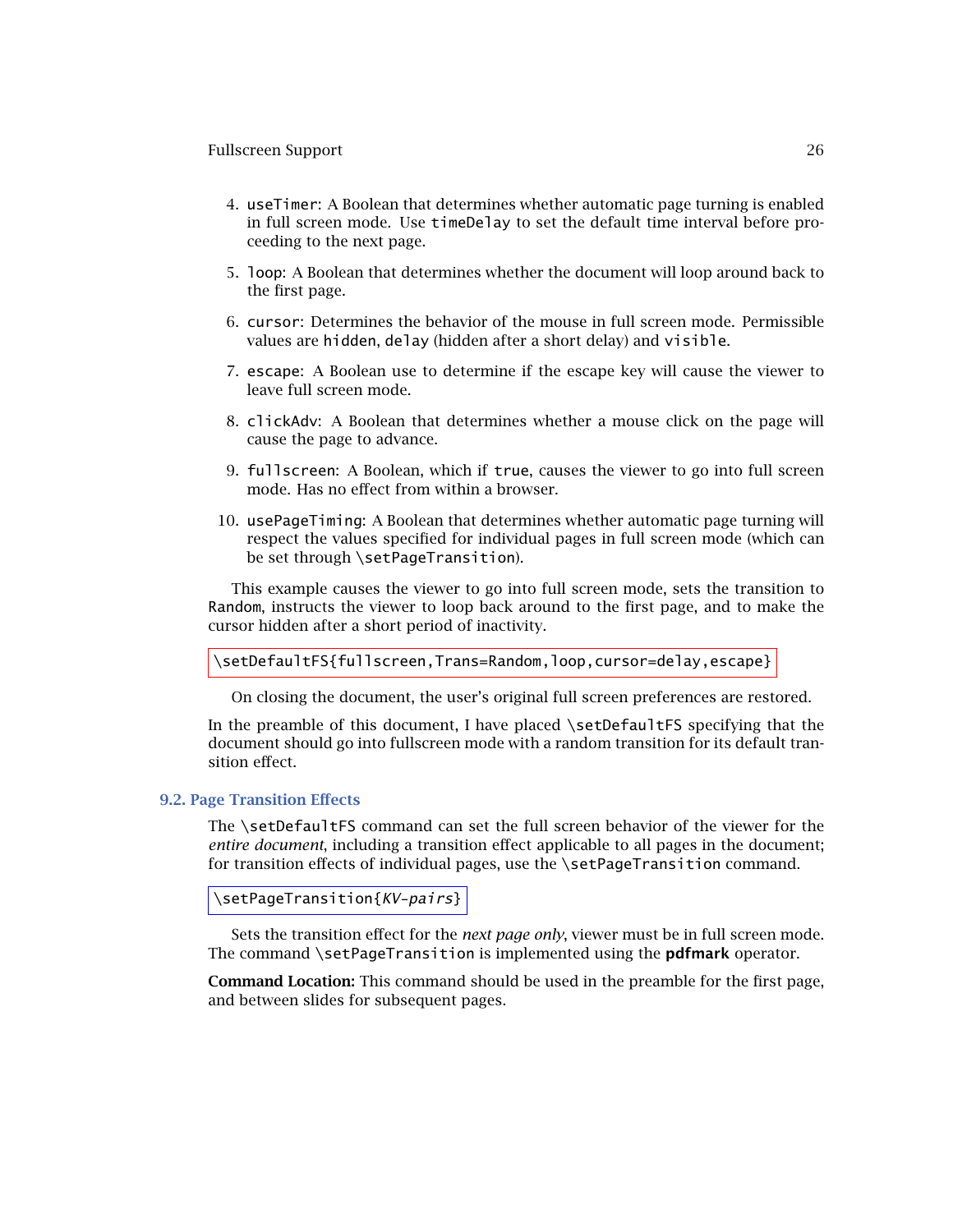<span id="page-26-0"></span>Fullscreen Support 27

**Key-Value Pairs:** The \setPageTransition command has several key-value pairs:

1. Trans: permissible values are NoTransition, UncoverLeft, UncoverRight, UncoverDown, UncoverUp, UncoverLeftDown, UncoverLeftUp, UncoverRightDown, UncoverRightUp, CoverLeft, CoverRight, CoverDown, CoverUp, CoverLeftDown, CoverLeftUp, CoverRightDown, CoverRightUp, PushLeft, PushRight, PushDown, PushUp, PushLeftDown, PushLeftUp, PushRightDown, PushRightUp, FlyInRight, FlyInLeft, FlyInDown, FlyInUp, FlyOutRight, FlyOutLeft, FlyOutDown, FlyOutUp, FlyIn, FlyOut, Blend, Fade, Random, Dissolve, GlitterRight, GlitterDown, GlitterRightDown, BoxIn, BoxOut, BlindsHorizontal, BlindsVertical, SplitHorizontalIn, SplitHorizontalOut, SplitVerticalIn, SplitVerticalOut, WipeLeft, WipeRight, WipeDown, WipeUp, WipeLeftDown, WipeLeftUp, WipeRightDown, WipeRightUp, Replace, ZoomInDown, ZoomInLeft, ZoomInLeftDown, ZoomInLeftUp, ZoomInRight, ZoomInRightDown, ZoomInRightUp, ZoomInUp, ZoomOutDown, ZoomOutLeft, ZoomOutLeftDown, ZoomOutLeftUp, ZoomOutRight, ZoomOutRightDown, ZoomOutRightUp, ZoomOutUp, CombHorizontal, CombVertical. The default is Replace.

The following are new to Acrobat/Adobe Reader, version 8: PushLeftDown, PushLeftUp, PushRightDown, PushRightUp, WipeLeftDown, WipeLeftUp, WipeRightDown, WipeRightUp, ZoomInDown, ZoomInLeft, ZoomInLeftDown, ZoomInLeftUp, ZoomInRight, ZoomInRightDown, ZoomInRightUp, ZoomInUp, ZoomOutDown, ZoomOutLeft, ZoomOutLeftDown, ZoomOutLeftUp, ZoomOutRight, ZoomOutRightDown, ZoomOutRightUp, ZoomOutUp, CombHorizontal, CombVertical

These values are the ones listed in the *Acrobat JavaScript Scripting Reference* [\[2\]](#page-59-0).

- 2. TransDur: Duration of the transition effect, in seconds. Default value: 1.
- 3. Speed: Same as TransDur, the duration of the transition effect, except this key takes values Slow, Medium or Fast, corresponding to the Acrobat UI. If TransDur and Speed are both specified, Speed is used. Use TransDur for finer granularity.
- 4. PageDur: The *PDF Reference, version 1.6* [\[5\]](#page-59-0), describes this as "The page's display duration (also called its advance timing): the maximum length of time, in seconds, that the page is displayed during presentations before the viewer application automatically advances to the next page. By default, the viewer does not advance automatically."

For example,

\setPageTransition{Trans=Blend,PageDur=20,TransDur=5}

\setPageTransition suffers from the same malady as do addJSToPageOpen and addJSToPageClose, it has to be placed on the page you want to apply. For this reason, there is the \setPageTransitionAt.

\setPageTransitionAt{page-ranges}{KV-pairs}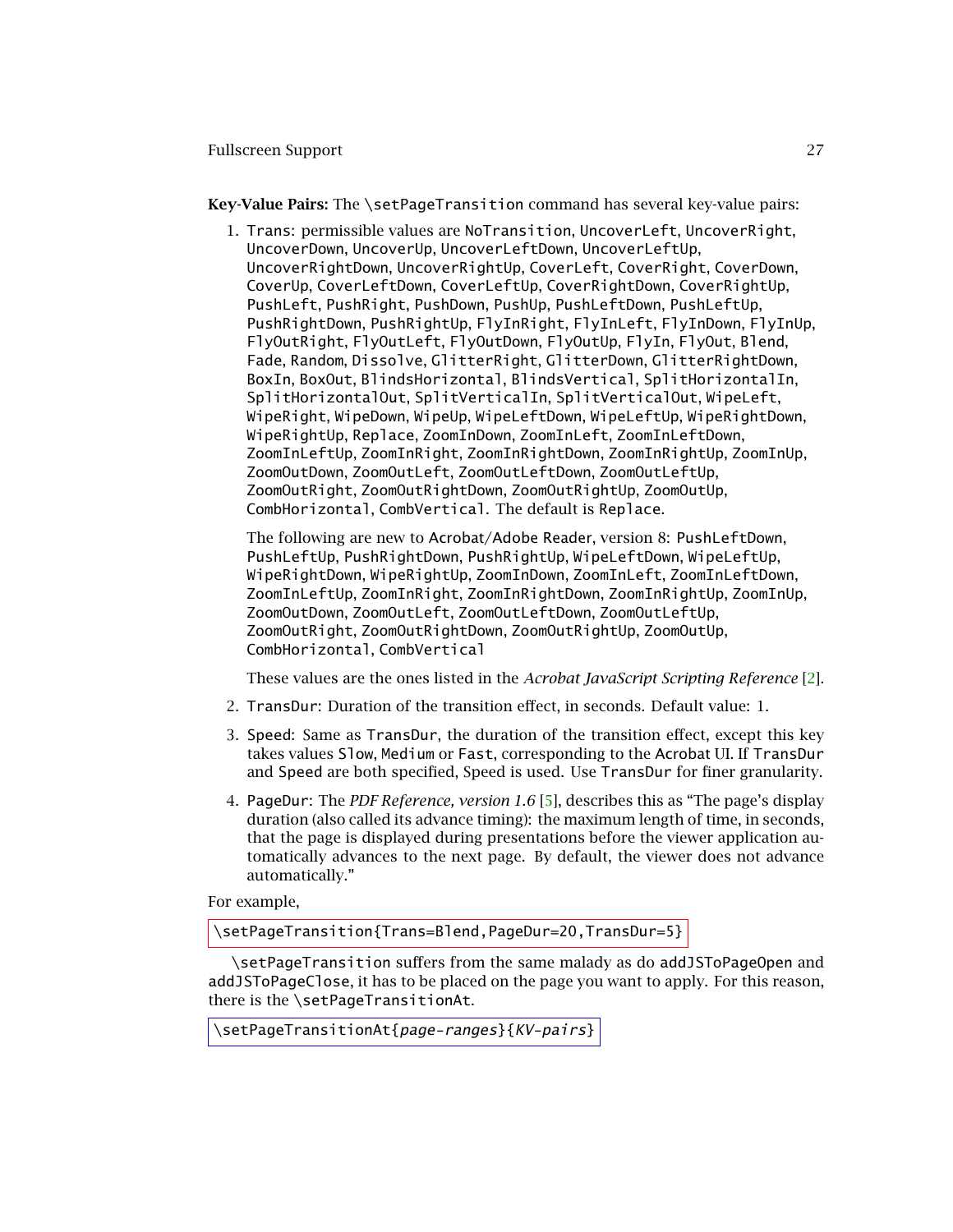<span id="page-27-0"></span>**Key-Value Pairs:** Same as \setPageTransitionAt

**Parameter Description:** The parameter page-ranges has the same format as described in [Section 8.2,](#page-21-0) page 22. This command obeys the \atPage.

For example,

```
\setPageTransitionAt{1,\atPage{test}-\atPage{exam},7}
   {Trans=Blend,PageDur=20,TransDur=5}
```
# **10. Attaching Documents**

AeB Pro has two options for attaching files to the source PDF. The approach is the importDataObject JavaScript method in conjunction with the FDF techniques. There are two options for attaching files

- 1. attachsource is a simplified option for attaching a file with the same base name as \jobname, that is a file of the form \jobname.ext.
- 2. attachments is a general option for attaching a file, as specified by its absolute or relative path.
- $\Box$  The file aebpro\_ex3 demonstrates many of the commands presented in this section.

# **10.1. The attachsource option**

Use this option to attach a file with the same base name as  $\iota$  jobname.

```
\usepackage[%
    driver=dvips,
    web={
        pro,
        ...
        usesf
    },
    attachsource={tex,dvi,log,tex.log},
    ...
]{aeb_pro}
```
Simply list the extensions you wish to attach to the current document. In the example above, we attach the original source file \jobname.tex, \jobname.dvi, \jobname.log (the Distiller log) and \jobname.tex.log (the tex log).

One problem with attaching the log file is that the Distiller also produces a log file with the same name  $\iota$  iobname. log. Consequently, the log file for the tex file is overwritten by the Distiller log file. You'll see from the PDF document, that the log file attached is the one for the Distiller.

A work around for this is to latex your file, rename the log file to another extension, such as  $\iota$  iobname.tex.log, then distill. You may want to send that log file so some poor T<sub>E</sub>Xpert for T<sub>E</sub>Xpert analysis!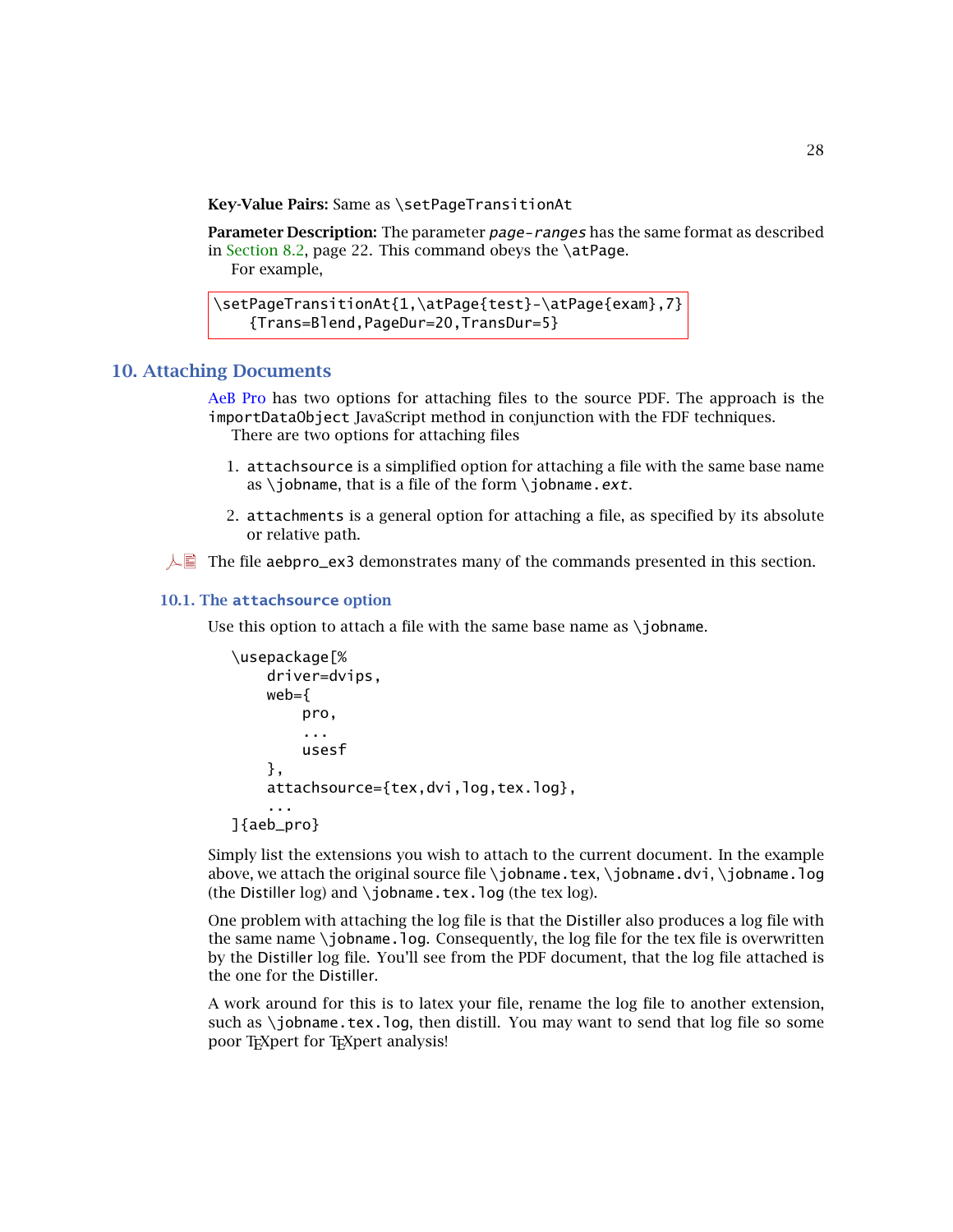#### <span id="page-28-0"></span>Attaching Documents 29

### **10.2. The attachments option**

The attachments key is for attaching files other than ones associated with the source file. The value of this key is a comma-delimited list (enclosed in braces) of absolute paths and/or relative paths to the file required to attach. For example,

```
\usepackage[%
    driver=dvips,
    web =pro,
        ...
        usesf
    },
    attachments={robot man/robot_man.pdf,%
    /C/Documents and Settings/dps/My Documents/birthday17.jpg},
    ...
]{aeb_pro}
```
The first reference is relative to the folder that this source file is contained in (and is attached to this PDF), and second one is an example of an absolute path.

**Important:** There are some files that Acrobat does not attach, but there is no public list of these. One finds them by discovery, .exe and .zip files, for example.

A trick that I use to send .zip files through the email (they are often stripped away by mail servers) is to *hide* the .zip file in a PDF as an attachment. But since Acrobat does not attach .zip, I change the extension from .zip to .txt, then inform the recipient to save the .txt file and change the extension back to .zip. Swave!

### **10.3. Optional attachments**

The attachments options allows you to list a collection of files to be attached to the PDF file. The optional attachments concept allows you to develop a list of attachments that are attached if the optattachments option is taken and not attached if the !optattachments option is taken. AeB Pro defines \ifoptattachments, a Boolean switch, which is set to true by optattachments and to false by !optattachments.

```
\addtoOptAttachments{list-of-files}
```
This command can be used anywhere in the document and adds the listed files to the ones to be attached. The list is comma delimited.

The initial application and motivation of this feature is for projects that are worked on by a team of  $\mathbb{F}E[X]$  authors. The master project file inputs sections of the document using the \input command of  $ETKX$ . The request was for any file that is input using \input be added to the optional attachments list; therefore, the AeB Pro package defines the following two commands:

\prjinput{file} \prjinclude{file}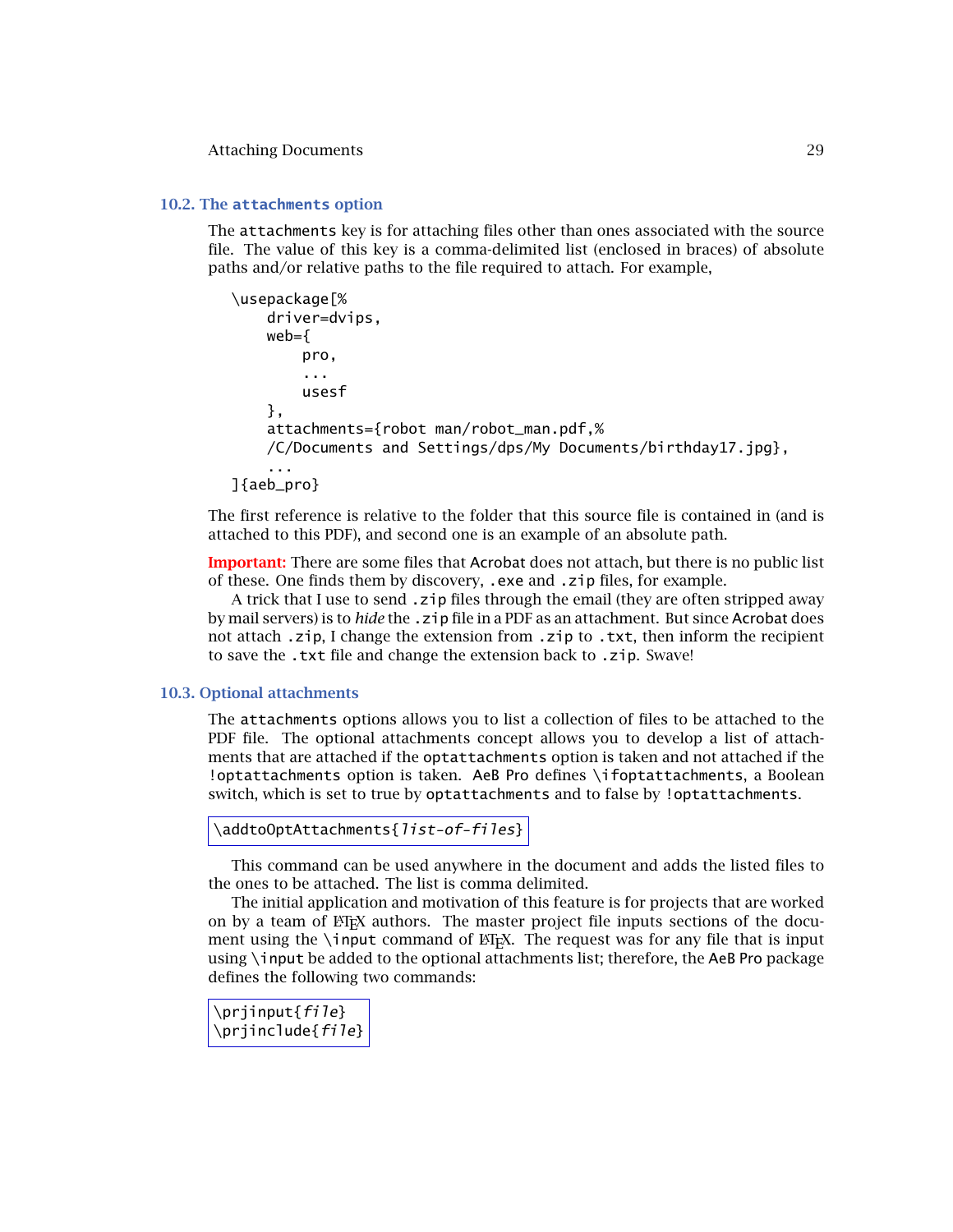<span id="page-29-0"></span>These are the "project" version of the  $\mathbb{F}_rX$  commands \input and \include, respectively. Each of these adds  $f$ *i* le to the list of optional attachments, then passes the argument to the two user commands \prjInputUser and \prjIncludeUser, respectively.

```
\newcommand{\prjInputUser}[1]{\input{#1}}
\newcommand{\prjIncludeUser}[1]{\include{#1}}
```
Above you see the default definitions of these user commands. They may be redefined as desired to achieve some special effect.

```
\renewcommand{\prjInputUser}[1]{%
  \marginpar{\fbox{\footnotesize\ttfamily#1}}
  \ininput{#1}}
```
It is possible to define \prjInputUser to be a link or button that opens the attached file.

When the !optattachments is taken, the default definitions of the two commands \prjinput and \prjinclude are \prjInputUser and \prjIncludeUser, respectively; this bypasses the step of adding the file to the list of optional attachments. The switch \ifoptattachments can be used, as needed, in a custom definition of \prjInputUser or \prjIncludeUser; for example,

```
\renewcommand{\prjInputUser}[1]{%
  \marginpar{\fbox{\footnotesize\ttfamily\ifoptattachments
  \setLink[\A{\JS{this.exportDataObject({%
    cName: "\getcNameFromFileName{#1}",nLaunch: 0});}}
  ]\{\textcolor{violet}{\ahrefcolor{\rel}{#1}}\els\#1\}.\infty\
```
This code creates a link that saves the attachment, if optattachments is taken, and simply puts the file name the margin, if !optattachments is taken. The JavaScript method this.exportDataObject is used to extract and save the attachment; the command \getcNameFromFileName is an AeB Pro command that associates the file name (#1) with the attachment label name (the cName key).

# **11. Doc Assembly Methods**

Ahhhh, document assembly. What can be said? This is a method that I have used for many years and is incorporated into the insdljs package under the name of execJS. Whereas the execJS environment is still available to you, I've simplified things. The term doc assembly refers to the use of the docassembly environment (which is just an execJS environment).

```
\begin{docassembly}
  \langle script \rangle\end{docassembly}
```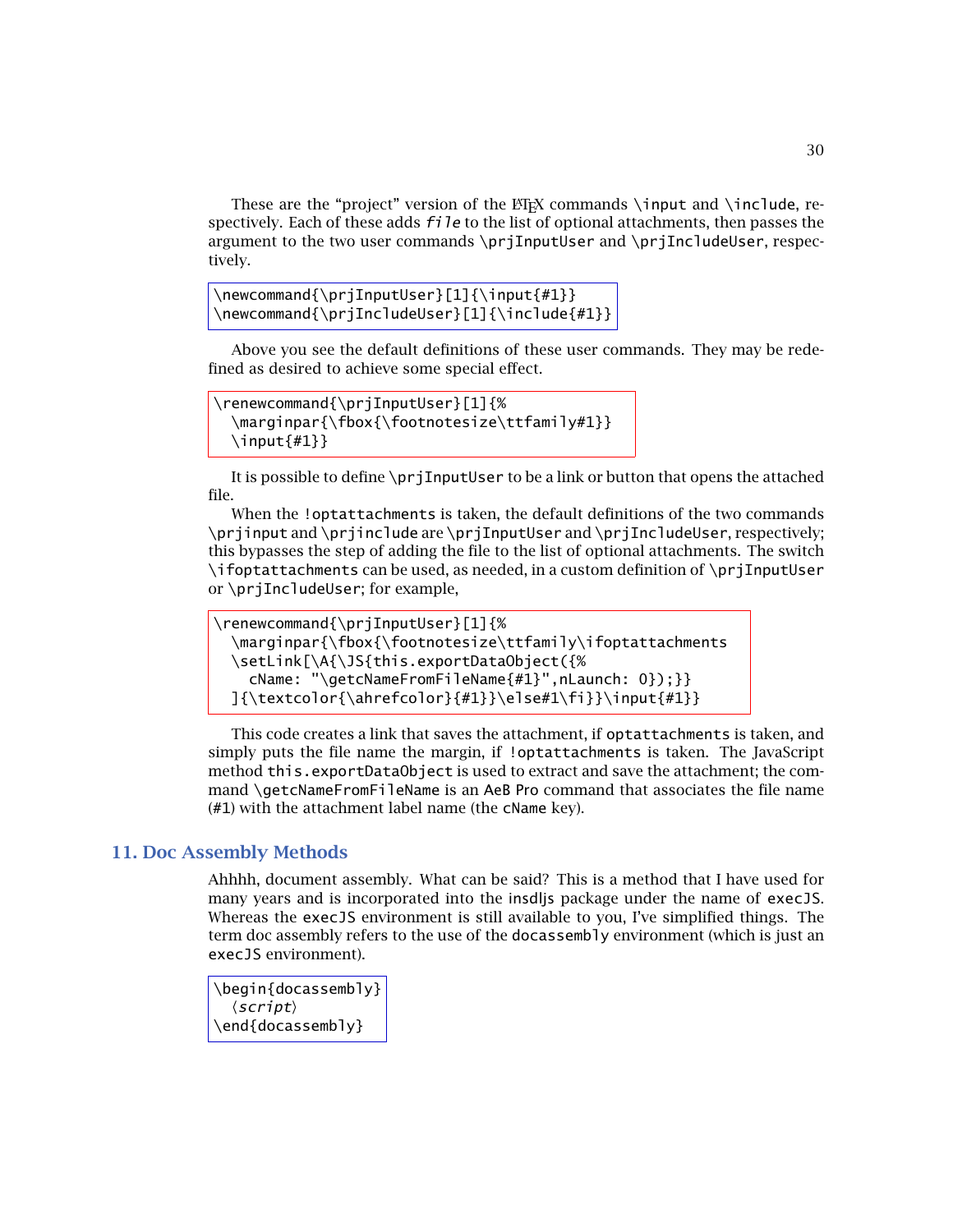<span id="page-30-0"></span>The execJS/docassembly environments create an FDF file with the various JavaScript commands that were contained in the body of the environment. These environments also place in open page action so that when the PDF is opened for the first time in Acrobat Pro, the FDF file will be imported and the  $\langle script \rangle$  is *executed one time and then discarded*, see [\[1\]](#page-59-0) for an article on this topic. This technique only works if you have Acrobat Pro.

# **11.1. Certain Security Restricted JS Methods**

In addition to the docassembly environment, AeB Pro also has several macros that expand to JavaScript methods that I find useful. These JavaScript methods are quite useful, yet they have a *security restriction* on them; they cannot be executed from within a document, and certainly not by Adobe Reader.

The use of these methods requires the installation of aeb\_pro.js, the folder level JavaScript file that comes with this package. These methods are normally called from the docassembly environment.

```
\addWatermarkFromFile({KV-pairs});
```
**Command Description:** Inserts a watermark into the PDF

**Key-Value Pairs:** Numerous, see the addWatermarkFromFile() method [\[2\]](#page-59-0). Here, we mention only two.

- 1. cDIPath: The absolute path to the background or watermark document.
- 2. bOnTop: (optional) A Boolean value specifying the z-ordering of the watermark. If true (the default), the watermark is added above all other page content. If false, the watermark is added below all other page content.

\importIcon({KV-pairs});

**Command Description:** Imports icon files<sup>12</sup>

**Key-Value Pairs:** There are three key-value pairs:

- 1. cName: The name to associate with the icon
- 2. cDIPath: The path to the icon file, it may be absolute or relative
- 3. nPage: The 0-based index of the page in the PDF file to import as an icon. The default is 0.

\importSound({KV-pairs});

**Command Description:** Imports a sound file

 $12$ The AcroMemory package uses these environments and functions to import icons.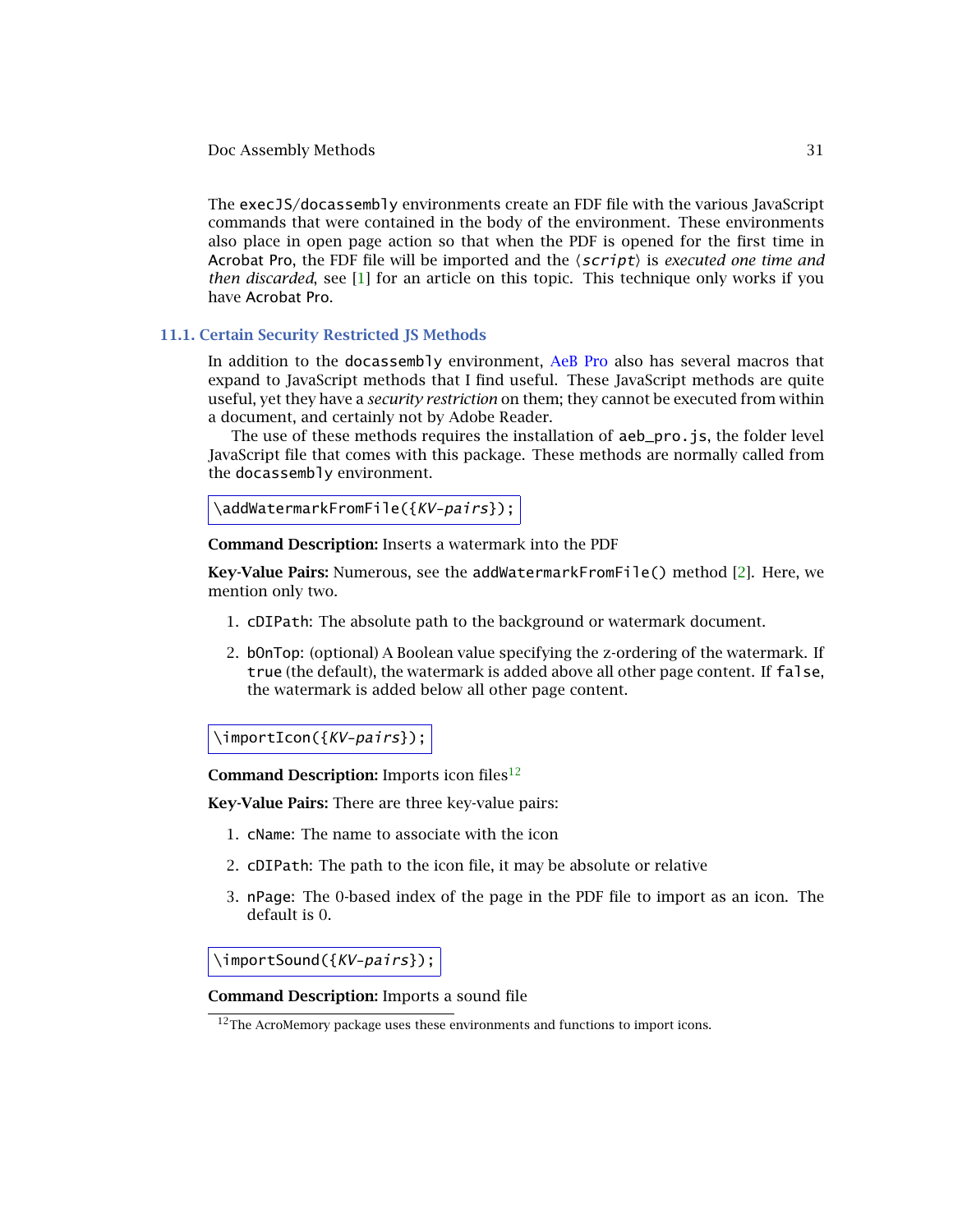**Key-Value Pairs:** There are two key-value pairs:

- 1. cName: The name to associate with the sound object
- 2. cDIPath: The path to the sound file, it may be absolute or relative

# \appopenDoc({KV-pairs});

**Command Description:** Opens a document

**Key-Value Pairs:** Here, we list only two of five

- 1. cPath: A device-independent path to the document to be opened. If oDoc is specified, the path can be relative to it. The target document must be accessible in the default file system.
- 2. oDoc: (optional) A Doc object to use as a base to resolve a relative cPath. Must be accessible in the default file system.

# \insertPages({KV-pairs});

**Command Description:** Inserts pages into the PDF, useful for inserting pages of difference sizes, such as tables or figures, into a  $ETeX$  document which requires that all page be of a fixed size.

**Key-Value Pairs:** There are five key-value pairs:

- 1. nPage: (optional) The 0-based index of the page after which to insert the source document pages. Use -1 to insert pages before the first page of the document.
- 2. cPath: The device-independent path to the PDF file that will provide the inserted pages. The path may be relative to the location of the current document.
- 3. nStart: (optional) A 0-based index that defines the start of an inclusive range of pages in the source document to insert. If only nStart is specified, the range of pages is the single page specified by nStart.
- 4. nEnd: (optional) A 0-based index that defines the end of an inclusive range of pages in the source document to insert. If only nEnd is specified, the range of pages is 0 to nEnd.

\importDataObject({KV-pairs});

**Command Description:** Attaches a file to the PDF. This function is used in the two attachments options of AeB Pro.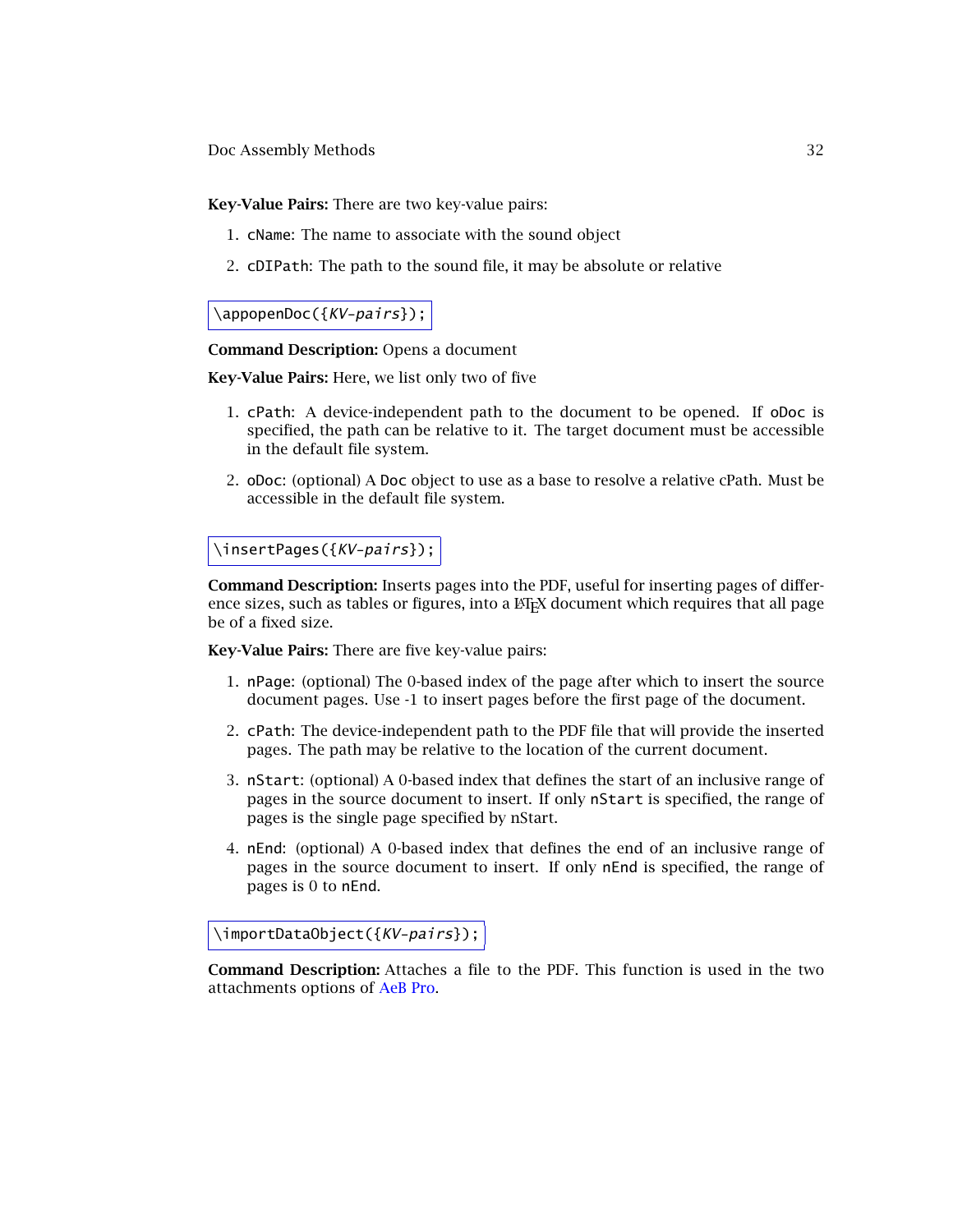**Key-Value Pairs:** There are two key-value pairs of interest:

- 1. cName: The name to associate with the data object.
- 2. cDIPath: (optional) A device-independent path to a data file on the user's hard drive. This path may be absolute or relative to the current document. If not specified, the user is prompted to locate a data file.

# \executeSave();

**Command Description:** As you know, you must always save your document after it is distilled, this saves document JavaScripts in the document. This command saves the current file so you don't have do it yourself. This command should be the last one listed in the docassembly environment.<sup>13</sup>

```
\sigInfo{
    cSigFieldName: "mySig",
    ohandler: security.PPKLiteHandler,
    cert: "D_P_Story.pfx",
    password: "dps017",
    oInfo: {
        location: "Niceville, FL",
        reason: "I am approving this document",
        contactInfo: "dpstory@acrotex.net",
        appearance: "My Signature"
    }
};
\signatureSign
```
**Command Description:** The eforms package supports the creation of signature fields. Such fields can be signed using the Acrobat UI, or programmatically using the  $\sigma$ iqInfo and \signatureSign commands. See the eforms manual, eformman.pdf for a detailed description of the parameters of \sigInfo.

```
\signatureSetSeedValue(oSeedValue)
```
**Command Description:** The Acrobat JavaScript methods Field.signatureSetSeed-Value is implemented through the LATEX comment \signatureSetSeedValue. The method needs the field object of the signature field, this is passed to \signatureSet-SeedValue through the JavaScript variable oSigFileName. To use this command, you first get oSigFileName, like so,

<sup>&</sup>lt;sup>13</sup>Later commands may dirty the document again, and I have found that saving the document can cause later commands, like \addWatermarkFromFile, not to execute.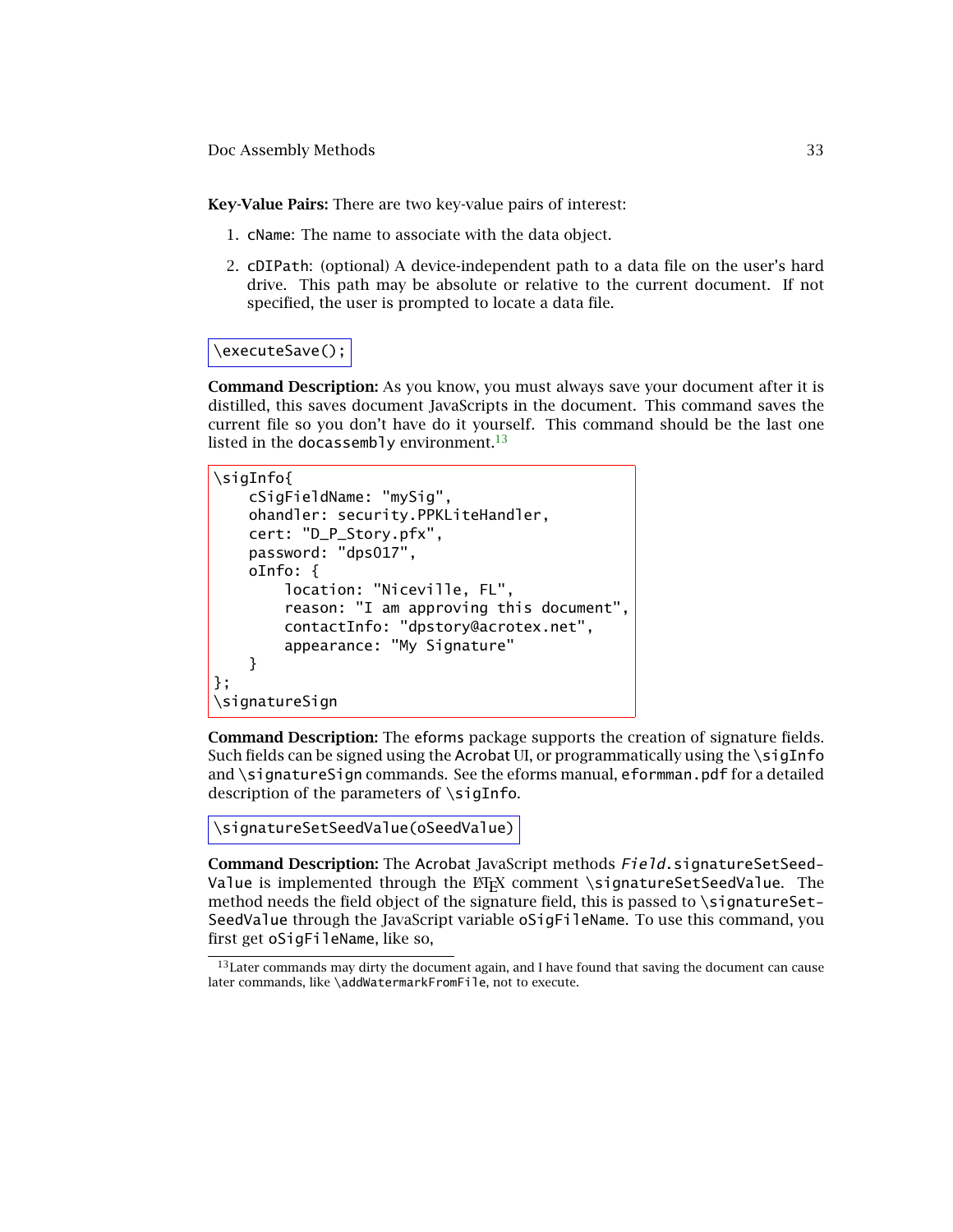```
var sv={
    mdp: "defaultAndComments"
    reasons: ["This is a reason","This is a better reason"],
    flags: 8
};
var oSigFileName=this.getField("sigOfDPS");
\signatureSetSeedValue(sv);
```
The above code defines a object, sv, with seed value properties: the implication of the mp entry, is that the signature field is now a certification signature, filling in form fields and making comments do not invalidate the signature; when the user signs the document, he must choose from the two listed reasons, and none other; the flags property makes the choice of a reason a requirement. The next line, following the definition of sv, we get the field object of the signature field, and name it oSigFileName, this is the name that \signatureSetSeedValue uses. Finally, we pass the sv object to \signatureSetSeedValue.

[Additional information on signatures can be found at the](http://www.adobe.com/go/acrobat_developer) Acrobat Developer Center. <sup>14</sup> The *JavaScript for Acrobat API Reference* [\[2\]](#page-59-0) for details on these methods and their parameters.

# **11.2. Examples**

**Example 3:** Demonstrate \addWatermarkFromFile: The following code places a background graphic on every page the document. This is the kind of code that is executed for this document. The value of the cDIPath parameter requires an absolute path to the watermark file.

```
% Add a watermark from a folder different from the source file
\begin{docassembly}
\addWatermarkFromFile({
  bOnTop:false,
  cDIPath: "/C/AcroPackages/ManualBGs/Manual_BG_DesignV_AeB.pdf"
});
\end{docassembly}
% Add a watermark from the source folder
\begin{docassembly}
\retnAbsPathAs(_path); % Helper command that acquires the abs path
_path += "myWaterMark.pdf";
\addWatermarkFromFile({
  bOnTop:false,
  cDIPath: _path
});
\end{docassembly}
```
**Important:** It is *very important* to note that the arguments for this (pseudo-JS method) are enclosed in matching parentheses/braces combination, i.e., ({*...* }). The arguments

<sup>14</sup>[http://www.adobe.com/go/acrobat\\_developer](http://www.adobe.com/go/acrobat_developer)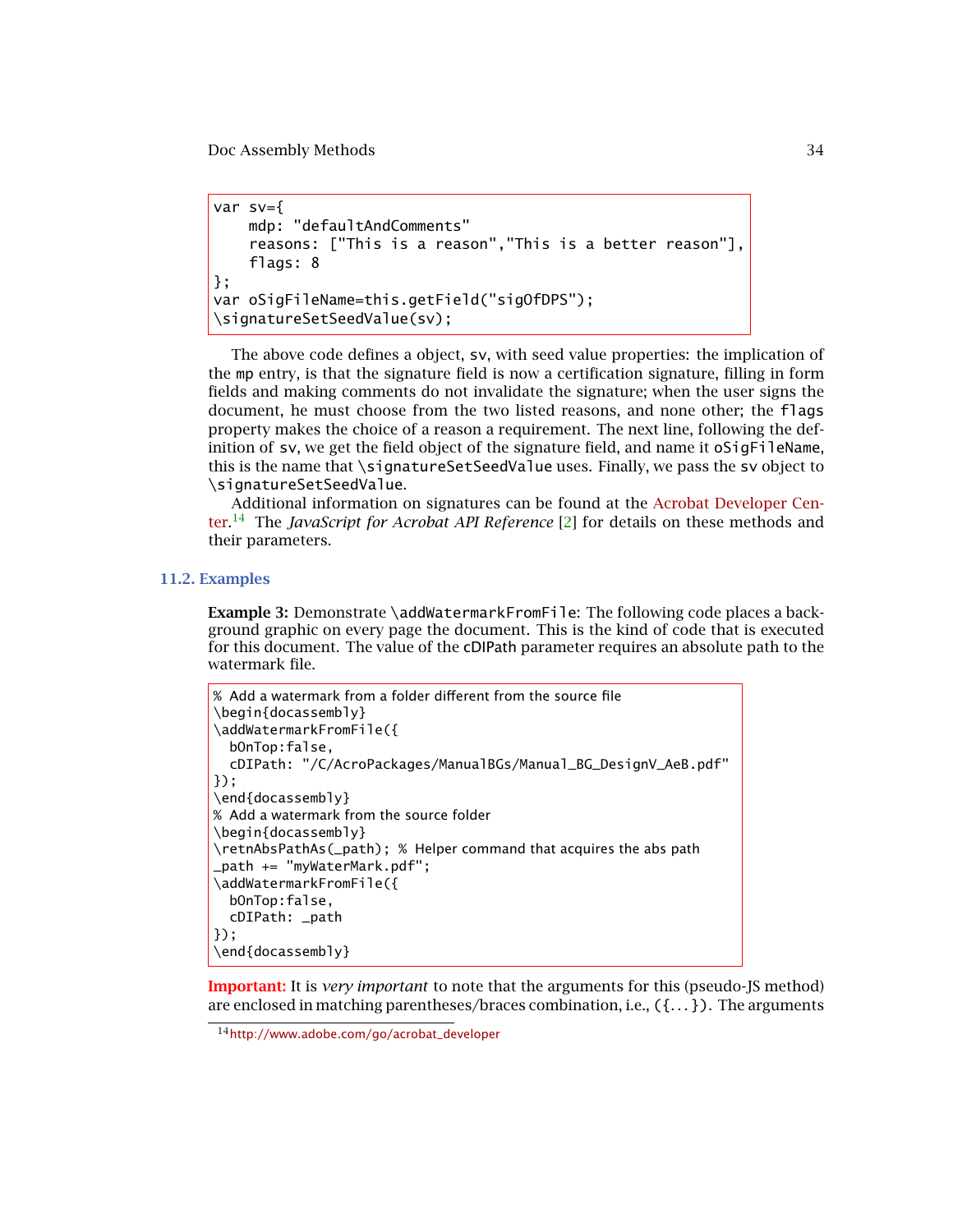<span id="page-34-0"></span>are key-value pairs separated by a colon, and the parameters themselves are separated by commas. (The argument is actually an object-literal). It is *extremely important* to have the left parenthesis/brace pair, ({, immediately follow the function name. This is because the environment is a partial-verbatim environment: \ is still the escape, but left and right braces have been "sanitized". The commands, like \addWatermarkFromFile first gobble up the next two tokens, and re-inserts ({ in a different location. (See the aeb\_pro.dtx for the definitions.)

**Example 4:** Demonstrate \getSound: For another cheesy demonstration, let's import a sound, associate it with a button. I leave it to you to press the button at your discretion.

```
\setbox0=\hbox{\includegraphics[height=16bp]{../extras/{\AEB}_Logo.eps}}
\pushButton[\S{S}\W{0}\A{\JS{%
    var s = this.getSound("StarTrek");\r
    s.play();
}}]{cheesySound}{\the\wd0 }{\the\ht0 }
\begin{docassembly}
try {
    \importSound({cName: "StarTrek", cDIPath: "../extras/trek.wav" });
} catch(e) { console.println(e.toString()) };
\end{docassembly}
```
 $\mathbb{R}$  The working version of this appears in aebpro\_ex3.

**Example 5:** Demonstrate \getIcon: Import a few AeB logos (forgive me) and place them as appearance faces for a button. Below is a listing of the code, with some comments added.

```
\begin{docassembly}
// Import the sounds into the document
\importIcon({cName: "logo",cDIPath: "../extras/{\AEB}_Logo.pdf"});
\importIcon({cName: "logopush",cDIPath: "../extras/{\AEB}_Logo_bw15.pdf"});
\importIcon({cName: "logorollover",cDIPath: "../extras/{\AEB}_Logo_bw50.pdf"});
var f = this.getField("cheesySound"); // get the field object of the button
f.buttonPosition = position.iconOnly; // set it to receive icon appearances var oIcon = this.getIcon("logo"); // get the "logo" icon
var oIcon = this.getIcon("logo");
f.buttonSetIcon(oIcon,0); \frac{1}{2} assign it as the default appearance oIcon = this.getIcon("logopush"); \frac{1}{2} get the "logopush" icon
oIcon = this.getIcon("logopush");f.buttonSetIcon(oIcon,1); // assign it as the down appearance
oIcon = this.getIcon("logorollover"); // get the "logorollover" icon<br>f.buttonSetIcon(oIcon,2); // assign it as the rollover ap
                                                // assign it as the rollover appearance
\end{docassembly}
```
 $\mathbb{R}$  The working version of this appears in aebpro\_ex3.

**Example 6:** Demonstrate \importDataObject: As a final example of docassembly usage, rather than using the attachments options of AeB Pro, you can also attach your own files using the docassembly environment.

```
\begin{docassembly}
try {
    \importDataObject({
        cName: "AeB Pro Example #2",
```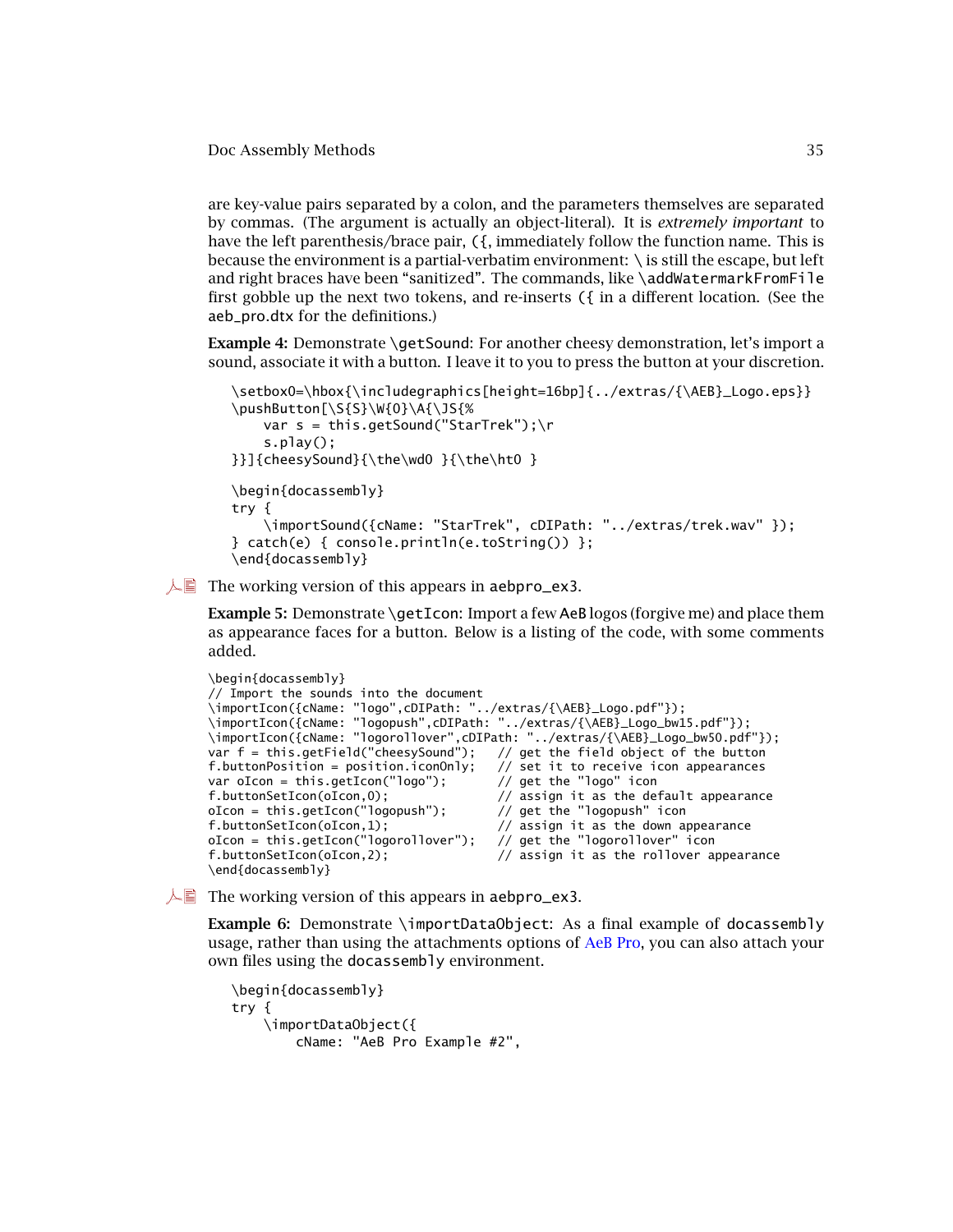<span id="page-35-0"></span>cDIPath: "aebpro\_ex2.pdf" });  $} \catch(e){ }$ \end{docassembly}

The attachments options automatically assign names. These names appear in the Description column of the attachments tab of Acrobat/Reader. For file attached using the attachsource, the base name plus extension is used, for the files specified by the attachments key, the names are given sequentially, "AeB Attachment 1", "AeB Attachment 2" and so on. When you roll your own, the description can be more aptly chosen. On the other hand, there are commands, introduced later, that allow you to change the default description, to one of your own choosing.

I have found many uses for the execJS environment, or the simplified docassembly environment. You are only limited by your imagination, and knowledge of JavaScript for Acrobat.

### **11.3. Pre-docassembly Methods**

In this section, we'll gather some "useful" commands that may be useful in combining several docassembly tasks together. The docassembly environment is a partialverbatim environment, expansion is severely limited. The trick is to expand before placing the lines in the docassembly environment.

#### • **Importing and Placing Images**

In this section we introduce four commands for importing images (possibly with various graphic formats) into the PDF document, and inserting them as images that appear in the document itself. These are

\declareImageAndPlacement, \declareMultiImages, \insertPreDocAssembly, and \placeImage.

 $\bullet$  The file place images. pdf is a demo of the commands of this section. The source file and images are attached to the PDF. The PDF, titled *Importing and Placing Images using* AeB Pro, is found at the AcroT<sub>E</sub>X Blog web site.

```
\declareImageAndPlacement{KV-pairs}
```
**Command Description:** This command creates the JavaScript code to import images (icons) and associates them with target push buttons that are created by  $\pi$ laceImage. The images are imported into the document when the document is first opened in Acrobat. The images themselves can be PDF, BMP, GIF, JPEG, PCX, PNG, TIFF, or some other supported format. (See the documentation on the method Doc.importIcon for details.) The file is converted to PDF when imported.

**Important:** This command is executed in the preamble only, can be executed more than once, (once for each image being imported), and *outside of the* docassembly *environment*.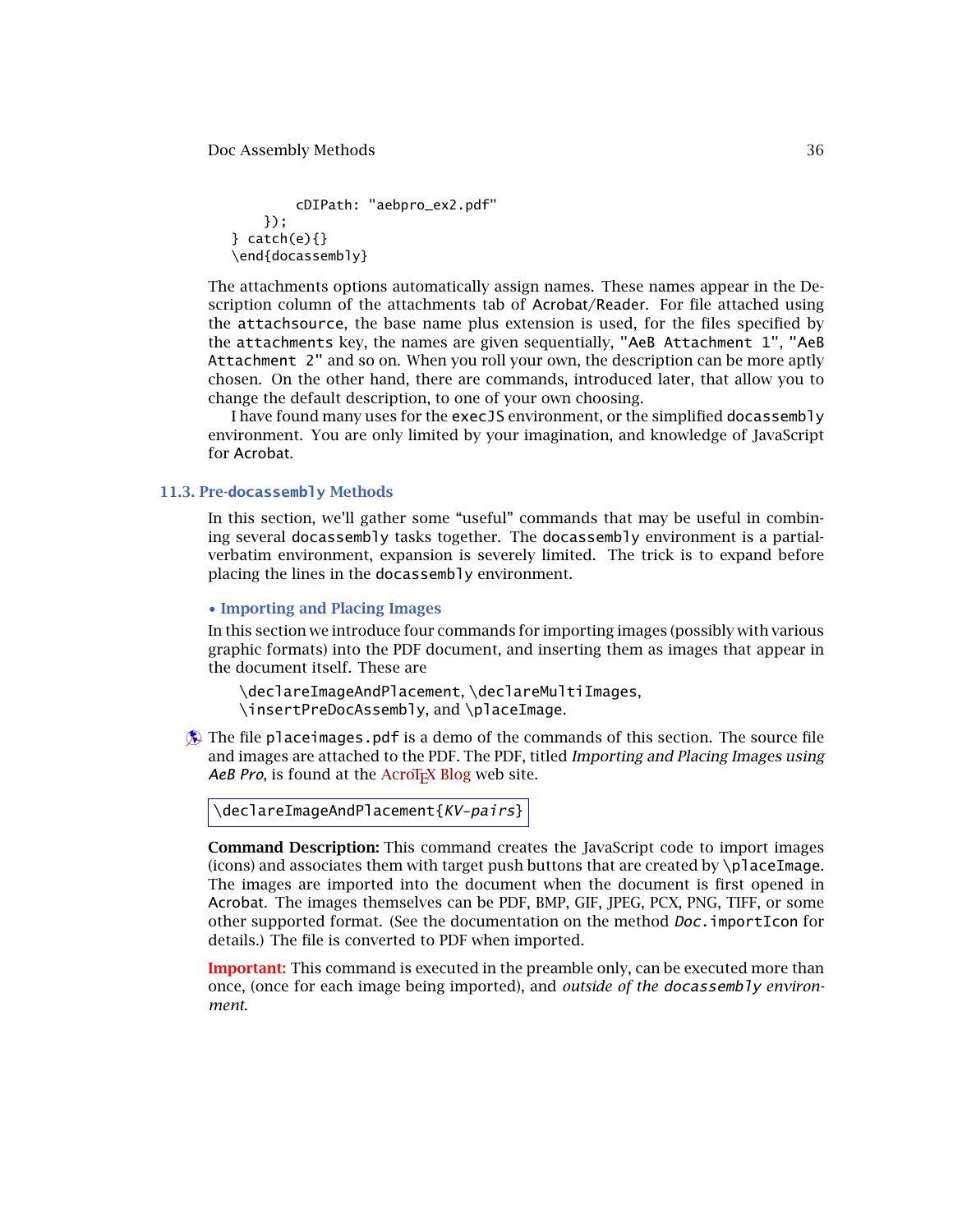**Key-Value Pairs:** This command takes up to four key-value pairs.

- name: (*Optional*) The symbolic name to be associated with this image. The name is later used to attach the image to the push button (created by  $\Delta$  laceImage). If a value for this key is not provided, one will be automatically created.
- path: (*Required*) The path to the image, this can be a relative path or an absolute path. If absolute, use the device independent path notation of Acrobat; for example,

/C/acrotex/myimages/myimage.png.

- page: (*Optional*) If the image is a PDF, the PDF may contain several pages, each with an image on it. You can specify which of the pages to import using the page key. If no page key is specified, page 0 is assumed.
- placement: (*Optional*) This is a comma-delimited list of names of push buttons created by the command \placeImage. Multiple place images with the same name all get the image imported into it. If you want several place images with different names, list these in a comma delimited list, like so

```
placement={image1,image2,image3}.
```
If a value for this key is not provided, a message in the log is generated; the images are imported (embedded) in the document, are not used to create visible images. Either provide a placement key-value pair, or learn how to use (named) icons that are embedded in the document with the *Doc*.importIcon() method.

Multiple images can be imported and set by simply executing \declareImageAnd-Placement multiple times with a different set of arguments, or, by executing \declare-MultiImages.

```
\declareMultiImages
{
    \{KV\text{-pairs}\_\text{1}\}\ \{KV\text{-pairs}\_\text{2}\}\ \{KV\text{-pairs}\_\text{3}\}\dots\{KV\text{-pairs}\_\text{n}\}}
```
**Command Description:** This command calls the \declareImageAndPlacement command for each of its arguments. The argument of the command is a series of tokens (enclosed in braces); within each pair of matching braces are  $KV-pai\,rs$  of the arguments of \declareImageAndPlacement. The command \declareMultiImages loops through the list, calling \declareImageAndPlacement with the current set of KV-pairs. An example follows.

```
\declareMultiImages
{%
  {path=graphics/girl.png,placement={Avatar3,Avatar4}}
  {path=graphics/AcroFord.jpg,placement=AcroFord}
  {path=graphics/scot.gif,placement=Scot}
}
```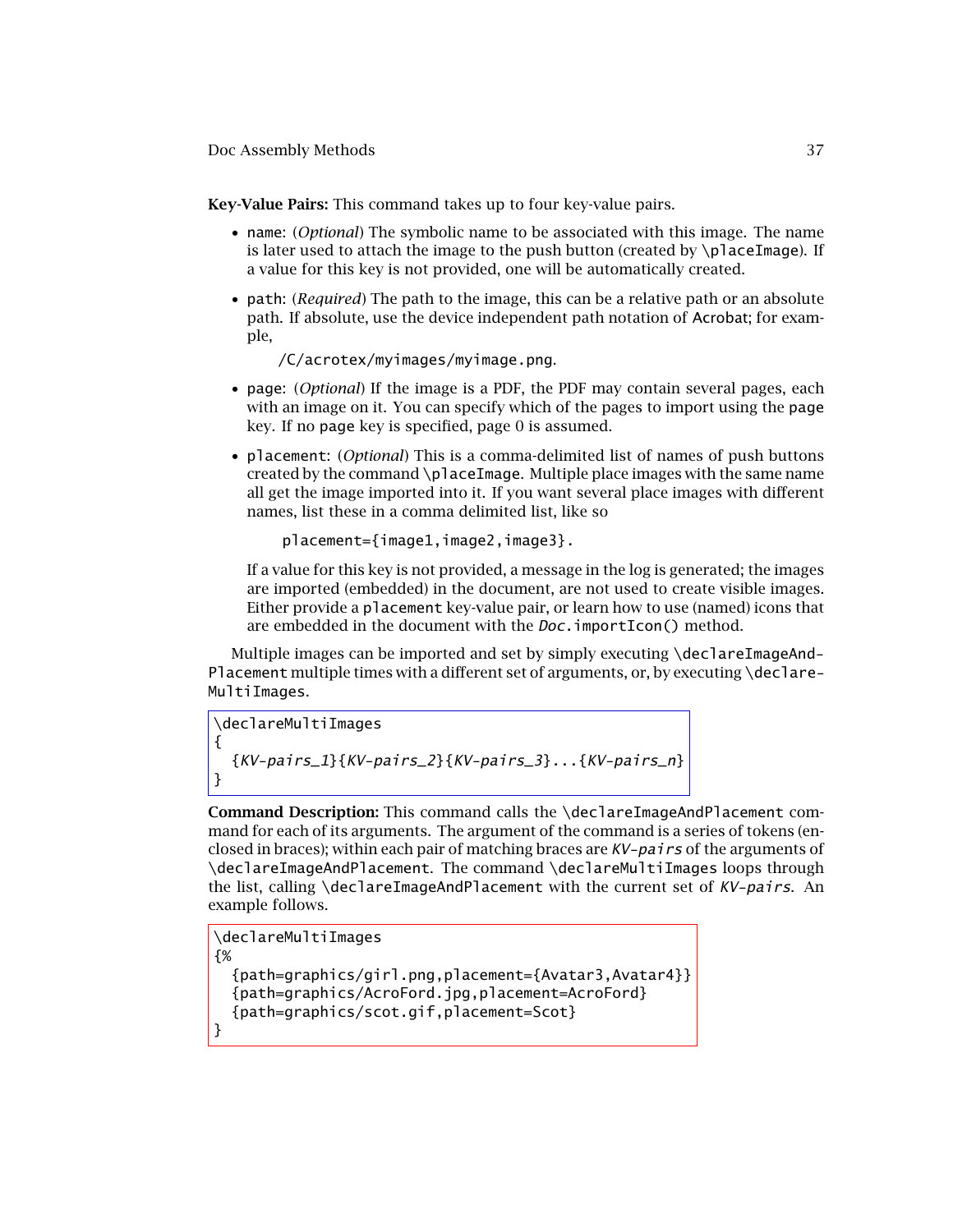<span id="page-37-0"></span>**Important:** This command is executed in the preamble only, can be executed more than once, (once for each image being imported), and *outside of the* docassembly *environment*.

Once the images have been defined and referenced using any of the above commands, you need to actually executed the JavaScript code these commands created. This is done with the \insertPreDocAssembly inside the docassembly environment.

\insertPreDocAssembly

**Command Description:** This command expands to all the JavaScript code created by the commands \declareImageAndPlacement and \declareMultiImages. It is *placed within the* docassembly *environment*, like so

```
\begin{docassembly}
\insertPreDocAssembly
\end{docassembly}
```
The target buttons are be created by the \pushButton command from the eforms package, but as a convenience, AeB Pro defines the \placeImage command

```
\placeImage[options]{name}{width}{height}
```
**Command Description:** Creates a readonly push button with an icon only appearance. The *options* can be used to modify the appearance of the button (add a border, for example); the name is used as the field name, and is referenced in the placement key of  $\delta$  declareImageAndPlacement. The *width* and *height* are what they appear to be, the width and height of the image.

If the width and height is not correct, Acrobat will scale the image. There are other controls that can be used through the optional arguments to position the image within its bounding box. The dimensions of the image you want to use can be acquired through various methods. On windows, the dimension of the image for PNG and JPG are displace when the mouse is moved over the image (while using explorer).

**Note.** At times, I have imported images this way, these commands just simply the task. This method may be preferred over using \includegraphics when the image has transparency that you want to preserve. For example, if a PNG image has a transparent background, it will be imported into the document with the transparent background. For those using Adobe Distiller, the transparency is often lost (unless the image uses vector graphics) when converting to an EPS file.

## • **Creating Custom Button Appearances**

The \placeImage command described in the last section is a \pushButton designed to be read only and is meant to be used to place non-interactive images in the document. The methods of the previous section can also be used to create custom button appearances using graphics files of various formats.

To this end, an optional parameter is defined for the value(s) of the placement parameter in \declareImageAndPlacement and \declareMultiImages. Each button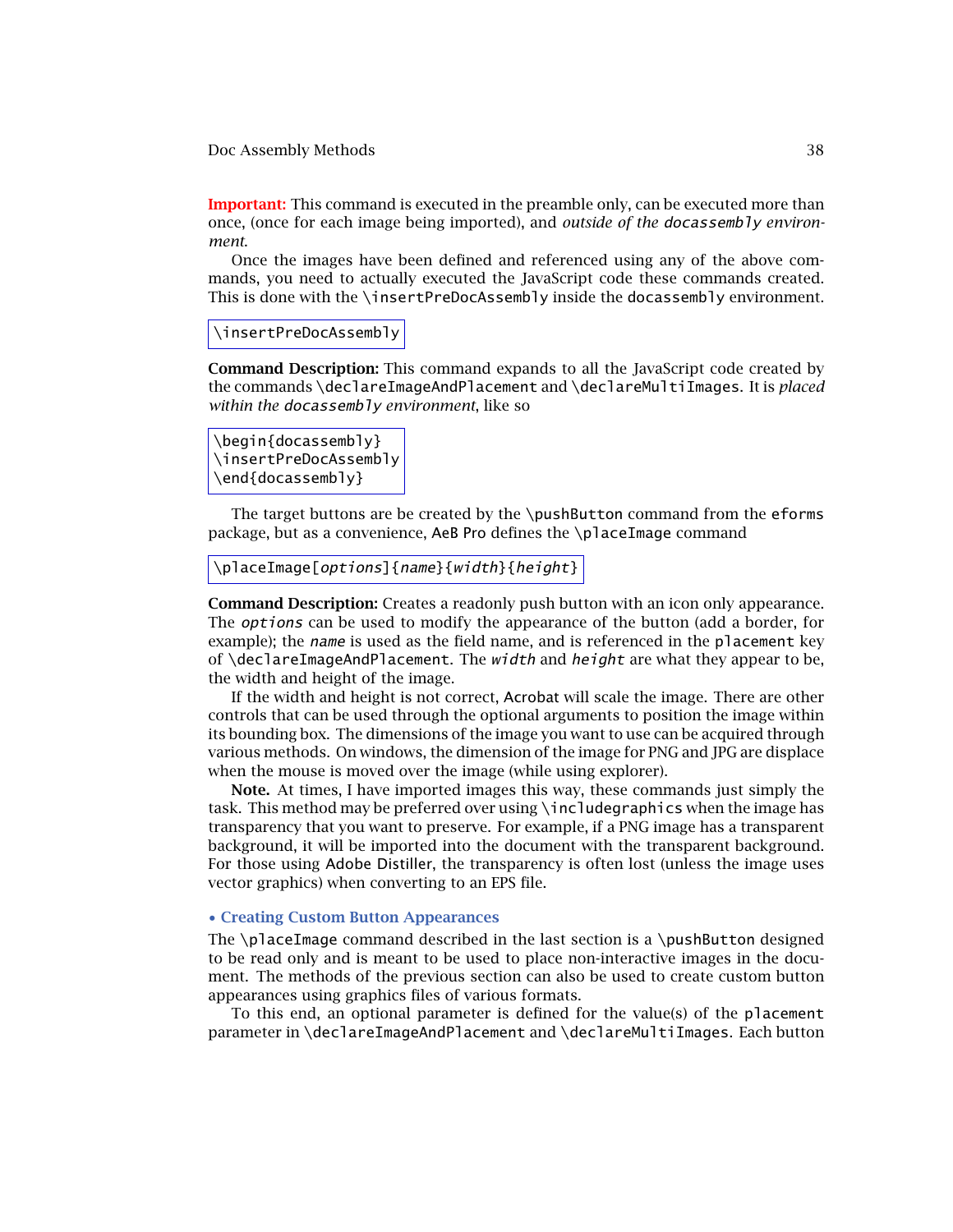<span id="page-38-0"></span>has (at most) three appearance states: normal, rollover, and down. The additional optional parameter allows you to specify what appearance state the icon is to be used for. The optional parameter is shown in the example below.

\declareMultiImages {% {path=graphics/man1.pdf,placement={Avatar1,[2]Avatar2}} {path=graphics/scot.gif,placement={[1]Avatar1,[1]Avatar2}} {path=graphics/girl.png,placement={[2]Avatar1,[0]Avatar2}} }

The optional argument precedes the field name and determines the appearance state of the button the icon is to be used; the values are [0] (default, normal icon); [1] (down icon); and [2] (rollover icon). There must be no space between the optional argument and the field name; if you type "[2] Avatar1", for example, the field name is interpreted as " Avatar1", which is incorrect.

 $\hat{\mathbf{A}}$  Further details and examples may be found in the blog article button\_appr.pdf titled *Creating Button Appearances*, found at the AcroT<sub>EX</sub> Blog web site. The source file and images are attached to the PDF.

# • **Methods in support of Button Anime**

[The commands and methods described in this section are in support for 'Button and](#page-53-0) Ocg Anime' on page 54.

The btnanime option brings in the code necessary to create what I call button anime, as opposed to OCG anime (using layers). Two pre-docassembly commands were created for this purpose \embedMultiPageImages and \placeAnimeCtrlBtnFaces.

```
\embedMultiPageImages{options}
```
**Command Description:** The command embeds (in the document) and optionally places a series of icons all of which are pages of the same PDF file. This command does not need the btnanime option, it is part of the core AeB code.

**Key-Value Pairs:** There are a number of key-value pairs the argument recognizes.

- path: The path to the PDF containing the images to be used. This path can be relative or absolute. This key is required.
- name: The base name to be associated with the images being embedded. This key is required.
- placement: A comma-delimited list, each member of the list is the base name of the button anime field created by \btnAnime that is to use this set of images. This key is optional, if not present, the images are embedded only.
- firstpage: The page number (the first page is page 1) of the first image to be embedded and used. This key is optional; if firstpage is not specified, its default value is 1.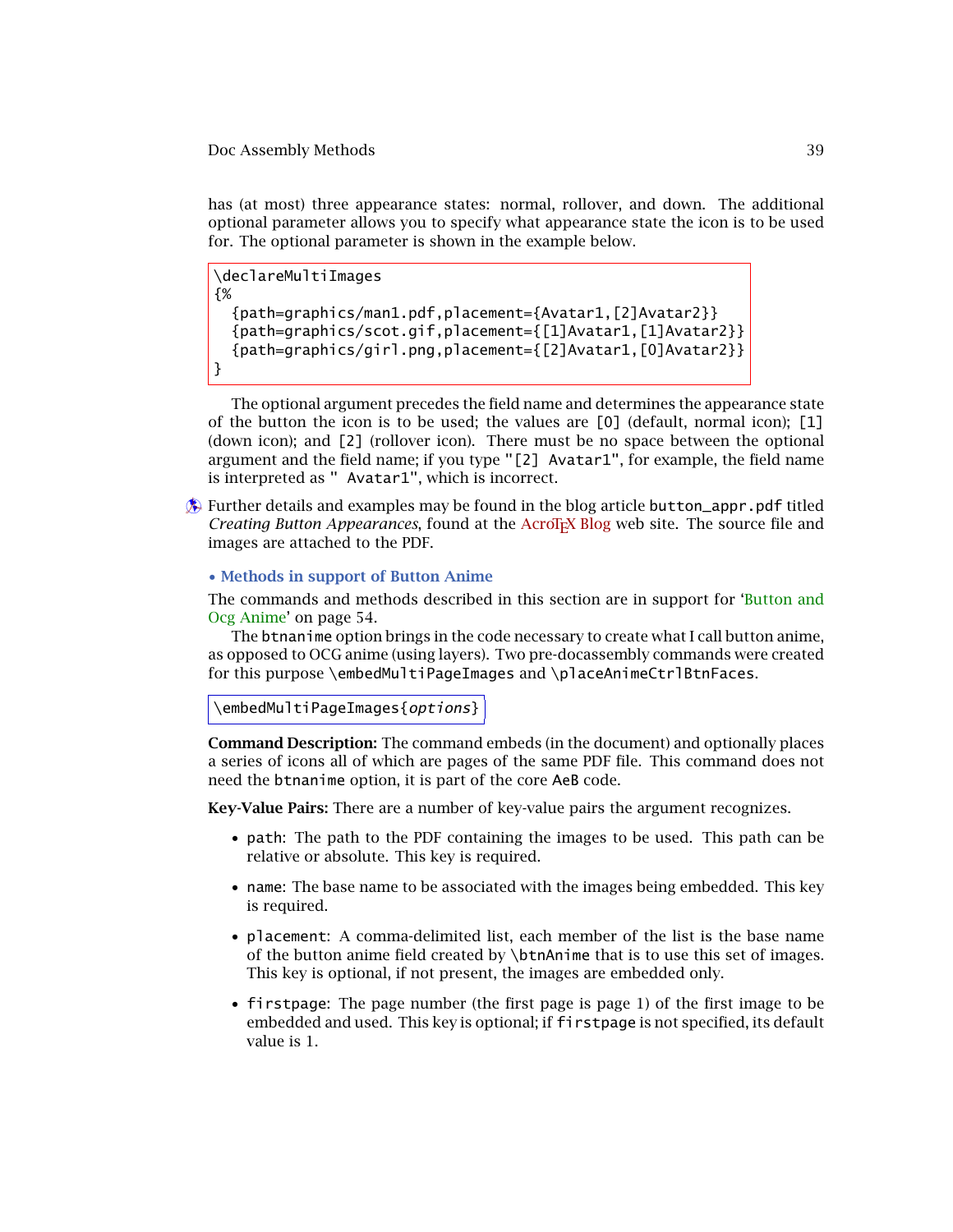• lastpage: The page number (base-1 page numbering) of the last image to be embedded and used. The value of this key is required.

For example, here we embed the first 41 pages from the file sine\_anime.pdf, which resides in the subfolder graphics, and associates it with the button anime field mysine.

```
\embedMultiPageImages{lastpage=41,name=sine,
    path=graphics/sine_anime.pdf,placement=mysine}
```
The control buttons for a button anime require a custom appearance. AeB Pro supplies one set of custom icons, and allows for the creation of more by the interested document author, that's you.

```
\placeAnimeCtrlBtnFaces[path]{(appr_icons).pdf}{list_of_animes}
```
**Command Description:** This command associate the icon set to be used for the button appearances of the buttons used to control the button animation. (That's a lot of buttons in that last sentence!)

**Parameter Description:** The command takes three parameters, one of which is optional.

- [*path*] is the (optional) path to the button control appearance icons. If no argument is present, the value of \pathToBtnCtrlIcons is used, see aebpro.cfg for its definition. The icon set distributed with AeB Pro is named btn\_anime\_icons1.pdf, and is found in the icons folder of the aeb\_pro folder.
- $\langle$ *appr*\_*icons* $\rangle$  is the name of the PDF file that contains the icons to be used for the appearances of the control buttons.
- list\_of\_animes is a comma-delimited list of the base names of the anima created by \btnAnima that will be using these appearance icons.

### **Example:**

\placeAnimeCtrlBtnFaces{btn\_anime\_icons1.pdf}{myclock,mysine}

The above example uses no optional parameter, so \placeAnimeCtrlBtnFaces uses the path defined by \pathToBtnCtrlIcons in aebpro.cfg. On my personal system, the aebpro.cfg file reads

```
%
% AeB Pro Configuration file
%
\ExecuteOptionsX{driver=dvips}
\renewcommand{\pathToBtnCtrlIcons}
    {C:/Users/Public/Documents/My TeX Files/tex/latex/aeb_pro/icons}
```
You should seek out the aebpro.cfg and edit this command to point to the icons folder of aeb\_pro. You can create your own icon PDF file in the icons folder; the guidelines for creating such an icon PDF file are simple. Places the icon from each page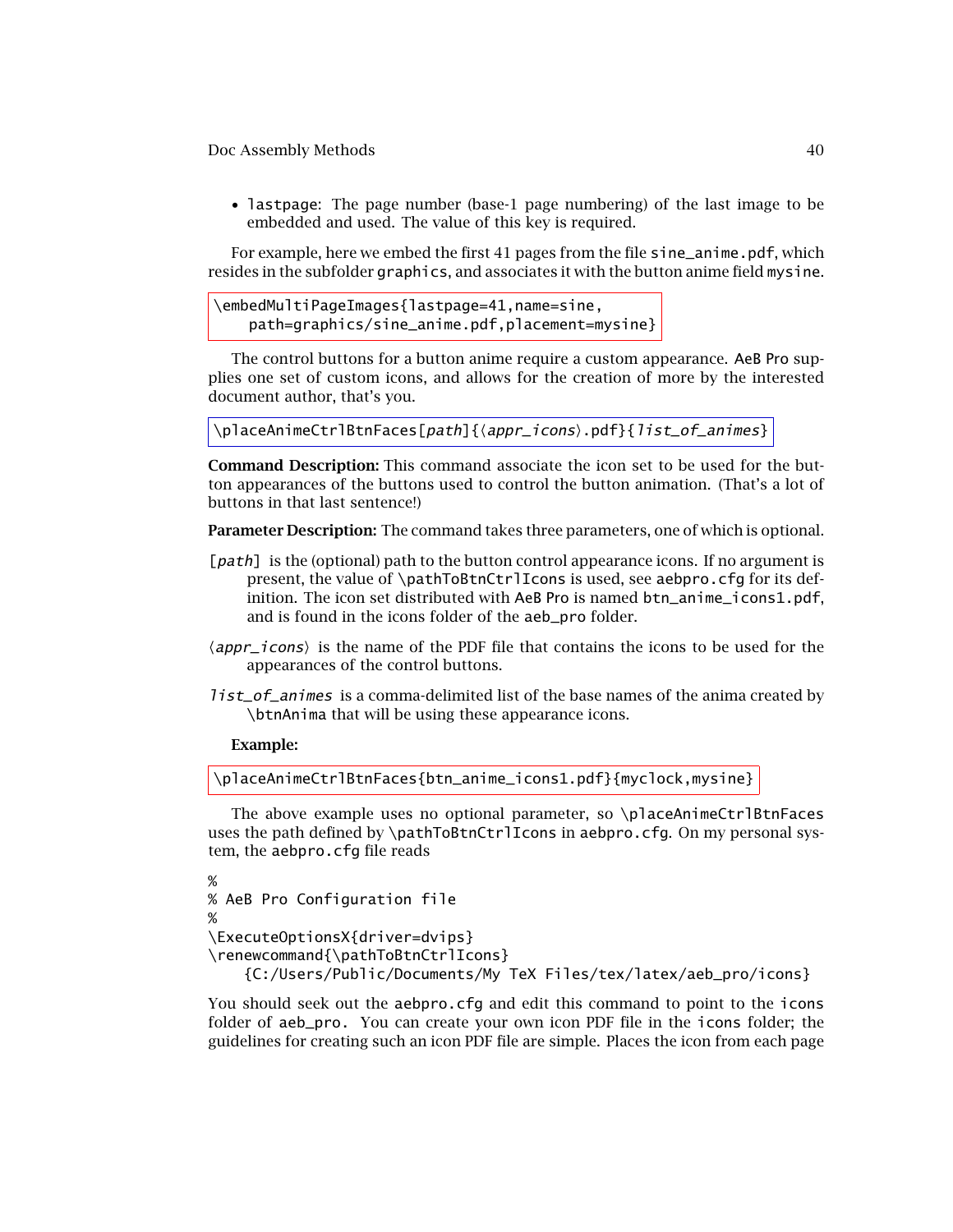as the appearance of a corresponding control button. The expected order of the icons is given in Figure 2, page 41.

If you put your custom appearance icon set in the source folder, you can reference like so,

\placeAnimeCtrlBtnFaces[.]{btn\_anime\_custom.pdf}{myclock,mysine}

The optional [.] overrides the definition of \pathToBtnCtrlIcons, and refers to the current folder. If you never defined \pathToBtnCtrlIcons (its default definition is empty), then

\placeAnimeCtrlBtnFaces{btn\_anime\_custom.pdf}{myclock,mysine}

does the trick. If you have them in a subfolder (graphics) of the source file folder, then

\placeAnimeCtrlBtnFaces[graphics]{btn\_anime\_custom.pdf}{myclock}

| Page | Icon                           |
|------|--------------------------------|
|      | $\overline{Go}$ to first frame |
| 1    | Go to last frame               |
| 2    | Step back one frame            |
| 3    | Step forward one frame         |
| 4    | Play backward                  |
| 5    | Play forward                   |
| 6    | Pause                          |
| 7    | Increase speed                 |
| x    | Decrease speed                 |
|      |                                |

Figure 2: Icons by page for Button Anime Controls

Finally, because these are pre-docassembly methods, these two commands go in the preamble, and are followed by the docassembly environment; like so,…

| \embedMultiPageImages{lastpage=36,name=rotate,                    |
|-------------------------------------------------------------------|
| path=graphics/animation.pdf,placement=myAnimation}                |
| \embedMultiPageImages{lastpage=41,name=sine,                      |
| path=graphics/sine_anime.pdf,placement=mysine}                    |
| \placeAnimeCtrlBtnFaces{btn_anime_icons1.pdf}{myAnimation,mysine} |
| \begin{docassembly}                                               |
| \insertPreDocAssembly;                                            |
| \executeSave;                                                     |
| \end{docassembly}                                                 |
|                                                                   |

You may have other pre-docassembly commands as well.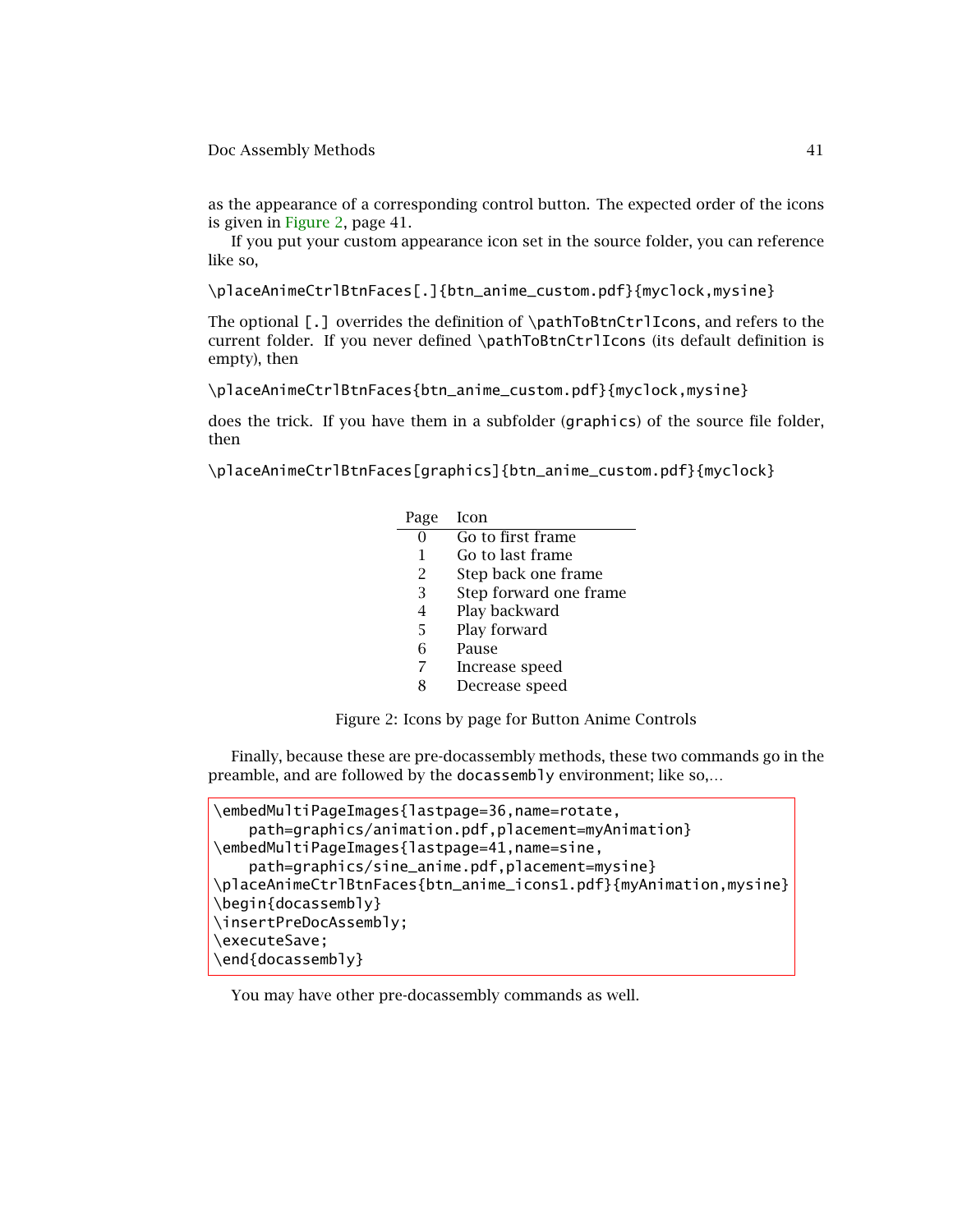# <span id="page-41-0"></span>**12. Linking to Attachments**

Should you wish to link to your attachments or *rename their descriptions*, the linktoattachments option needs to be specified in the option list of aeb\_pro. This defines many of the commands discussed in this section enabling you to link to a PDF attachment, open a PDF or non-PDF attachment, save a PDF or non-PDF attachment to the local hard drive, or simply to rename the descriptions of the attachments.

 $\Box$  The document aebpro\_ex5 has working examples of the ideas and commands discussed in this section.

#### **12.1. Naming Attachments**

Associated with each embedded file is a name (or label) and a description. The name given to an attachment (an embedded file) is used by Acrobat to reference its location within the embedding PDF document. This name (or label) is used when creating links to the embedded document as well; consequently, the assigned name is quite important.

#### • **Default Descriptions and Labels**

With AeB Pro, you can attach files in three ways:  $(1)$  with the attachsource key,  $(2)$  with the attachments key; and (3) using the \importDataObject method, as demonstrated in Example [6.](#page-34-0) For attachments that fall into categories (1) and (2), AeB assigns default labels and descriptions. These are presented in Table 1, page 42.

| attachsource            | label   | description      |
|-------------------------|---------|------------------|
| tex                     | tex     | \jobname.tex     |
| dvi                     | dvi     | \jobname.dvi     |
| log                     | log     | \jobname.loq     |
|                         |         |                  |
|                         |         |                  |
| attachments             | label   | description      |
| $1st$ file              | attach1 | AeB Attachment 1 |
| $2n$ d<br>file          | attach2 | AeB Attachment 2 |
| 3rd<br>file             | attach3 | AeB Attachment 3 |
| 4 <sup>th</sup><br>file | attach4 | AeB Attachment 4 |

Table 1: Default label/descriptions

For documents attached by attachsource, the default label is the extension, and the default description is the filename with extension.

For documents attached by the attachments option, AeB Pro assigns them "names," which appear in the attachments tab of Acrobat/Reader as the Description.<sup>15</sup> The names assigned are AeB Attachment 1, AeB Attachment 2, AeB Attachment 3, and so on.

If you embed a file using the \importDataObject method within the docassembly environment (see Example [6,](#page-34-0) page 35), you are free to assign a name of your preference.

 $15$ The Description is important as it is the way embedded files are referenced internally.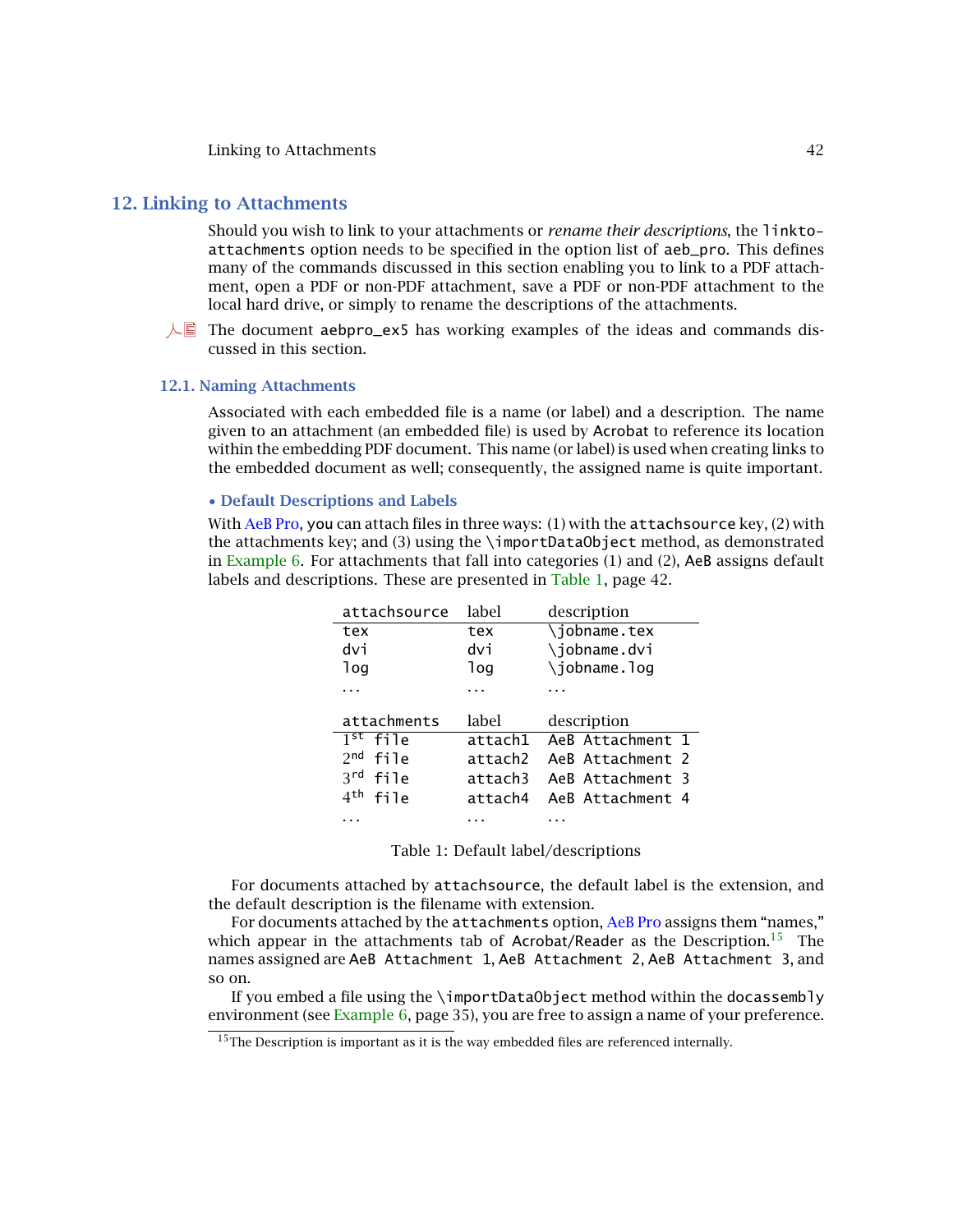# <span id="page-42-0"></span>• **Assigning Labels and Descriptions**

Whatever method is used to attach a document to the parent document, the names must be converted to unicode on the TEX side of things to set up the links, and there must be a  $ETr[X]$ -like way of referencing this unicode name, hence the development of the attachmentsNames <code>environment</code> and the two commands <code>\autolabelNum</code> and <code>\labelName. $^{16}$ </code> These two commands, described below, should appear in the attachmentNames environment in the preamble.

```
\begin{attachmentNames}
  \langle\autolabelNum and \langle\labelName commands\rangle\end{attachmentNames}
```
**Environment Location:** The preamble of the document. The attachmentNames environment and the commands \autolabelNum and \labelName should be used only in the parent document; for child documents they are not necessary.

**Example 7:** Below are the declaration that appear in the supporting file aebpro\_ex5:

```
\begin{attachmentNames}
    \autolabelNum{1}
    \autolabelNum*{2}{target2.pdf Attachment File}
    \autolabelNum*[AeST]{3}{{\AEB}ST Components}
    \labelName{cooltarget}{My (cool) $|xˆ3|$ ˜ % '<attachment>'}
\end{attachmentNames}
```
Descriptions of these commands follow.

\autolabelNum[*label*]{\*num*}}

**Command Description:** For PDFs (or other files) embedded using the attachments option, use the \autolabelNum command.

**Parameter Description:** The first optional argument is the label to be used to refer to this embedded file; the default is  $\langle num \rangle$ . The second argument is the second is a number,  $\langle num \rangle$ , which corresponds to the order the file is listed in the value of the attachments key.17

There is a star form of  $\lambda$ utolabelNum, which allows to change the description of the attachment.

```
\{\alpha\} \autolabelNum*[label]\{\langle \textit{description} \rangle\}
```
**Command Description:** Each file listed as a value in the attachments key has a number, *(num*), assigned to it according to the order it appears in the list, and a default description of **'AeB** Attachment *(num)*'. This command allows you not only to change the label, but to change the description of the attachment as well.

 $16$ It is important to note that these are not needed unless you are linking to the embedded files.

 $17$ To minimize the number of changes to the document, if you later add an attachment, add it to the end of the list so the earlier declarations are still valid.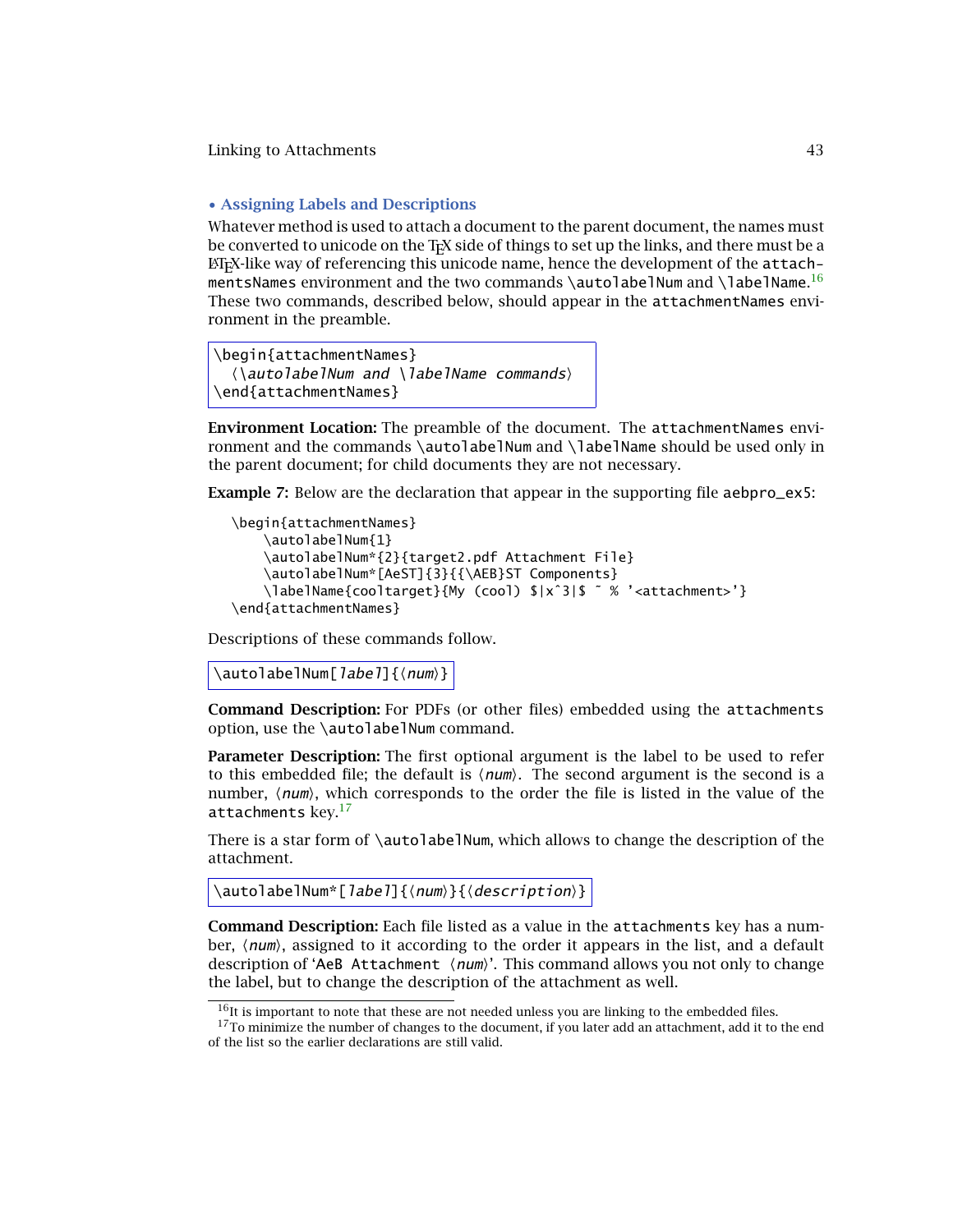<span id="page-43-0"></span>**Parameter Description:** The first optional argument is the label to be used to refer to this embedded file; the default is  ${\sf attach}\langle \textit{num} \rangle$ . The second argument is the second is a number,  $\langle num \rangle$ . The third parameter,  $\langle description \rangle$ , is the description that will appear in the attachments pane of Acrobat/Reader.

For files that are embedded using \importDataObject, use the command \labelName for assigning the name, and setting up the correspondence between the name and the label.

```
\labelName{label}{(description)}
```
**Parameter Description:** The first argument is the label to be used to reference this embedded file. The second parameter,  $\langle description \rangle$ , you can assign an arbitrary name used for the description.

# • Notes on the  $\langle$  *description* $\rangle$  parameter

The  $\text{\emph{description}}$  parameter used in  $\text{\emph{author}}$  and  $\text{\emph{labelName}}$  can be an arbitrary string assigned to the description of this embedded file, the characters can be most anything in the Basic Latin unicode set, 0021–007E, with the exception of left and right braces  $\{\}$ , backslash \ and double quotes ".

A unicode character code can also be entered directly into the description by typing \uXXXX, where XXXX are four hex digits. (Did I say not to use '\'?) This is very useful when using the trouble making characters such as backslash, left and right braces, and double quotes, or using unicode above 00FF (Basic Latin + Latin-1). To illustrate, suppose we wish the description of cooltarget to be

"\$|eˆ{\ln(17)}|\$"

All the bad characters!

\labelName{cooltarget}{\u0022\$|eˆ\u007B\u005Cln(17)\u007D|\$\u0022}

From the unicode character tables we see that

- left brace \u007B
- right brace \u007D
- backslash \u005C
- double quotes \u0022

 $\Box$  See the example file aebpro\_ex6.tex for additional examples of the use of \uXXXX character codes.

There are several "helper" commands as well: \EURO, \DQUOTE, \BSLASH, \LBRACE and \RBRACE. When the \u is detected, an \expandafter is executed. This allows a command to appear immediately after the \u, things work out well if the command expands to four hex numbers, as it should. Thus, instead of typing  $\u0022$  you can type \u\DQUOTE.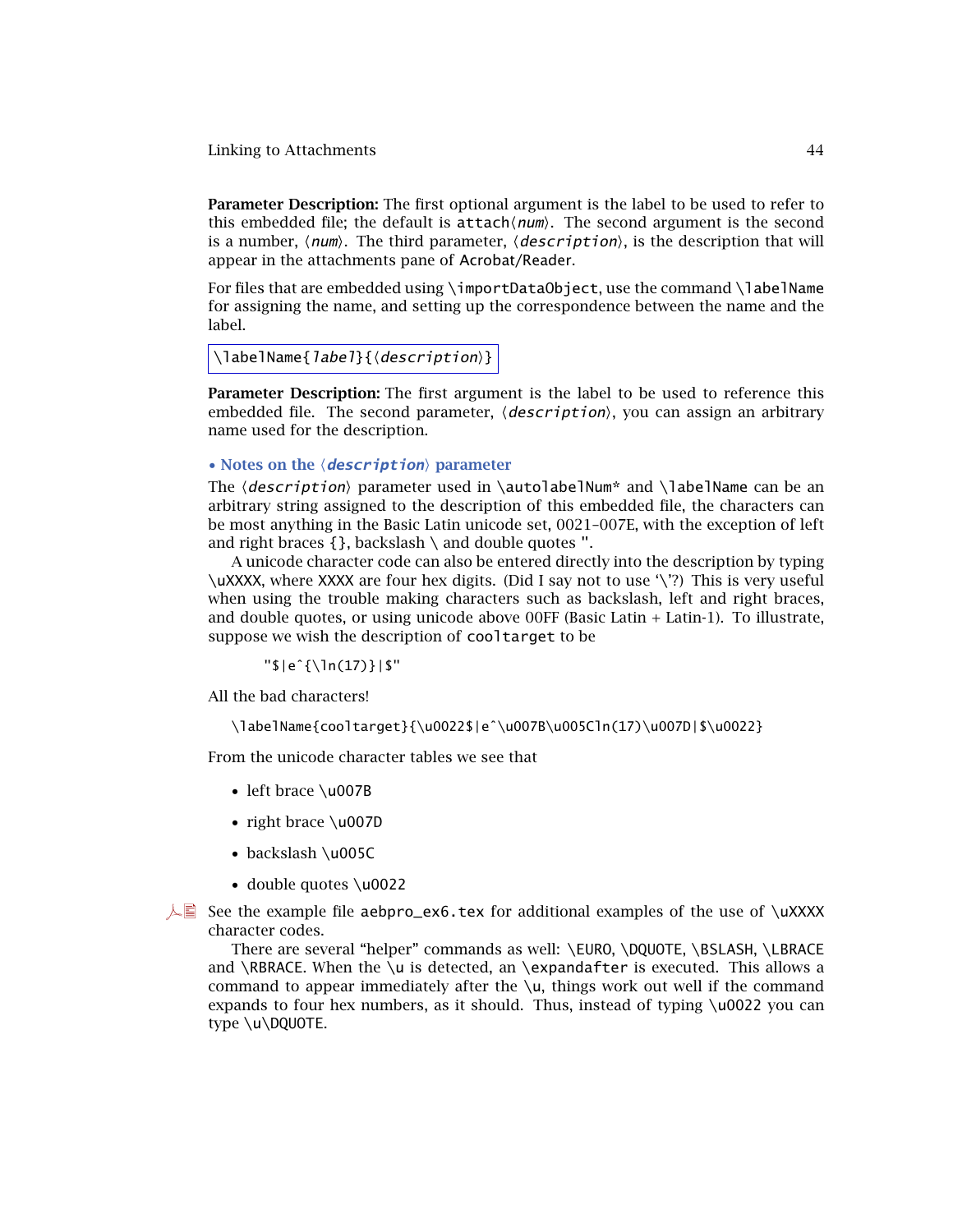### <span id="page-44-0"></span>**12.2. Linking to Embedded Files**

This package defines two commands, \ahyperref and \ahyperlink, to create links between parent and child and child and child. The default behavior of \ahyperref (and \ahyperlink) is to set up a link from parent to child. \ahyperlink and \ahyperref [are identical in all respects except for how it interprets the destination. \(Refer to](#page-45-0) 'Jumping to a target' on page 46 for details.)

The commands each take three arguments, the first one of which is optional

```
\ahyperref[options]{target_label}{text}
\ahyperlink[options]{target_label}{text}
```
**Command Description:** \ahyperref is used to jump to a destination (as specified by the dest key, listed in [Table 2,](#page-45-0) page 46) defined by the  $\lambda$  abel command, whereas \ahyperlink is used to jump to a destination (as specified by the dest key) defined by the \hypertarget of hyperref. See [Section 12.3,](#page-45-0) page 46 for details.

**Parameter Description:** The commands each take three arguments, the first one of which is optional.

- options are the options for modifying the appearance of the link, and for specifying the relationship between the source and the target file. These are key-value pairs documented in [Table 2,](#page-45-0) page 46.
- target\_label is the label of the target file, the label is the default label, if there is one, or as defined by  $\auto$ labelNum or  $\label{eq:1}$  labelName.
- text is the text that is highlighted for this link.

**Example 8:** We assume the declarations as given in [Example 7,](#page-42-0) page 43. In the simplest case, we jump from the parent to the first page of a child file given by*...*

```
\ahyperref{attach1}{target1.pdf}
```
This is the same as

```
\ahyperref[goto=p2c]{attach1}{target1.pdf}
```
The goto key is one of the key-value pairs taken by the optional argument. Permissible values for the goto key are p2c (the default), c2p (child to parent) and c2c (child to child).

**Example 9:** We assume the declarations as given in [Example 7,](#page-42-0) page 43. Similarly, link to the other embedded files in this parent:

```
\ahyperref{attach2}{target2.pdf}
\ahyperref{cooltarget}{aebpro\_ex2.pdf}
```
In all cases above, the \ahyperlink command could have been used, because no *named* destination was specified, without a named destination, the these links jump to page 1.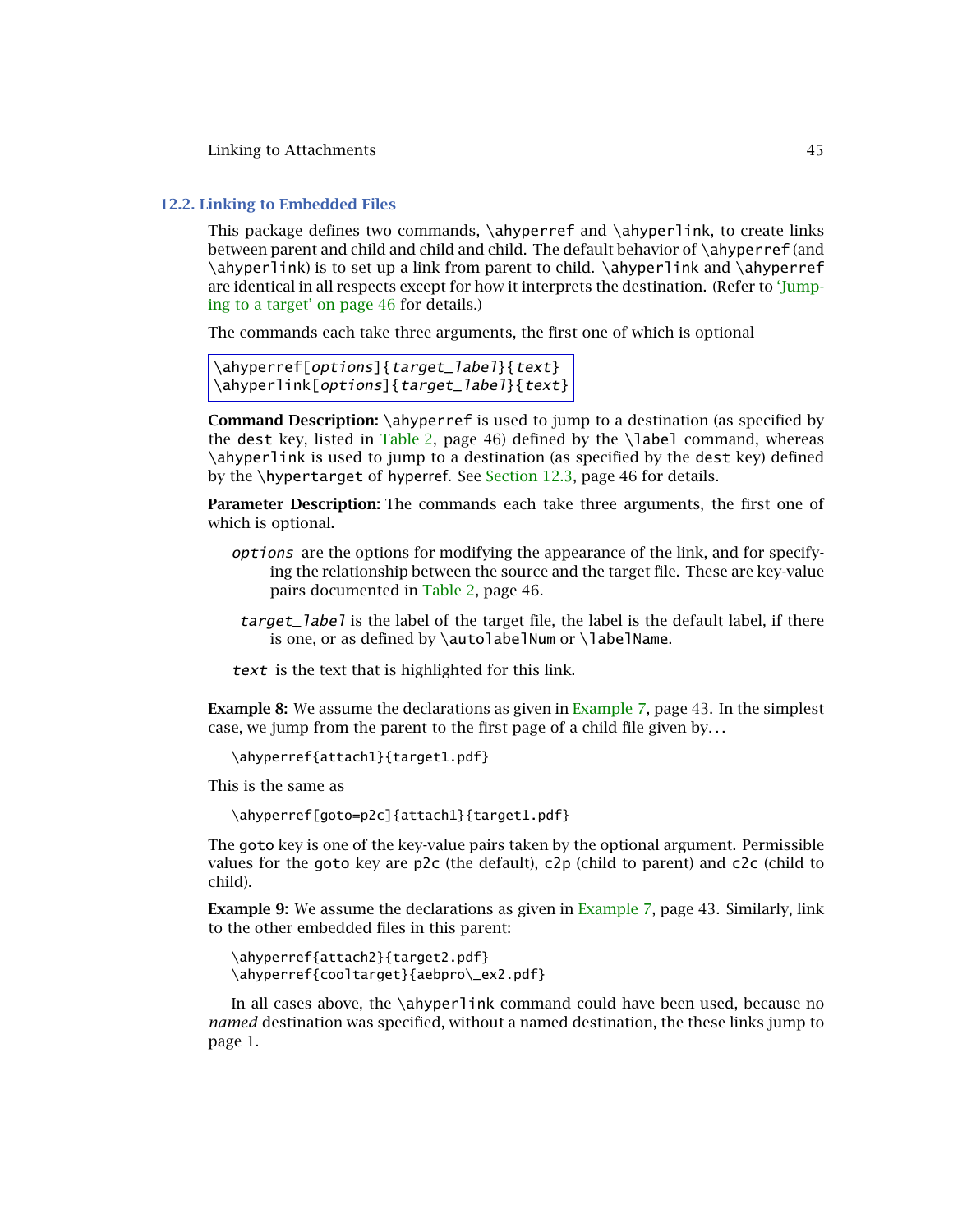<span id="page-45-0"></span>

| Key         | Value                             | <b>Description</b>                                                                                                          |
|-------------|-----------------------------------|-----------------------------------------------------------------------------------------------------------------------------|
| goto        | $p2c$ , $c2p$ , $c2c$             | The type of jump, parent to child, child to<br>parent, and child to child. The default is<br>p2c.                           |
| page        | $\langle$ <i>number</i> $\rangle$ | The page of the embedded document to<br>jump to. Default is 0.                                                              |
| view        | $\langle value \rangle$           | The view to be used for the jump. Default<br>is Fit.                                                                        |
| dest        | $\langle string \rangle$          | Jump to a named destination. When this<br>key has a value, the values of the keys page<br>and view are ignored.             |
| open        | usepref, new,<br>existing         | Open the attachment according to the user<br>preferences, a new window, or the existing<br>window. The default is userpref. |
| border      | visible, invisible                | Determines whether a visible rectangle ap-<br>pears around the link. The default is in-<br>visible.                         |
| highlight   | none, invert,<br>outline, insert  | How the viewer highlights the link when the<br>link is clicked. The default is invert.                                      |
| bordercolor | r q b                             | The color of the border when it is visible.<br>The default is black.                                                        |
| linestyle   | solid, dashed,<br>underlined      | The line style of the border when it is visi-<br>ble. The default is solid.                                                 |
| linewidth   | thin, medium,<br>thick            | The line width when the border is visible.<br>When invisible, this is set to a width of zero.<br>The default is thin.       |
| preset      | $\langle$ \presetCommand\         | A convenience key. You can define some<br>preset values.                                                                    |

Table 2: Key-value pairs for links to embedded files

# **12.3. Jumping to a target**

As you may know,  $\Delta F$ <sub>E</sub>X, more exactly, hyperref has two methods of jumping to a target in another document, jump to a label (defined by \label) and jump to a target set by \hypertarget. Each of these is demonstrated for embedded files in the next two sections.

 $\Box$  The document aebpro\_ex5 has working examples of the ideas and commands discussed in this section.

# • **Jumping to a \hypertarget with \ahyperlink**

Suppose there is a destination, with a label of mytarget, defined by the \hypertarget command in target1.pdf. To jump to that destination we would use the following code: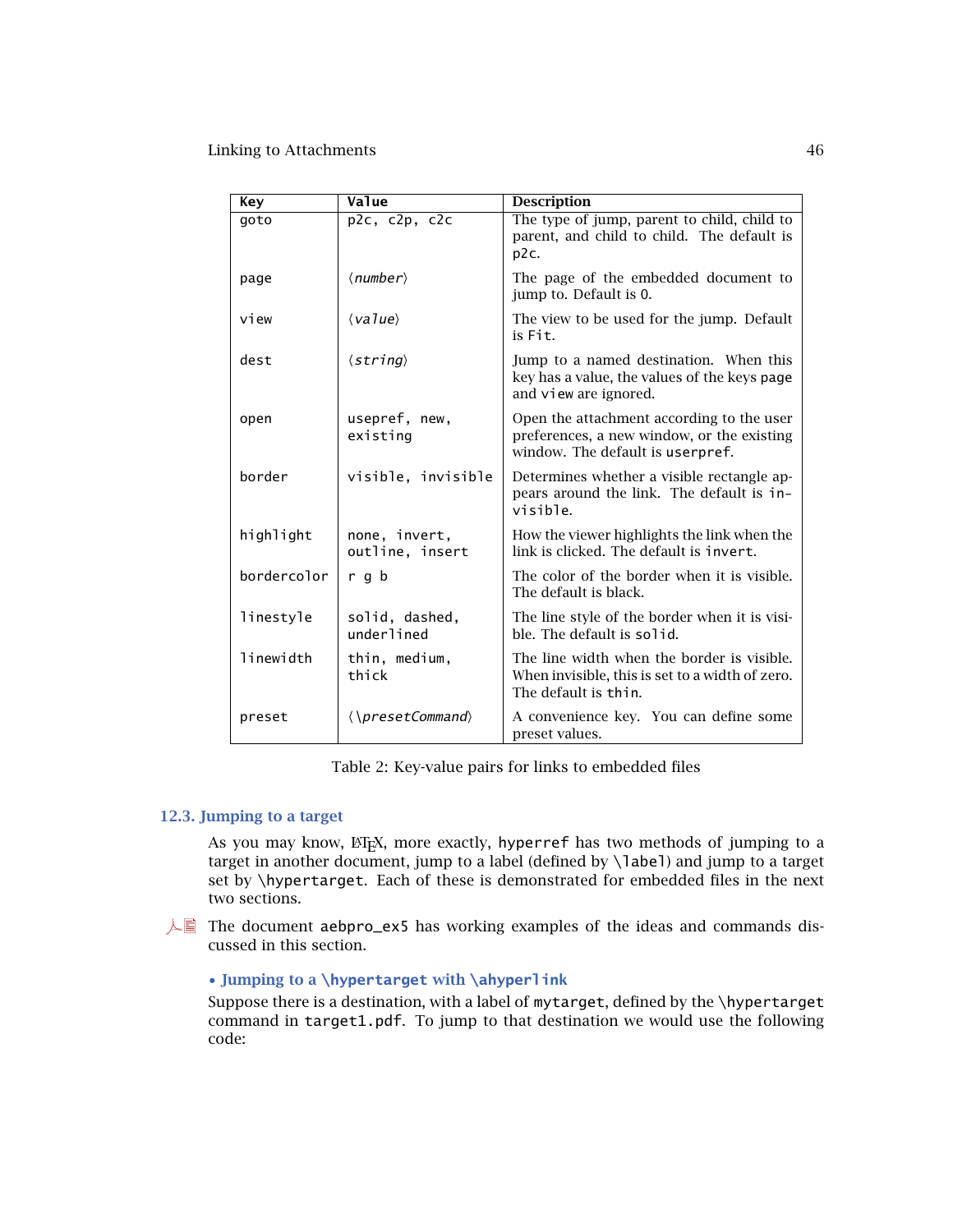<span id="page-46-0"></span>\ahyperlink[dest=mytarget]{attach1}{Jump!}

Note that dest=mytarget, where mytarget is the label assigned by the \hypertarget command in target1.pdf.

# • **Jumping to a \label with \ahyperref**

 $E_{\text{L}}$  has a cross-referencing system, to jump to a target set by the  $\lambda$ label command we use the xr-hyper package that comes with hyperref; the code might be

```
\ahyperref[dest=target1-s:intro]{attach1}
  {Section˜\ref*{target1-s:intro}}
```
we set dest=target1-s:intro.

The label in target1.pdf is  $s:$ intro, in the preamble of this document we have

\externaldocument[target1-]{children/target1}

which causes xr-hyper to append a prefix to the label (this avoids the possibility of duplication of labels, over multiple embedded files).

# **12.4. Optional Args of \ahyperref and \ahyperlink**

The \ahyperref commands has a large number of optional arguments, see [Table 2,](#page-45-0) page 46, enabling you to create any link that the user interface of Acrobat Pro can create, and more. These are documented in aeb\_pro.dtx and well as the main documentation. Suffice it to have an example or two.

By using the optional parameters, you can create any link the UI can create, for example,

```
\ahyperref[%
    dest=target1-s:intro,
    bordercolor=\{0, 1, 0\},
    highlight=outline,
    border=visible,
    linestyle=dashed
]{attach1}{Jump!}
```
Now what do you think of that?

The argument list can be quite long, as shown above. If you have some favorite settings, you can save them in a macro, like so,

```
\def\preseti{bordercolor={0 0 1},highlight=outline,open=new,%
   border=visible,linestyle=dashed}
```
Then, we can say more simply, This link is given by*...*

\ahyperref[dest=target1-s:intro,preset=\preseti]{attach1}{Jump!}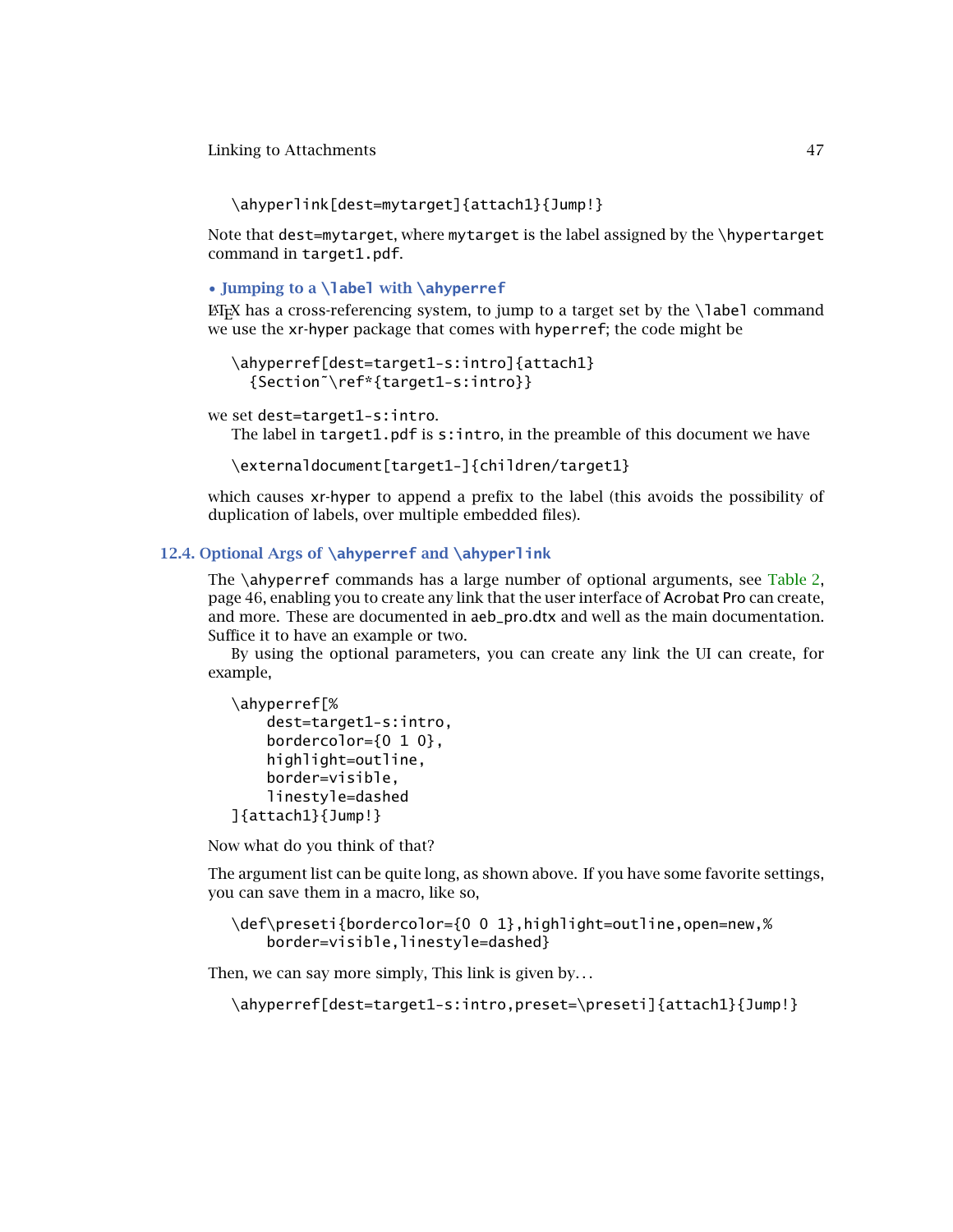<span id="page-47-0"></span>I've defined a preset key so you can predefine some common settings you like to use, the enter these settings through preset key, like so preset=\preseti. Cool.

Note that in the second example, open=new is included. This causes the embedded file to open in a new window. For Acrobat/Reader operating in MDI, a new child window will open; for SDI (version 8), and if the user preferences allows it, it will open in its Acrobat/Adobe Reader window.

# **12.5. Opening and Saving with \ahyperextract**

In addition to embedding and linking a PDF, you can embed most any file and programmatically (or through the UI) open and/or save it to the local file system.

To attach a file to the parent PDF, you can use the attachsource or the attachments options of AeB Pro, or you can embed your own using the importDataObject method, as described earlier in this file.

If an embedded file is a PDF, you can link to it using  $\ahyperref$  or  $\ahyperlift;$ we can jump to an embedded PDF and jump back. If the embedded file is not a PDF, then jumping to it makes no sense; the best we can do is to open the file (using an application to display the file) and/or save it to the local hard drive.

The AeB Pro package has the command \ahyperextract to extract the embedded file, and to save it to the local hard drive, with an option to start the associated application and to display the file. The syntax for  $\alpha$  tahyperextract is the same as that of the other two commands:

```
\ahyperextract[options]{target_label}{text}
```
**Parameter Description:** The *options* are the same as those for \ahyperref (refer to [Table 2,](#page-45-0) page 46), the  $target$  able is the one associated with the attachment name, and the text is the link text.

In addition to the standard options of \ahyperref, \ahyperextract recognizes one additional key, launch. This key accepts three values: save (the default), view and viewnosave. The following is a partial verbatim listing of the descriptions given in the *JavaScript for Acrobat API Reference*, in the section describing importDataObject method of the Doc object:

- 1. save: The file will not be launched after it is saved. The user is prompted for a save path.
- 2. view: The file will be saved and then launched. Launching will prompt the user with a security alert warning if the file is not a PDF file. The user will be prompted for a save path.
- 3. viewnosave: The file will be saved and then launched. Launching will prompt the user with a security alert warning if the file is not a PDF file. A temporary path is used, and the user will not be prompted for a save path. The temporary file that is created will be deleted by Acrobat upon application shutdown.

**Example 10:** Here is a series of examples of usage: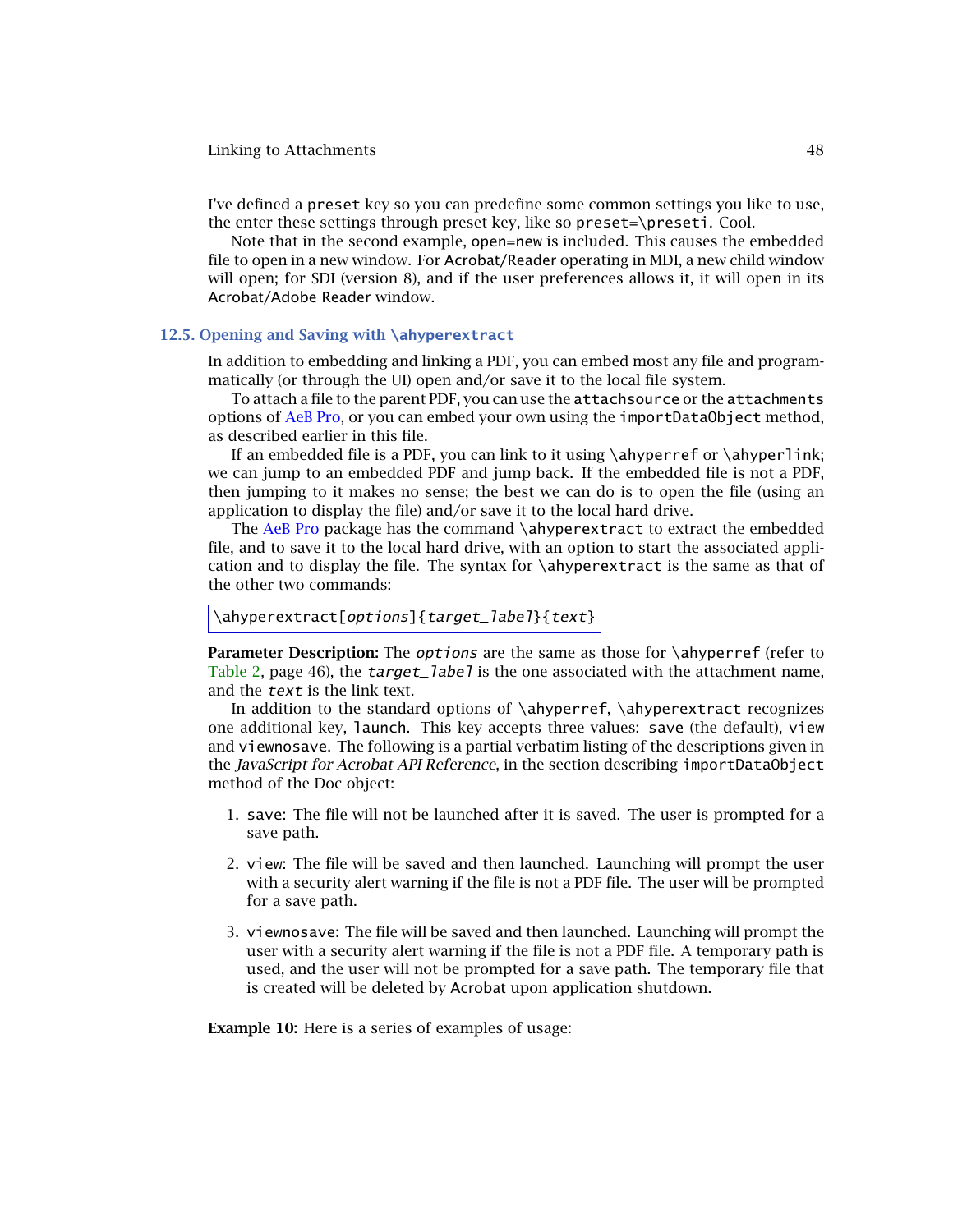<span id="page-48-0"></span>1. Launch and view this PDF. The code is

\ahyperextract[launch=view]{cooltarget}{aebpro\\_ex3.pdf}

When you extract (or open) PDF in this way, any links created by \ahyperref or \ahyperlink will not work since the PDF being viewed is no longer an embedded file of the parent.

2. View the a file, but do not save. The code is

\ahyperextract[launch=viewnosave]{tex}{aebpro\\_ex5.tex}

Note that for attachments brought in by the attachsource option, the label for that attachment is the file extension, in this case tex.

3. Save a file without viewing.

\ahyperextract[launch=save]{AeST}{{\AEB}ST Component List}

### **12.6. The child document**

If one of the documents to be attached is a PDF document created from a  $ETr X$  source using AeB Pro, and you want link back to either the parent document or another child document, then use the childof option in the aeb\_pro option list. The value of this key is the path back to the base name of the parent document. For example, a child document might specify childof={../aebpro\_ex5}.

 $\mathbb{A}$  See the support documents aebpro\_ex5, the parent document and its two child documents children/target1 and children/target2, found in the examples folder.

# **13. Creating a PDF Package**

The concept of a PDF Package is introduced in Acrobat 8. On first blush, it is nothing more than a fancy user interface to display embedded files; however, it is also used in the new email form data workflow. Using the new Forms menu, data contained in FDF files can be packaged, and summary data can be displayed in the user interface. Consequently, the way forms uses it, a PDF package can be used as a simple database.

Unfortunately, at this time, the form feature/database feature of PDF Packages is inaccessible to the JavaScript API and AeB Pro. What AeB Pro provides is packaging of the embedded files with the nice UI.

 $\Box$  The document aebpro\_ex6 provides a working example of a PDF Package.

To create a PDF Package, embed all files in the parent and use the command \make-PDFPackage in the preamble to package the attachments.

```
\makePDFPackage{KV-pairs}
```
49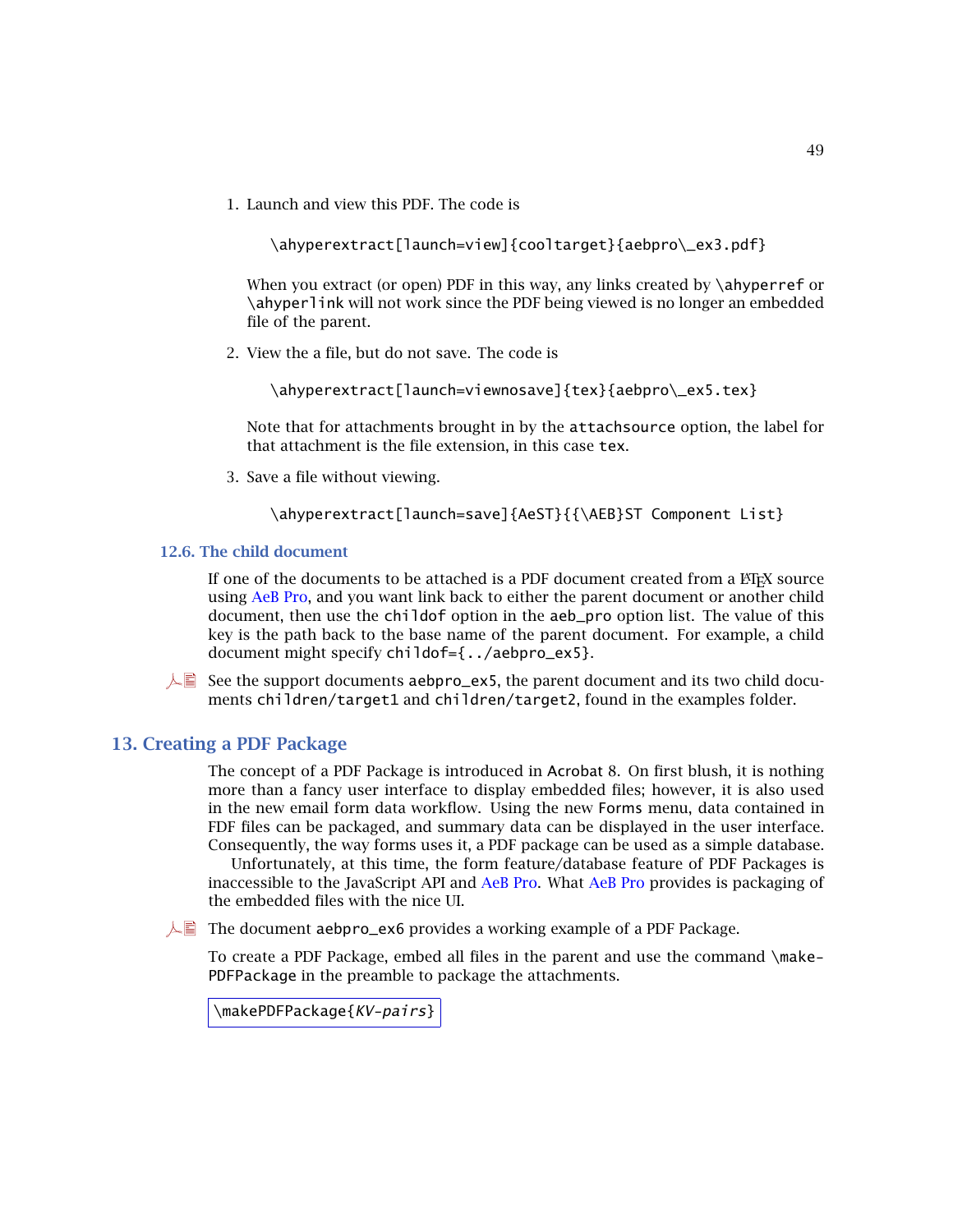<span id="page-49-0"></span>**Key-Value Pairs:** There are only two sets of key-value pairs

- $\textsf{initview} = \langle \textit{label} \rangle$  Specifying a value for the initview key determines which file will be used as the initial view when the document is opened. If, for example, initview=attach2, the file corresponding to the label attach2, as set up in the attachmentNames environment is the initial view. Listing initview with no value (or if initview is not listed at all) causes the parent document to be initially shown.
- viewmode={details|tile|hidden} The viewmode determines which of three user interfaces is to be used initially. In terms of the UI terminology:

 $details = View top$ tile = View left hidden = Minimize view

The default is details.

If you use this command with an empty argument list, \makePDFPackage{}, you create a PDF package with the defaults.

**TIP:** Use the \autolabelNum\* command to assign more informative descriptions to the attachments, like so.

```
\autolabelNum*{1}{European Currency \u20AC}
\autolabelNum*{2}{\u0022$|e^\u007B\u005Cln(17)\u007D|$\u0022}
\autolabelNum*[AeST]{3}{The {\AEB}ST Components}
\autolabelNum*[atease]{4}{The @EASE Control Panel}
```
**Warning:** There seems to be a bug when you email a PDF Package. When the initial view is *not a PDF document*, the PDF Package is corrupted when set by email and cannot be opened by the recipient. When emailing a PDF Package, as produced by AeB Pro, always have the initial view as a PDF document.

# **14. Initializing a Text Field with Unicode**

One of the side benefits of the work on linking to attachments of a PDF document is that the techniques are now in place to be able to initialize a text field using unicode characters.

The technique uses a combination of a recently introduced command \labelName and a new command \unicodeStr.

```
\labelName{label}{string}
\defUniStr{label}{string}
\unicodeStr(label)
```
**Parameter Description:** The parameter *label* is a  $\text{E}$ <sub>I</sub>X-type of label name, and *string* is a combination of ASCII characters and unicodes \uXXXX, as described earlier (Review the discussion in ['Assigning Labels and Descriptions'](#page-42-0) on page [43\)](#page-42-0).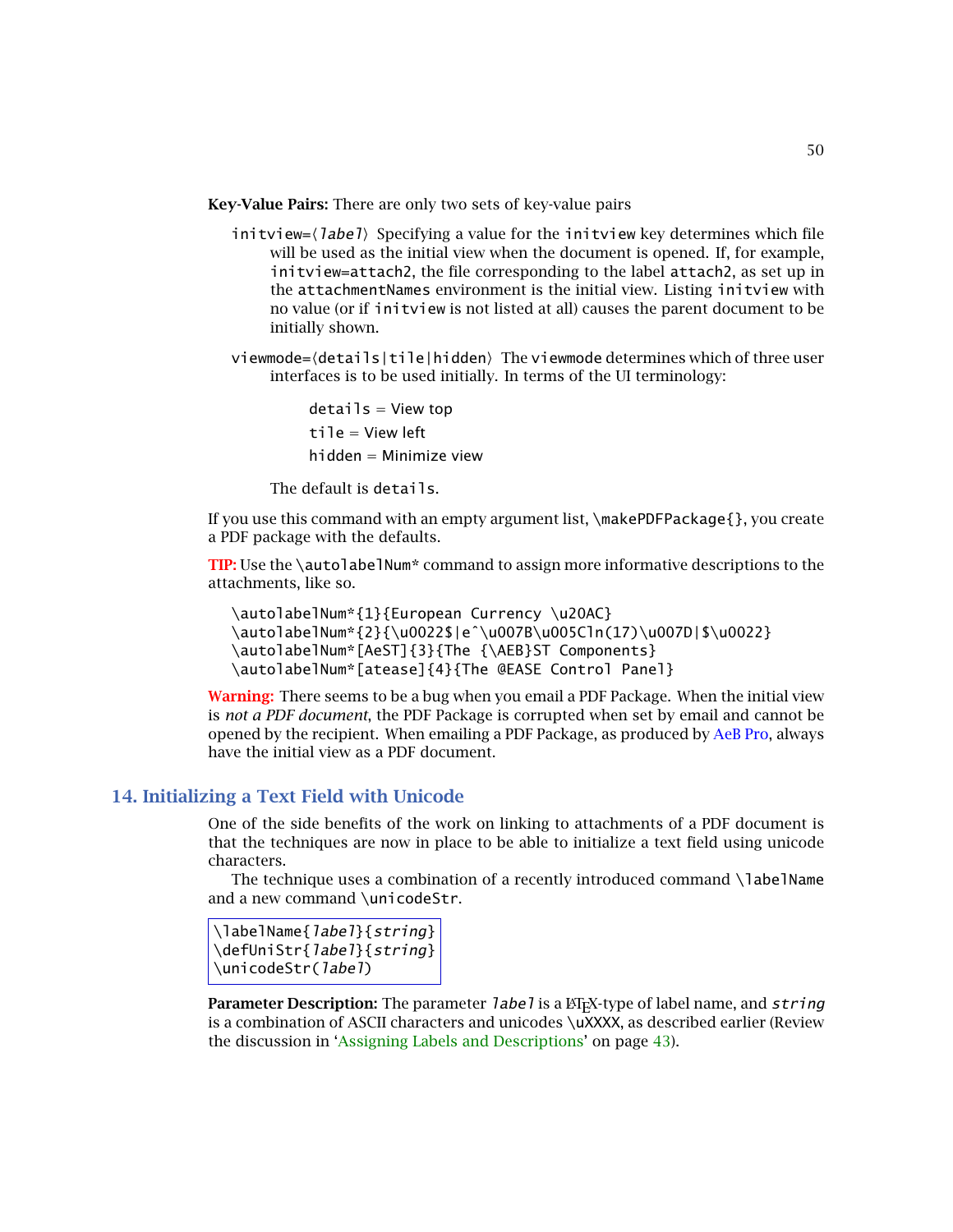<span id="page-50-0"></span>**Command Description:** The command \unicodeStr takes its argument, which is *delimited by parentheses*, looks up the string referenced by label and converts the string to unicode. The unicode tables that come with AeB Pro are used to look up any ASCII characters; for characters that are available on a standard keyboard, unicode escape sequences can be used. This is illustrated below.

For example, we first define a unicode string, and reference it using a label.

\labelName{myCoolIV}{\u0022\u20AC|eˆ\u007B\u005Cln(17)\u007D|\$\u0022}

Note that the use of \labelName *should not occur* within the attachmentNames environment, this is for linking to attachments. Here, \labelName can be used anywhere before the creation of the text field.

Then we can define a text field with this value as its initial value and its default value like so,

```
\textField[\textSize{10}\textFont{MyriadPro-Regular}
  \DV{\unicodeStr(myCoolIV)}\V{\unicodeStr(myCoolIV)}
]{myCoolIV}{1.5in}{12bp}
```
The result is the field  $\left|\frac{e}{\epsilon}\right| \leq \left|\frac{1}{2}\right|$   $\left|\frac{1}{2}\right| \leq \frac{1}{2}$ 

For version 2.9 of aeb\_pro, the package forms16be is included when the option linktoattachments is specified. The package gives support to initializing form fields, as just described. In that package, \defUniStr is defined and may be used instead of \labelName. See the documentation and sample files of forms16be for more information on the topic of initializing fields using unicode.

 $\Box$  The support document aebpro\_ex8 is a short tutorial on these topics, including additional examples on creating a button and combo box that use unicode encoded strings.

# **15. Using Layers, Rollovers and Animation.**

When the uselayers option is taken, the necessary code is input to produce layers (Optional Content Groups). The AcroT<sub>E</sub>X Presentation Bundle (APB), which has a very sophisticated method of control over layers, by comparison, the AeB Pro layer support is very primitive indeed. As a rule, after you create a layer, you will need a control of that layer. This could be a button or a link that executes JavaScript.

```
\xBld[true|false|print={true|false}]{layer_name}
  \langle content of layer\rangle\eBld
```
**Command Description:** The basic command for creating a layer is \xBld. The content of the layer is set off by the  $\xBd/\eeB1d$  pair.

**Parameter Description:** The command  $xB1d$  takes two parameters: (1) the first is optional, true if the layer is initially visible or false, the default, if the layer is hidden initially; (2) the name of the layer, this is used to reference the layer, to make it visible or hidden. The print key sets the printing attribute of the of the layer: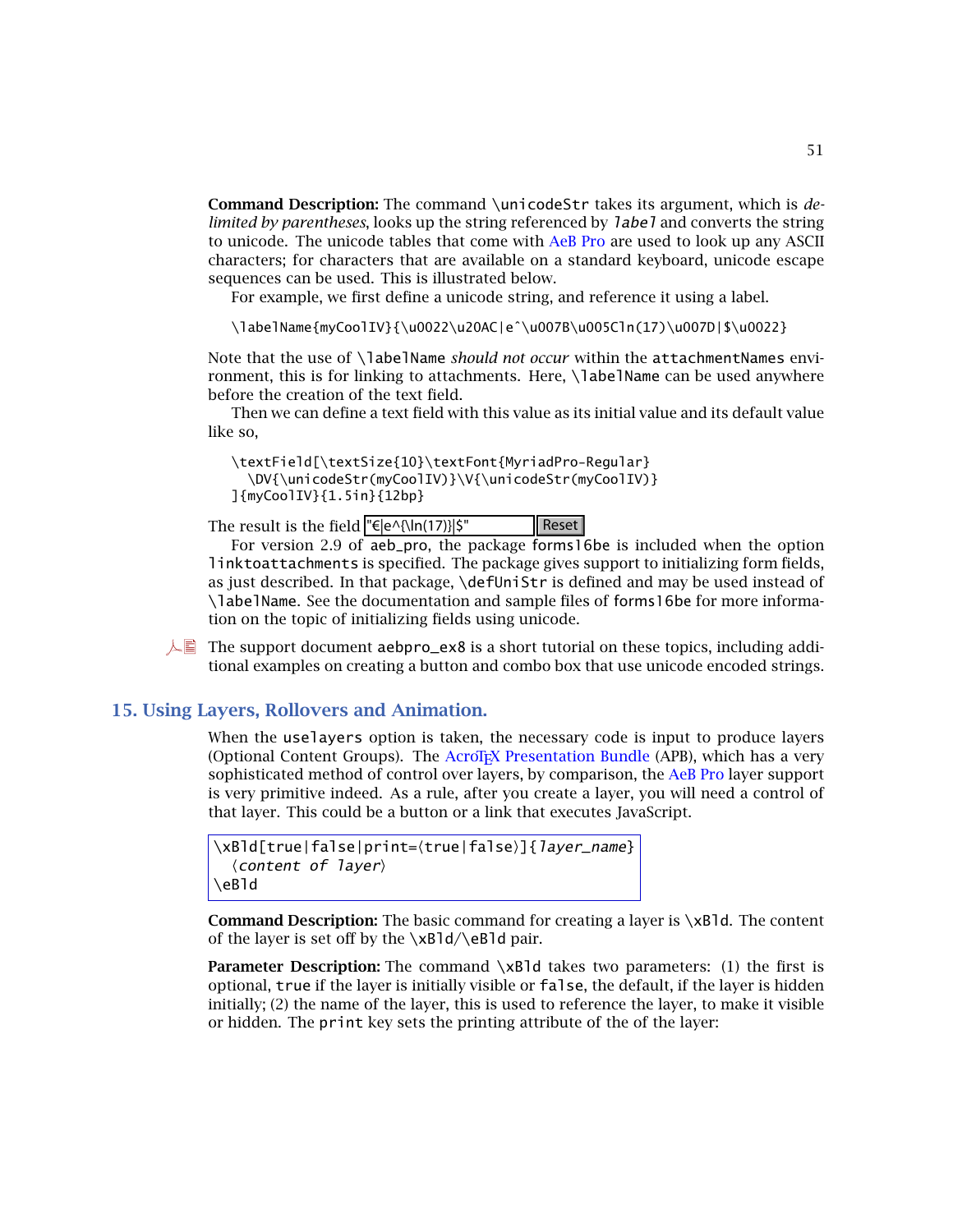<span id="page-51-0"></span>Using Layers, Rollovers and Animation. 52

- print=true (or just print): the layer *always prints*, no matter if it is visible or not.
- print=false: the layer *never prints*, no matter if it is visible or not.
- If the print key does appear in the list of optional parameters, the layer will print if visible, otherwise, it does not print. Normally, the print key is not specified, and the layer is printed only if visible.

A link can be made visible or hidden by getting its OCG object and setting the state property. A simple example of this would be*...*

```
\setLinkText[%
\A{\JS{%
    var oLayer = getxBld("mythoughts");
    if ( oLayer != null )
        oLayer.state = !oLayer.state;
    }}
]{\textcolor{red}{Click here}}
```
The link text has a JavaScript action. First we get the OCG object for this layer by calling the getxBld function (this is part of the AeB Pro JavaScript) then if non-null (you may not have spelled the name correctly) we toggle the current state, oLayer.state = !oLayer.state.

This is such a common action that a formal JavaScript function is defined by AeB Pro

```
\setLinkText[%
\A{\JS{toggleSetThisLayer("mythoughts");}}
]{\textcolor{red}{Click here}}
```
The above examples uses a link, but a form field action can also be used.

An advantage of the layers approach is that the content of the layers are latexed as part of the content of the tex file; consequently, you can include virtually anything in your layer that tex can handle, math, figures, PSTricks, etc. Acrobat Pro 7.0 (and Distiller) or later is required to build the layers, but only Adobe Reader 7.0 or later is needed to view the document, once constructed.

 $\hat{\mathbf{B}}$  The file xbld\_options.pdf is a demo of the optional parameters for \xBld of this section. The source file and images are attached to the PDF. The PDF, titled *Exploring the options of*  $xB1d$ , is found at the AcroT<sub>E</sub>X Blog web site.

# **15.1. Rollovers**

The AeB Pro package offers you two rollovers, which ostensibly provides help to the document consumer.

- $\Box$  These topics are illustrated in the support file aebpro\_ex4.
	- **[Additional examples of](http://www.acrotex.net/blog)** *rollover animation* using **\texHelp** can be found at the AcroTEX Blog web site.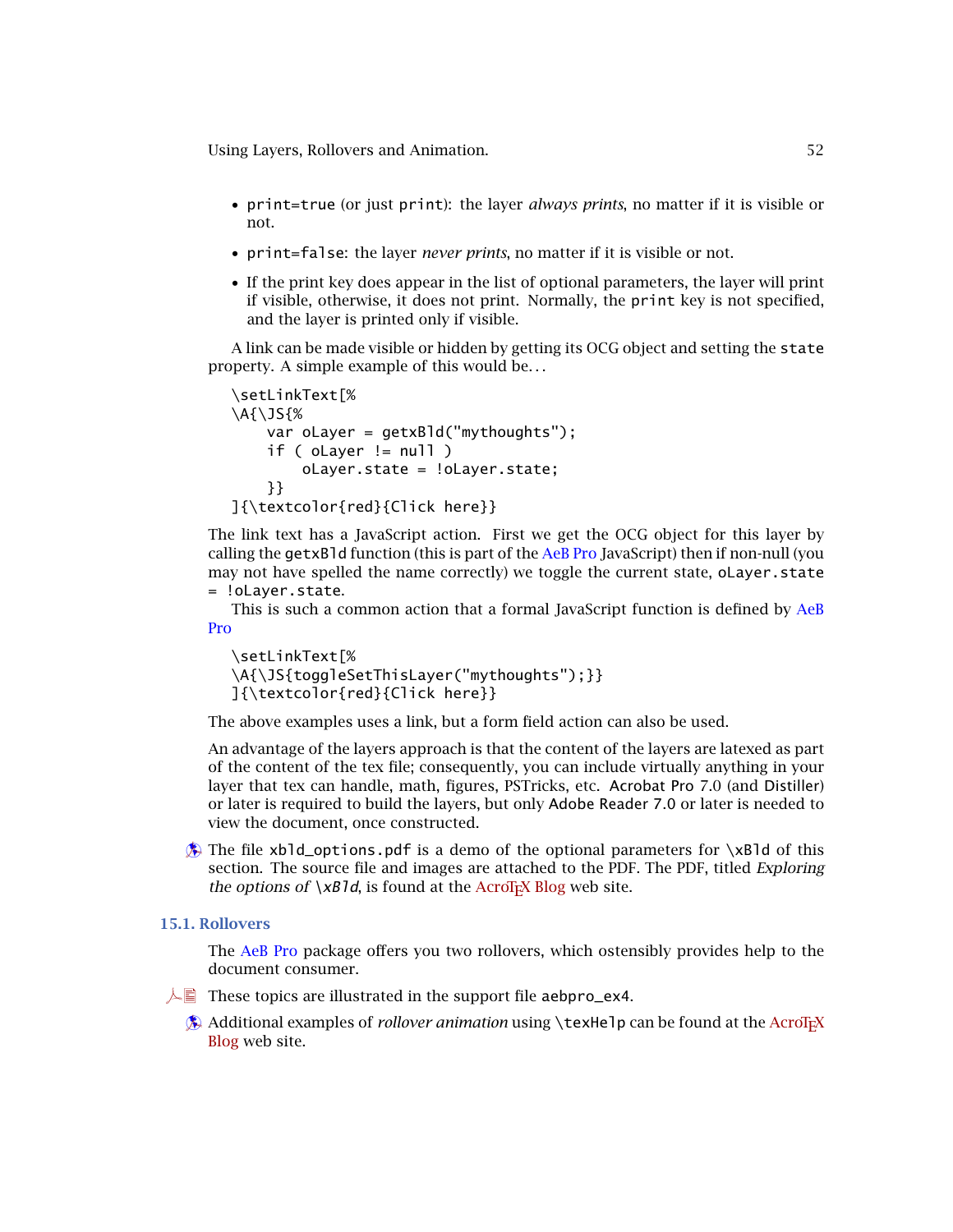<span id="page-52-0"></span>Using Layers, Rollovers and Animation. 53

# **15.2. Using the form field tool tip feature**

The \texHelp is a command for creating a rollover for some text. When the user rolls over the text, a defined layer is made visible with helpful information. See aebpro\_ex4 for working examples and extensive details.

# **15.3. Layers and Animation**

Let's see if we can conjure up a little animation, shall we?

 $\mathbb{A}$  A working version of this example appears in aebpro\_ex4.

**Example 11:** This examples create a sine graph using PSTricks. When the start button is pressed, the function will be graphed in an animated sort of way.

```
\begin{minipage}{.65\linewidth}\centering
\DeclareAnime{sinegraph}{10}{40}
\def\thisframe{\animeBld\psplot[linecolor=red]{0}{\xi}{sin(x)}\eBld}
\text{llx} = -12pt, lly=-12pt,urx =12pt,ury =12pt}\begin{psgraph*}[arrows=->](0,0)(-.5,-1.5)(6.5,1.5){164pt}{70pt}
    \psset{algebraic=true}%
    \rput(4,1){ {$y=\sin(x) $}
    \FPdiv{\myDelta}{\psPiTwo}{\nFrames}%
    \def\xi{0}%
    \multido{\i=1+1}{\nFrames}{\FPadd{\xi}{\xi}{\myDelta}\thisframe}
\end{psgraph*}
\end{minipage}\hfill
\begin{minipage}{.3\linewidth}
\backAnimeBtn{24bp}{12bp}\kern1bp\clearAnimeBtn{24bp}{12bp}\kern1bp
\forwardAnimeBtn{24bp}{12bp}
\end{minipage}
```
You will have to delve through the working version of this example in aebpro\_ex4 to fully understand it.

```
\DeclareAnime{basename}{speed}{nframes}
```
This sets the basic parameters of an anime: the base name for the animation, the speed of the animation as measured in milliseconds, and the number of frames to appear in the anime.

```
\animeBld(frame_content)\eBld
```
This  $\alpha$ Bld/ $\epsilon$ Bld pair enclose the "i<sup>th</sup>" frame.

```
\backAnimeBtn[opts]{width}{height}
\clearAnimeBtn[opts]{width}{height}
\forwardAnimeBtn[opts]{width}{height}
```
These are basic button controls for the anime: back, stop/clear, and forward. Each of these has an optional parameter where you can modify the appearance of the button. See the eforms manual for details of these optional parameters.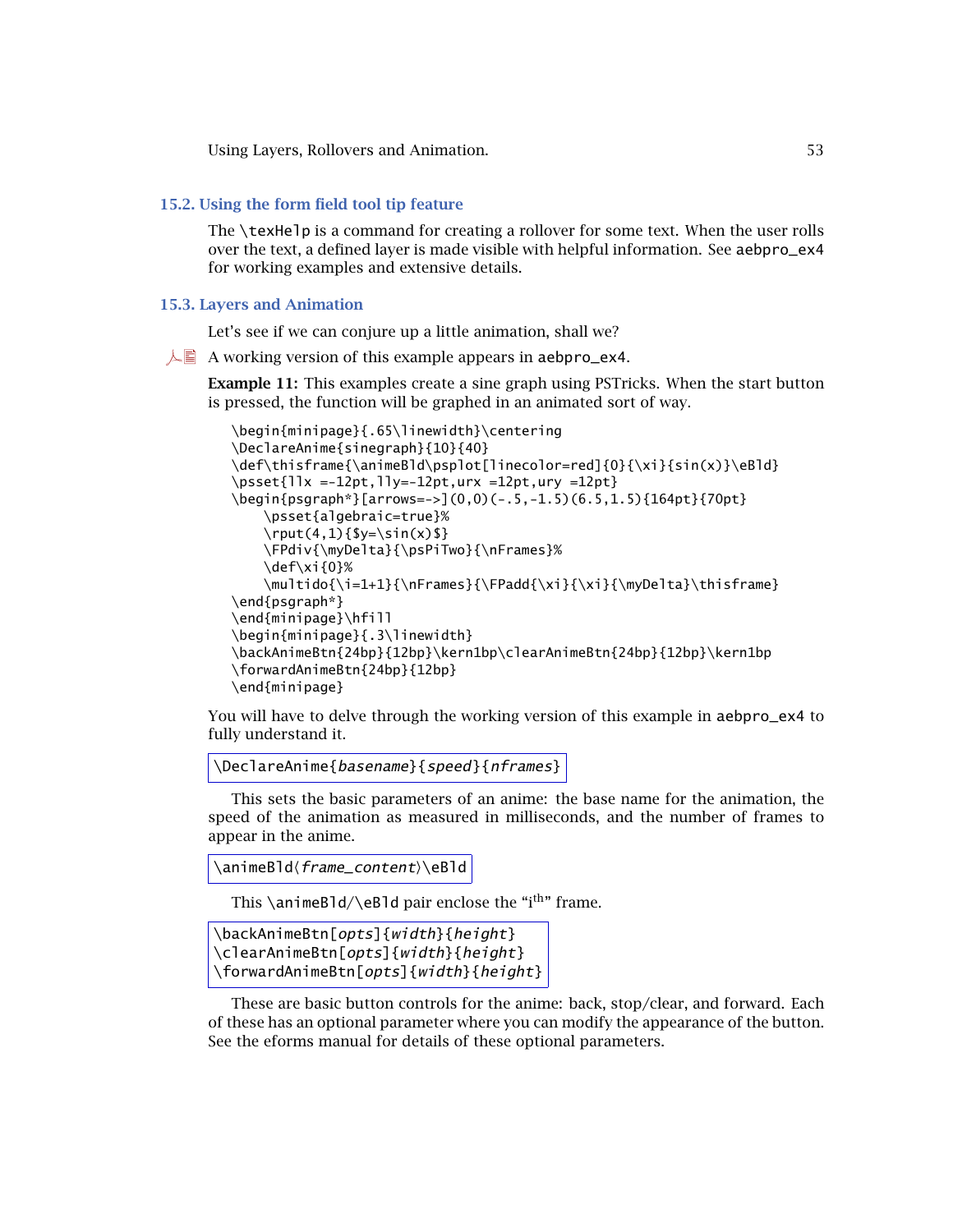<span id="page-53-0"></span>In this section. we introduce some commands and one environment for creating button and OCG anime (see page 57).

# **16.1. The \btnAnime Command**

When animating with layers, we create a series of frames in different layers, and we animate by successively making visible then hiding each of the layers in turn. The same can be done with buttons. Buttons can take on appearances using what I'll call icons. We create a series of stacked buttons, each with an icon appearance; when the animation is started, each button becomes visible and hidden in turn.

 $\circledast$  [The demo file for the material in this section, \(and for the support material in 'Methods](#page-38-0)' in support of Button Anime' on page 39) is titled \btnAnime*: Animation using Form Field Buttons with AeB Pro* can be found at the AcroT<sub>E</sub>X Blog web site.

To create a button anima, follow these steps:

- 1. Create your animation by placing one frame of your animation on one page of a PDF. If the anime has 40 frames, the PDF has 40 pages, each page contains one frame. The anime must be placed on the page exactly in the same place to avoid any noticeable shaking or trembling of the anime as it plays. (I use PSTricks to create a few of the demo animations.) Give your animation PDF some name, say, myAnime.pdf
- 2. In the preamble, place the following commands

```
\embedMultiPageImages{lastpage=36,name=myAnime,
    path=graphics/myAnime.pdf,placement=myFirstAnime}
\placeAnimeCtrlBtnFaces{btn_anime_icons1.pdf}{myFirstAnime}
\begin{docassembly}
\insertPreDocAssembly;
\executeSave();
\end{docassembly}
```
The commands \embedMultiPageImages and \placeAnimeCtrlBtnFaces are described in detail in ['Methods in support of Button Anime'](#page-38-0) on page [39.](#page-38-0) These commands embed the icons (or graphic images) in the PDF document, and associates them with the anime being created.

3. Use the \btnAnime command to create your animation. \btnAnime is described below, for now, we present an example.

```
\btnAnime{%
    fieldName=myFirstAnime,iconName=myAnime,nFrames=36,
    controls=skin3,nospeedcontrol,type=loop,
    autorun,autopause
}{72bp}{72bp}
```
54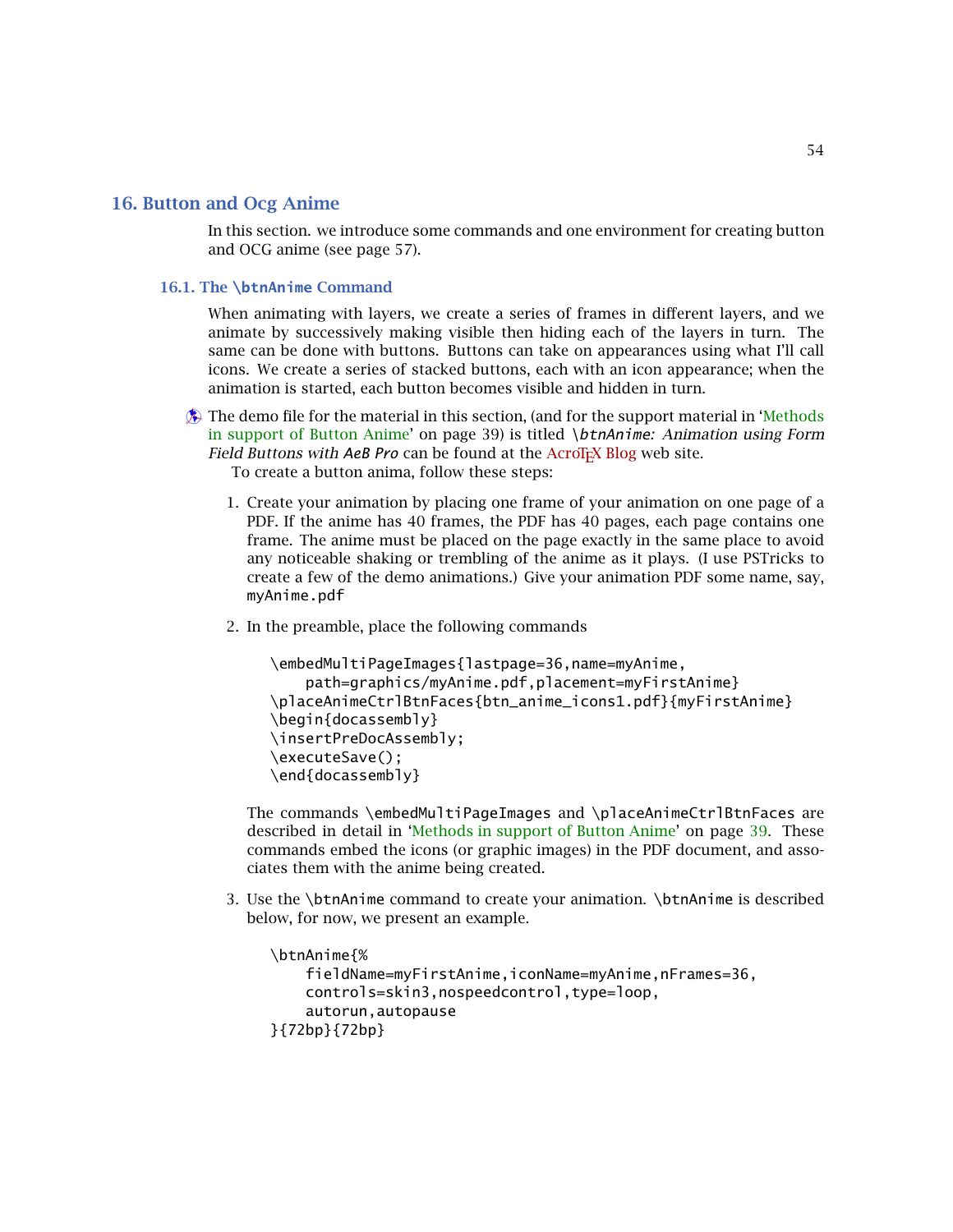The centerpiece of button anime is the \btnAnime command, which is the one that actually creates the button fields to display the animation, and the button to control the anime.

\btnAnime{KV-pairs}{width}{height}

**Command Description:** Create a series of stacked buttons that hold and display the frames of the animation; it also creates the control buttons.

**Parameter Description:** The first parameter,<sup>18</sup> taking key-value pairs, is describe below, the width and height parameters are the width and height of the button fields to display the animation. These buttons are all the same size and stacked one on top the other.

**Key-Value Pairs:** The first optional parameter takes key-value pairs (KV-pairs).

- fieldName: The base name of the anime fields to be created. The key fieldName corresponds to the placement key of \embedMultiPageImages.
- iconName: The base name of the icon set to be used in this anime. The iconName key corresponds to the name key of \embedMultiPageImages.
- nFrames: The number of frames in this anime; must be the same number as lastpage-firstpage+1 as declared in \embedMultiPageImages. (If the firstpage key is not used, then nFrames=lastpage.)
- type: This is a choice key that takes any of three values: loop, palindrome, or stopatboundary. The latter being the default. For loop, the goes through the stack of frames from 1 to nFrames, then repeats 1 to nFrames, and so on until the anime is paused. For palindrome, the anime plays in the order 1 to nFrames, nFrames-1 to 1, then repeat. This anime continues until the paused. For stopatboundary, the anima pauses when the frame reaches nFrames for forward play, and pauses at frame 1 for backward play.
- poster: This is a choice key that takes any of three values: first, last, and none; the default is first.
- speed: When the anime is played, the value of speed is the initial or default speed of the animation. The speed is measured in *milliseconds*. There are controls for changing the speed dynamically. When the speed key is not listed, the default speed is 200 milliseconds.
- autorun: Determines whether the anime plays when the page is either open or becomes visible; see autoplayevent below. The default is autorun=false. Listing autorun in the list of options is the same as autorun=true.

 $^{18}$ In version 1.1 (dated 07/10/10) the first parameter was optional, since there are required keys in this parameter, I've changed this first parameter to required.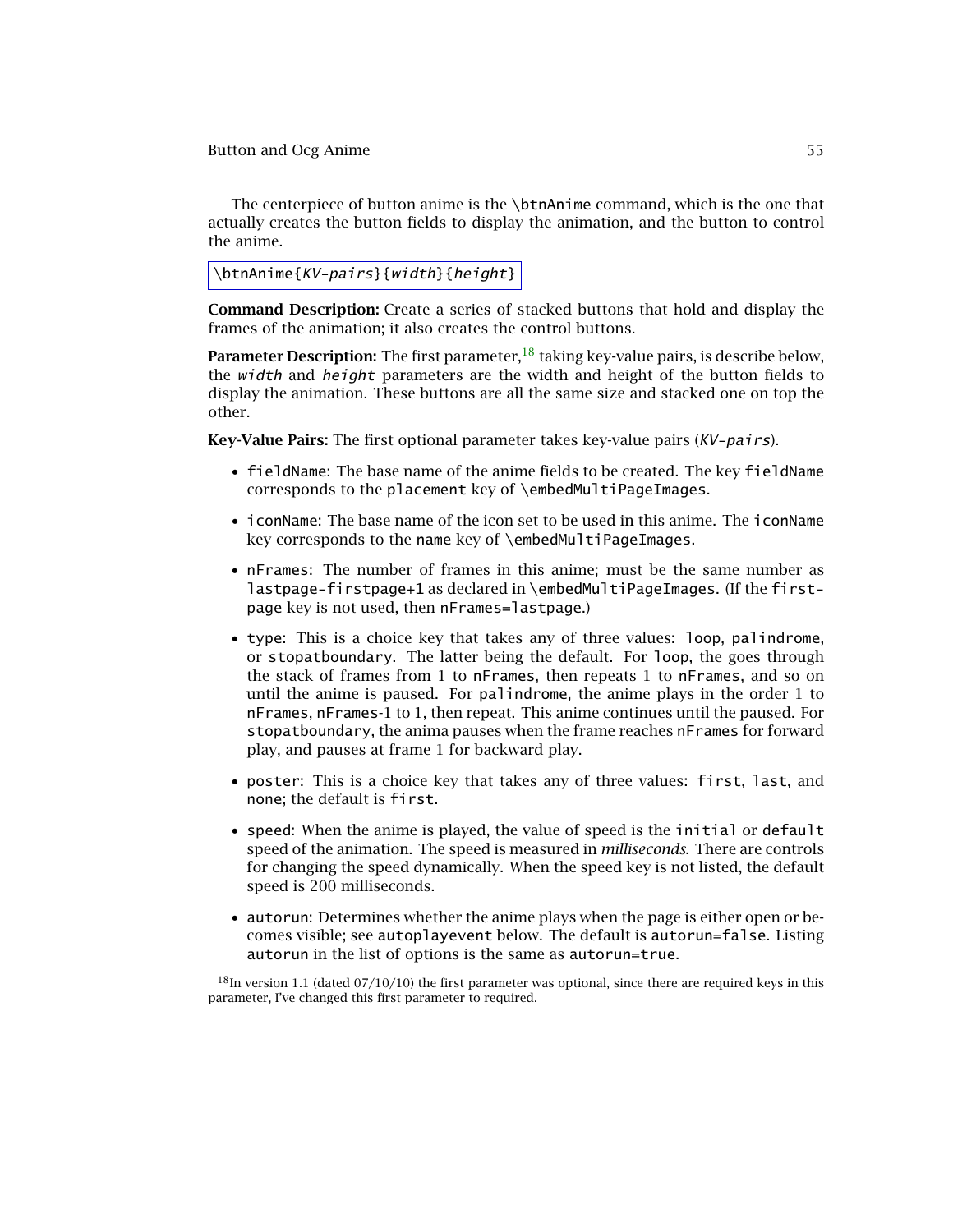- autopause: Determines whether the anime pauses when the page is either closed or becomes invisible; see autopauseevent below for more detail. The default is autopause=false. Listing autopause in the list of options is the same as autopause=true.
- autoplayevent: This is a choice key that takes one of two values: pageopen or pagevisible. The distinction between these two only becomes significant when the user is viewing pages continuously. The default is pageopen.
- autopauseevent: This is a choice key that takes one of two values: pageclose or pageinvisible. The distinction between these two only becomes significant when the user is viewing pages continuously. The default is pageclose.

The following keys concerning the buttons that control the anime.

- ctrlwidth: The common width of the various control buttons, the default is 18bp.
- ctrlheight: The common height of the various control buttons, the default is 9bp.

**Note:** The next two keys ctrlbdrycolor and ctrlbdrycolor, are needed to get the space between the buttons and the space between the rows correct. These two parameters, under different names, can be set through \btnAnimeCtrlPresets, but it is not recommended that you use this command to set the border color or size, use the following two keys are part of the key-value list.

- ctrlbdrycolor: Three numbers representing color in the RGB space. This color is used as the color of the boundary line for the button. The default color is transparent, obtained by simply listing ctrlbdrycolor with no value.
- ctrlbdrywidth: A choice key determining the width of the boundary line (or stroke). The choices are thin, medium, and thick, and correspond to a boundary line of width 1bp, 2bp, and 3bp, respectively. The default is thin (1bp).
- controls: Determines the design of the set of control buttons. The following values are recognized: none, skin1, skin2, skin3, skin4, skin5, skin6. When controls=none, no controls are displayed (better use autoplay/autopause); skins 1–4 have various buttons included in them, skin1 includes all buttons.

Values of skin5 and skin6 are left for the author to design his/her own button layout. Without a redefinition, these skins opt to skin1. See the appropriate section of aeb\_pro.dtx to see who one might create a custom layout.

The space between control buttons is determined by \btnanimebtnsep, the default definition is \newcommand{\btnanimebtnsep}{1bp}.

\aep@vspacectrlsep: The vertical space between the bottom of the anime and the control button set, \newcommand{\aep@vspacectrlsep}{3bp} is the default definition.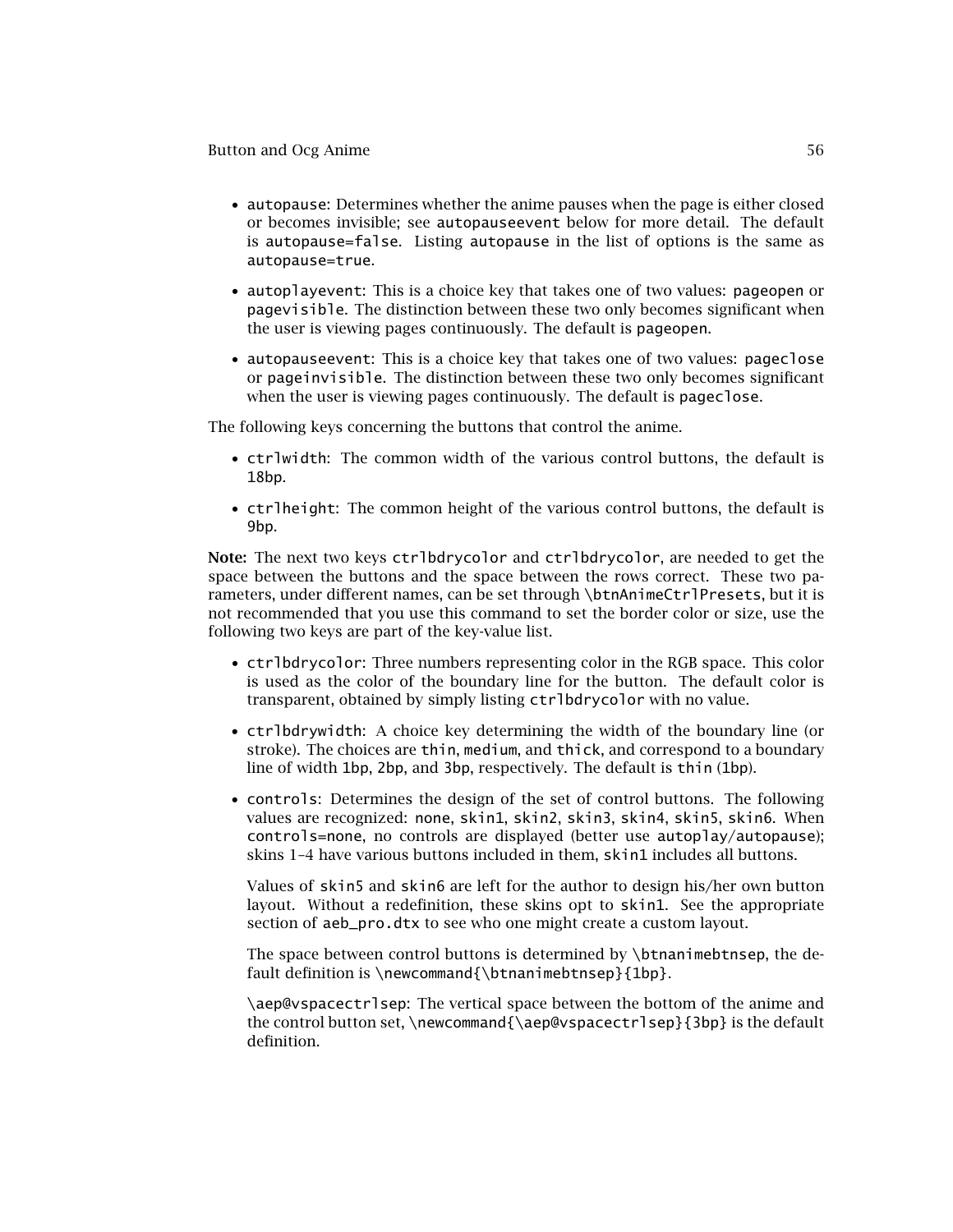- <span id="page-56-0"></span>• nospeedcontrol: There are two buttons for increasing and decreasing the speed. (The minimal speed is 10 milliseconds, by the way.) If nospeedcontrols are included in the option list, then this Plus/Minus pair of buttons are not included in the set of control buttons.
- usetworows: If usetworows is in the option list, then two rows are taken to list all the buttons. The second row usually consists of the Plus/Minus buttons.

The vertical space between two rows of buttons is \btnanimerowsep, the default definition is \newcommand{\btnanimerowsep}{1bp}.

**Controlling the appearance of the Anime Fields.** You can influence of the appearance of buttons that display the images by using the command \btnAnimePresets.

\btnAnimePresets{KV-pairs}

**Parameter Description:** The key values are ones associated with button form fields, as described in the eForm reference.

**Controlling the appearance of the Anime Control Buttons.** You can influence of the appearance of the buttons that provide the control for the anime by using the command \btnAnimeCtrlPresets.

```
\btnAnimeCtrlPresets{KV-pairs}
```
**Parameter Description:** The key values are ones associated with button form fields, as described in the eForm reference.

### **16.2. The ocgAnime Environment**

AeB Pro has provided for several years a basic animation feature using layers (or, in Adobe's terminology, OCG, optional content groups). We now upgrade OCG animation up to the same level as button anime, much of the same code is used. Code for OCG anime is include when the ocganime option is taken.

b The demo file for the material in this section, is titled ocgAnime*: Animation using OCG (Layers) with AeB Pro* can be found at the AcroT<sub>E</sub>X Blog web site.

OCG animation is available through the ocgAnime environment.

```
\begin{ocgAnime}{KV-pairs}
  \langlea set of ocg frames built using \langleanimeBld\langle\rangleeBld pairs\rangle\end{ocgAnime}
```
**Key-Value Pairs:** The key-value pairs are the same ones described in [Section 16.1](#page-53-0) on page 54. The iconName key is not recognized (this is a button anime key), and ocgAnimeName is an alias for fieldName, ocgAnimeName being more descriptive of the base name for the OCG animation. The two keys ocgAnimeName and nFrames are required. Below is an example of this syntax.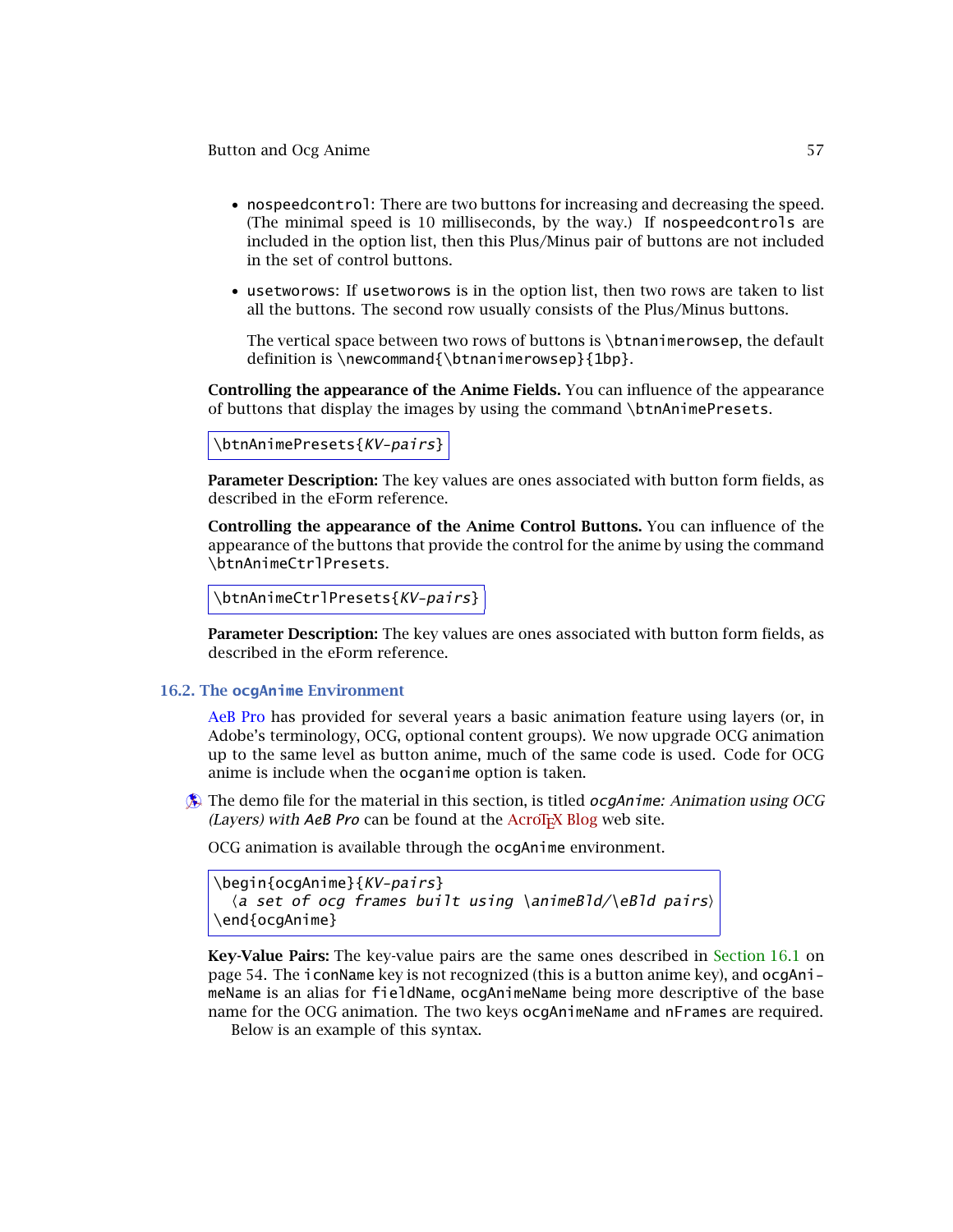```
1 \begin{ocgAnime}{ocgAnimeName=sineAnime,nFrames=41,
```

```
2 type=palindrome,speed=10,controls=skin1}
```
<sup>3</sup> \FPdiv{\myDelta}{\psPiTwo}{40}

```
4 \def\thisframe{\animeBld\psplot[linecolor=red]{0}{\xi}{sin(x)}\eBld}
```

```
5 \def\xi{0}\psset{algebraic=true}
```

```
6 \psset{llx =-12pt,lly=-12pt,urx =12pt,ury =12pt}
```

```
7 \begin{psgraph*}[arrows=->,trigLabels=true,trigLabelBase=2,
```
 $8$  dx=\psPiH](0,0)(-.5,-1.5)(6.75,1.5){164pt}{70pt}%

```
9 \pr{1,1}{\y=\sin(x)}
```

```
10 \animeBld\eBld
```

```
11 \multido{\i=1+1}{40}{\FPadd{\xi}{\xi}{\myDelta}\thisframe}%
```

```
12 \end{psgraph*}
```

```
13 \end{ocgAnime}
```
As with \btnAnime, \placeAnimeCtrlBtnFaces is used to import the icon appearances of the control buttons.

# **16.3. Moving the Control Buttons**

The default location of the control buttons is below the anime. It is possible to move them elsewhere. Use the commands \animeSetup and \insertCtrlButtons for this purpose.

**Example 1.5 The demo file for the material in this section, is titled** *Moving the Control Buttons for Button and OCG Animation* can be found at the AcroT<sub>E</sub>X Blog web site.

\animeSetup{KV-pairs}

**Command Description:** The argument is the key-value pairs of \btnAnime or of the ocgAnime environment. The command processes the key-value pairs.

Following the execution of \animeSetup, use \insertCtrlButtons to layout the buttons according to the values specified by the key-value pairs. An example follows.

```
1 \begin{minipage}[c]{190pt}\centering
```

```
2 \begin{ocgAnime}{ocgAnimeName=sineAnime,nFrames=41,
```

```
3 type=palindrome,speed=10,controls=none}
```
<sup>4</sup> \FPdiv{\myDelta}{\psPiTwo}{40}

```
5 \def\thisframe{\animeBld\psplot[linecolor=red]{0}{\xi}{sin(x)}\eBld}
```
- <sup>6</sup> \def\xi{0}\psset{algebraic=true}
- $7 \ \text{psset}$ {llx =-12pt,lly=0pt,urx=12pt,ury=12pt}
- <sup>8</sup> \begin{psgraph\*}[arrows=->,trigLabels=true,trigLabelBase=2,
- 9  $dx=[p\sinh](0,0)(-.5,-1.5)(6.75,1.5){164pt}{70pt}$
- 10 \rput(4,1){\$y=\sin(x)\$}\animeBld\eBld % first (empty) frame
- 11 \multido{\i=1+1}{40}{\FPadd{\xi}{\xi}{\myDelta}\thisframe}%

```
12 \end{psgraph*}
```

```
13 \end{ocgAnime}
```

```
14 \end{minipage}\quad{\animeSetup{ocgAnimeName=sineAnime,nFrames=41,
```
- <sup>15</sup> type=palindrome,speed=10,controls=skin3,usetworows}%
- 16 \insertCtrlButtons}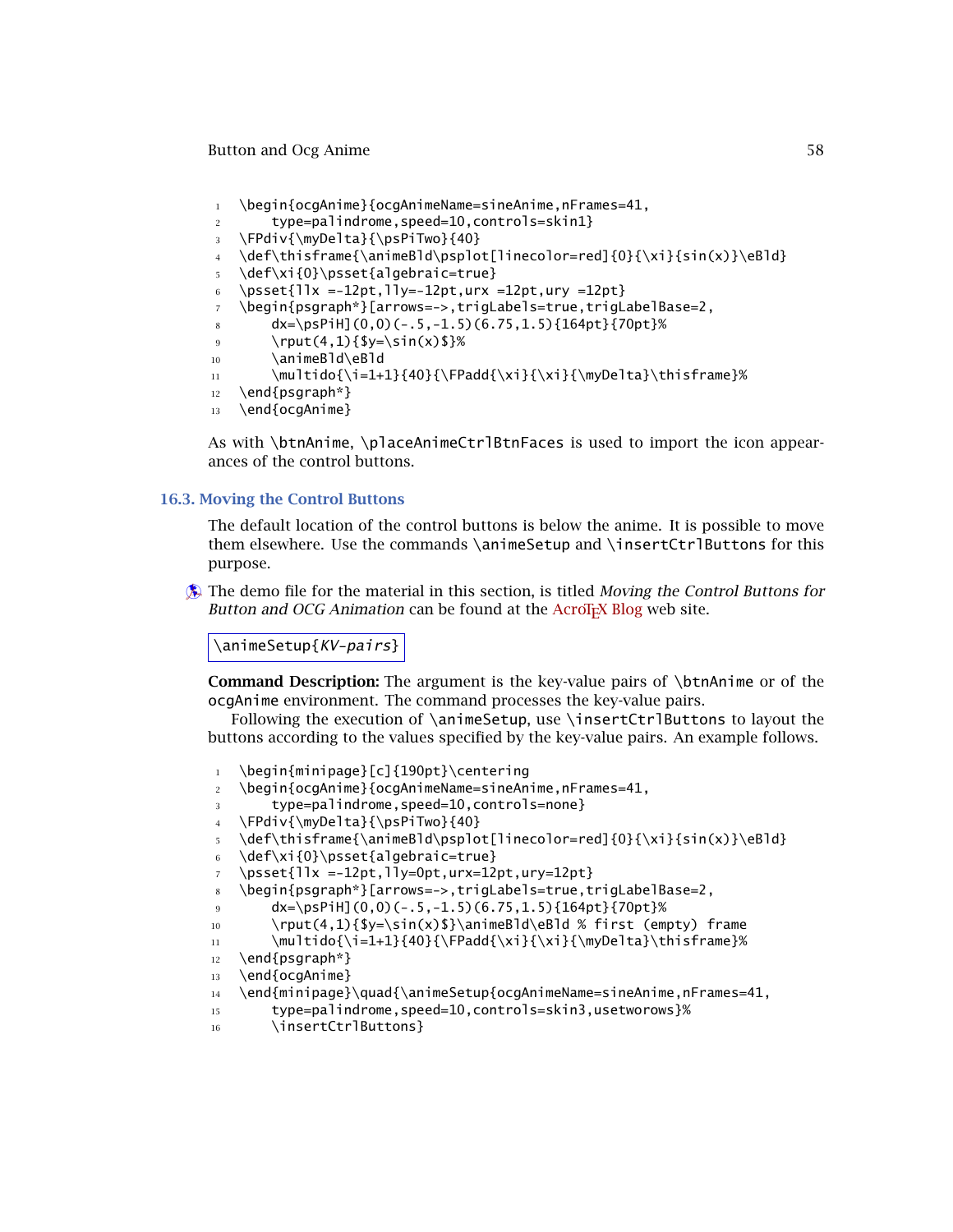**Comments:** The key-value pairs passed in line (2) are minimal, with controls=none. After closing the minipage environment in line  $(14)$ , we begin with a left-brace  $({})$ to enclose \animeSetup and \insertCtrlButtons in a group so all changes in the parameters are local. In lines  $(13)$ – $(16)$ , we execute  $\$ animeSetup with our selected options, and follow this with \insertCtrlButtons and we are done!

\insertCtrlButtons itself expands to a \parbox, \insertCtrlButtons has an optional parameter that is passed to the optional parameter of the underlying \parbox, permissible values are c (the default), b, and t.

Note that if you want to use autorun and autoresume, these parameters must be passed in the parameter set of ocgAnime, not from the parameter set of \animeSetup

Rather just enclosing \animeSetup and \insertCtrlButtons in grouping braces, you could also use a \parbox, and add, perhaps, a caption.

In theory, the control button can be placed anywhere on the page, above the anime, below it, to the left or to the right of it.

- <sup>b</sup> The [AcroTEX Blog](http://www.acrotex.net/blog) post titled *Custom Designing Anime Control Button Layout* shows how to design your own button layout, and how to define your own "skin."
	- One last command, \insertCtrlButtons is normally expanded at the end of the \btnAnime or ocgAnime environments. It appears in the form

\ctrlButtonsWrapper{\insertCtrlButtons}

 $\circledast$  The command \ctrlButtonsWrapper can be redefined to create special effects, as illustrated in the [AcroTEX Blog](http://www.acrotex.net/blog) post titled *Some Comments on Anime Button Layouts*.